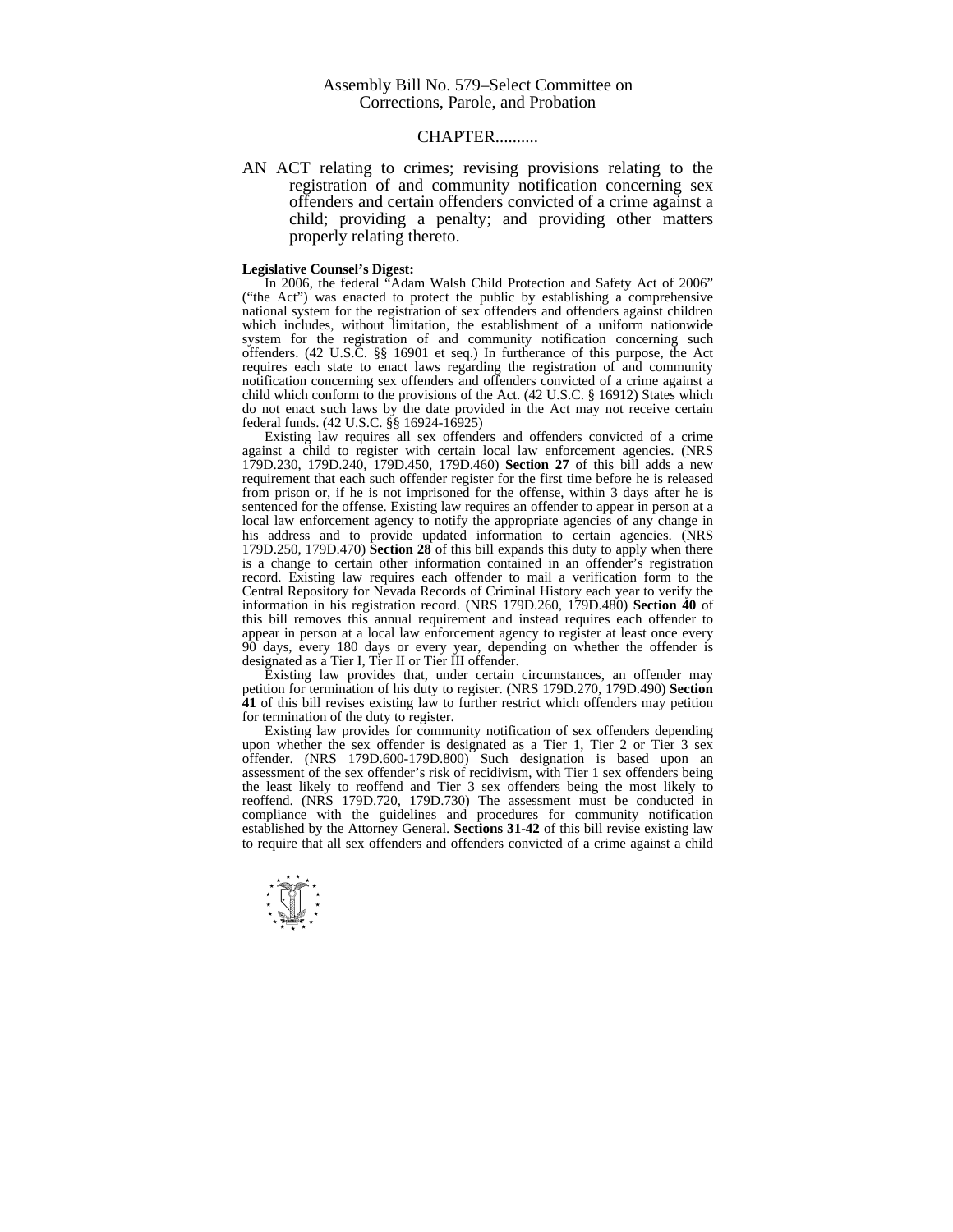be subject to community notification regardless of their designated tier level. **Section 56** of this bill repeals the existing tier levels and the existing laws concerning the guidelines and procedures for community notification established by the Attorney General. (NRS 179D.710, 179D.720, 179D.730) **Sections 22-24** of this bill establish three new tiers for registration and community notification for all sex offenders and offenders convicted of a crime against a child. The determination as to which tier level an offender is assigned is based upon the specific crime committed by the offender.

**Section 13** of this bill revises provisions regarding the content and format of the community notification website maintained by the Department of Public Safety to ensure compliance with the requirements of federal law. (NRS 179B.250) **Section 10.5** of this bill provides a new criminal penalty, not required by the Act, for any person who uses information obtained from the community notification website to commit a crime.

 The Act provides that the new uniform system of registration and community notification does not apply to certain offenses which involve consensual sexual conduct. **Section 46** of this bill amends existing law to exclude such offenses from the new registration and community notification requirements.

 The Act prospectively repeals certain provisions of federal law concerning sex offenders who are designated "sexually violent predators." For consistency with the Act, **section 56** of this bill repeals existing state laws which apply to sexually violent predators. (NRS 179D.055, 179D.060, 179D.360, 179D.370, 179D.380, 179D.420, 179D.430, 179D.510, 179D.530) The Act also provides that the new uniform system of registration and community notification applies to juveniles who are at least 14 years of age and who have been adjudicated delinquent for committing certain sexual offenses. **Section 56** of this bill repeals certain existing state laws which are inconsistent with such provisions of the federal law. (NRS 62A.050, 62F.210, 62F.230, 62F.240, 62F.250, 179D.800) **Sections 16-21** of this bill reenact certain provisions of existing law to restructure chapter 179D of NRS as a result of the changes to the chapter as a result of this bill.

## THE PEOPLE OF THE STATE OF NEVADA, REPRESENTED IN SENATE AND ASSEMBLY, DO ENACT AS FOLLOWS:

**Section 1.** NRS 176.0913 is hereby amended to read as follows:

 176.0913 1. If a defendant is convicted of an offense listed in subsection 4, the court, at sentencing, shall order that:

 (a) The name, social security number, date of birth and any other information identifying the defendant be submitted to the Central Repository for Nevada Records of Criminal History; and

 (b) A biological specimen be obtained from the defendant pursuant to the provisions of this section and that the specimen be used for an analysis to determine the genetic markers of the specimen.

 2. If the defendant is committed to the custody of the Department of Corrections, the Department of Corrections shall arrange for the biological specimen to be obtained from the

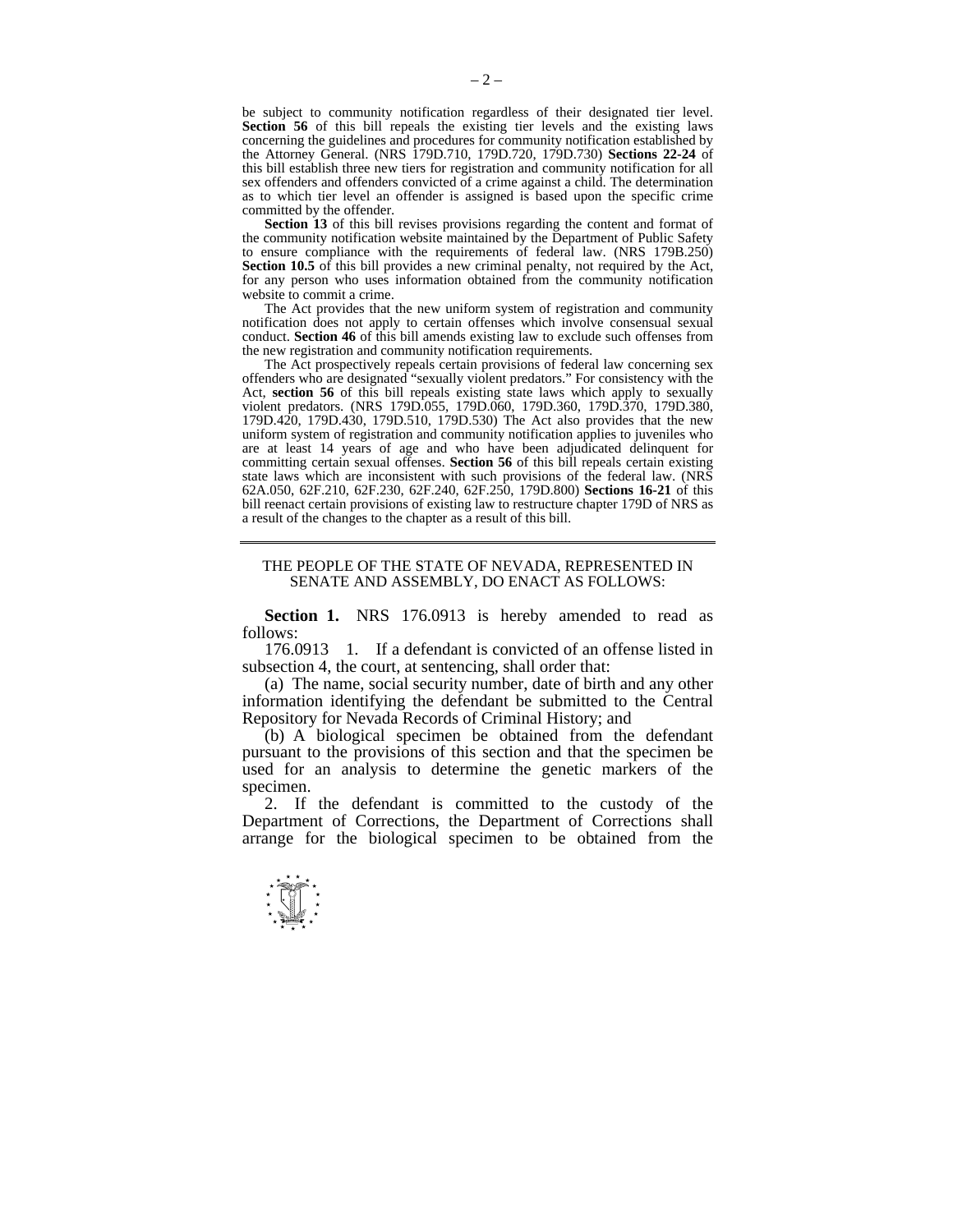defendant. The Department of Corrections shall provide the specimen to the forensic laboratory that has been designated by the county in which the defendant was convicted to conduct or oversee genetic marker testing for the county pursuant to NRS 176.0917.

 3. If the defendant is not committed to the custody of the Department of Corrections, the Division shall arrange for the biological specimen to be obtained from the defendant. The Division shall provide the specimen to the forensic laboratory that has been designated by the county in which the defendant was convicted to conduct or oversee genetic marker testing for the county pursuant to NRS 176.0917. Any cost that is incurred to obtain a biological specimen from a defendant pursuant to this subsection is a charge against the county in which the defendant was convicted and must be paid as provided in NRS 176.0915.

 4. Except as otherwise provided in subsection 5, the provisions of subsection 1 apply to a defendant who is convicted of:

(a) A category A felony;

(b) A category B felony;

 (c) A category C felony involving the use or threatened use of force or violence against the victim;

 (d) A crime against a child as defined in **[**NRS 179D.210;**]** *section 16 of this act;* 

 (e) A sexual offense as defined in **[**NRS 179D.410;**]** *section 21 of this act;* 

 (f) Abuse or neglect of an older person or a vulnerable person pursuant to NRS 200.5099;

 (g) A second or subsequent offense for stalking pursuant to NRS 200.575;

 (h) An attempt or conspiracy to commit an offense listed in paragraphs (a) to (g), inclusive;

 (i) Failing to register with a local law enforcement agency as a convicted person as required pursuant to NRS 179C.100, if the defendant previously was:

 (1) Convicted in this State of committing an offense listed in paragraph (a), (b), (c), (f), (g) or (h); or

 (2) Convicted in another jurisdiction of committing an offense that would constitute an offense listed in paragraph (a), (b),  $(c)$ ,  $(f)$ ,  $(g)$  or  $(h)$  if committed in this State;

 (j) Failing to register with a local law enforcement agency after being convicted of a crime against a child as required pursuant to NRS **[**179D.240;**]** *179D.450;* or

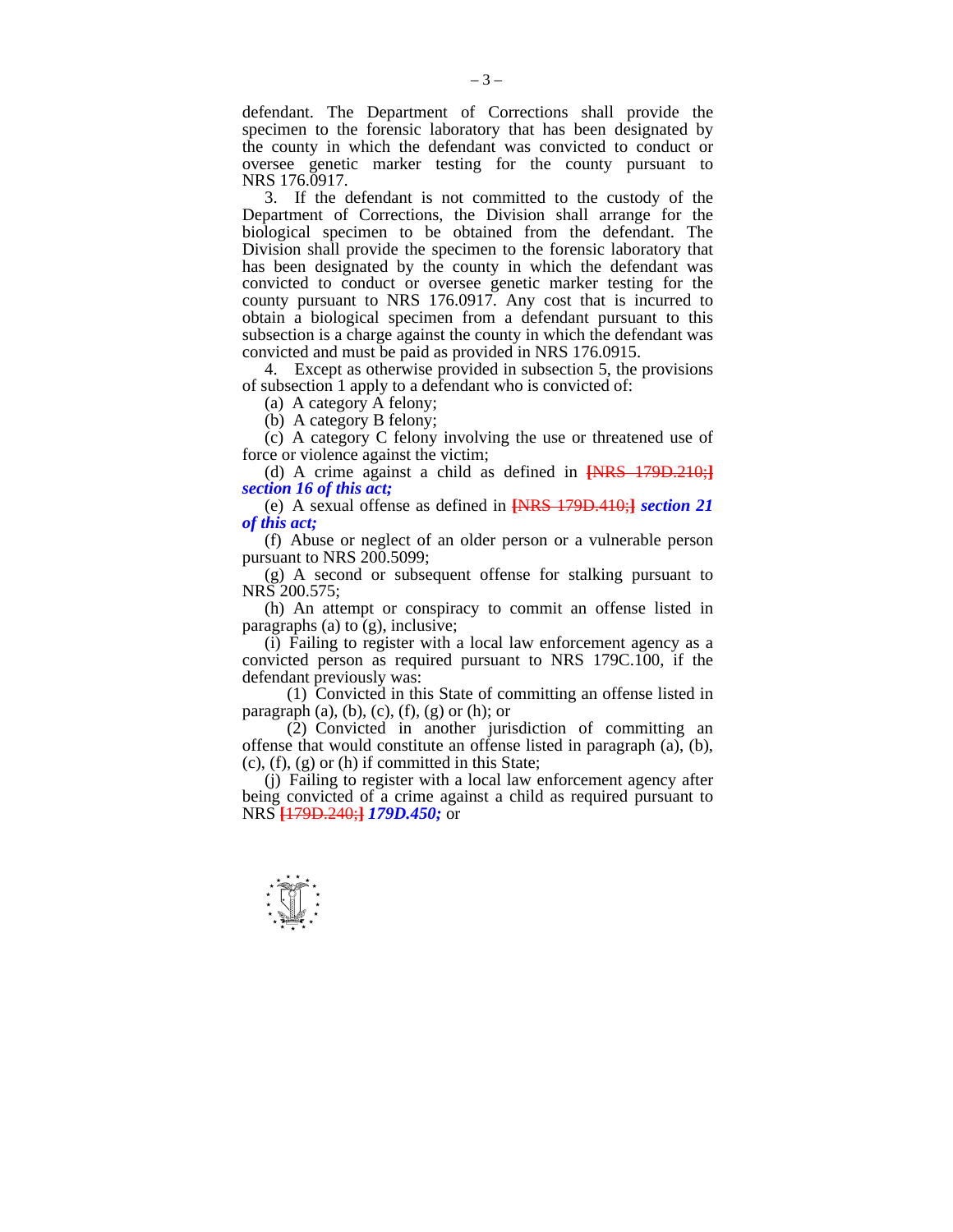(k) Failing to register with a local law enforcement agency after being convicted of a sexual offense as required pursuant to NRS 179D.450.

 5. A court shall not order a biological specimen to be obtained from a defendant who has previously submitted such a specimen for conviction of a prior offense unless the court determines that an additional sample is necessary.

**Sec. 2.** NRS 176.0923 is hereby amended to read as follows:

 176.0923 "Crime against a child" has the meaning ascribed to it in **[**NRS 179D.210.**]** *section 16 of this act.* 

Sec. 3. NRS 176.0925 is hereby amended to read as follows:

 176.0925 "Sexual offense" has the meaning ascribed to it in **[**NRS 179D.410.**]** *section 21 of this act.* 

**Sec. 4.** NRS 176.0926 is hereby amended to read as follows:

 176.0926 1. If a defendant is convicted of a crime against a child, the court shall, following the imposition of a sentence:

 (a) Notify the Central Repository of the conviction of the defendant, so the Central Repository may carry out the provisions for registration of the defendant pursuant to NRS **[**179D.230.**]** *179D.450.* 

 (b) Inform the defendant of the requirements for registration, including, but not limited to:

 (1) *The duty to register initially pursuant to section 27 of this act;* 

 *(2)* The duty to register in this State during any period in which he is a resident of this State or a nonresident who is a student or worker within this State and the time within which he is required to register pursuant to NRS **[**179D.240;**]** *179D.450;* 

 **[**(2)**]** *(3)* The duty to register in any other jurisdiction during any period in which he is a resident of the other jurisdiction or a nonresident who is a student or worker within the other jurisdiction;

 **[**(3)**]** *(4)* If he moves from this State to another jurisdiction, the duty to register with the appropriate law enforcement agency in the other jurisdiction;

 $\overline{[}(4)$  $\overline{[}(5)$  The duty to notify the local law enforcement agency in whose jurisdiction he formerly resided, in person or in writing, if he changes the address at which he resides, including if he moves from this State to another jurisdiction, or changes the primary address at which he is a student or worker; and

 **[**(5)**]** *(6)* The duty to notify immediately the appropriate local law enforcement agency if the defendant is, expects to be or becomes enrolled as a student at an institution of higher education or changes the date of commencement or termination of his enrollment at an institution of higher education or if the defendant is, expects to

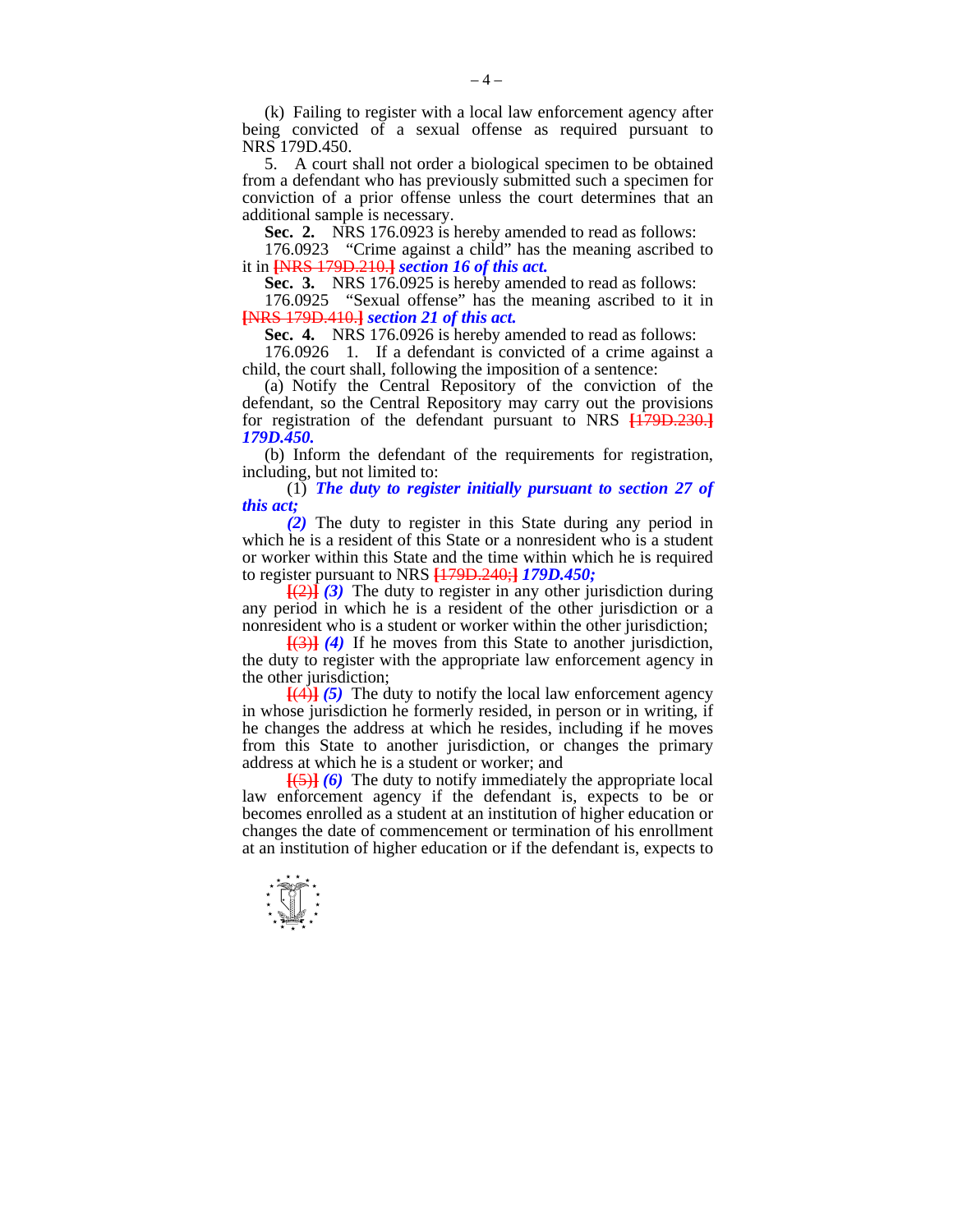be or becomes a worker at an institution of higher education or changes the date of commencement or termination of his work at an institution of higher education.

 (c) Require the defendant to read and sign a form **[**confirming**]** *stating* that the requirements for registration have been explained to him **[**.**]** *and that he understands the requirements for registration.* 

 2. The failure to provide the defendant with the information or confirmation form required by paragraphs (b) and (c) of subsection 1 does not affect the duty of the defendant to register and to comply with all other provisions for registration pursuant to NRS **[**179D.200 to 179D.290, inclusive.**]** *179D.010 to 179D.550, inclusive, and sections 16 to 30, inclusive, of this act.* 

**Sec. 5.** NRS 176.0927 is hereby amended to read as follows:

 176.0927 1. If a defendant is convicted of a sexual offense, the court shall, following the imposition of a sentence:

 (a) Notify the Central Repository of the conviction of the defendant, so the Central Repository may carry out the provisions for registration of the defendant pursuant to NRS 179D.450.

 (b) Inform the defendant of the requirements for registration, including, **[**but not limited to:**]** *without limitation:* 

 (1) *The duty to register initially pursuant to section 27 of this act;* 

 *(2)* The duty to register in this State during any period in which he is a resident of this State or a nonresident who is a student or worker within this State and the time within which he is required to register pursuant to NRS 179D.460;

 **[**(2)**]** *(3)* The duty to register in any other jurisdiction during any period in which he is a resident of the other jurisdiction or a nonresident who is a student or worker within the other jurisdiction;

 **[**(3)**]** *(4)* If he moves from this State to another jurisdiction, the duty to register with the appropriate law enforcement agency in the other jurisdiction;

 **[**(4)**]** *(5)* The duty to notify the local law enforcement agency in whose jurisdiction he formerly resided, in person or in writing, if he changes the address at which he resides, including if he moves from this State to another jurisdiction, or changes the primary address at which he is a student or worker; and

 **[**(5)**]** *(6)* The duty to notify immediately the appropriate local law enforcement agency if the defendant is, expects to be or becomes enrolled as a student at an institution of higher education or changes the date of commencement or termination of his enrollment at an institution of higher education or if the defendant is, expects to be or becomes a worker at an institution of higher education or

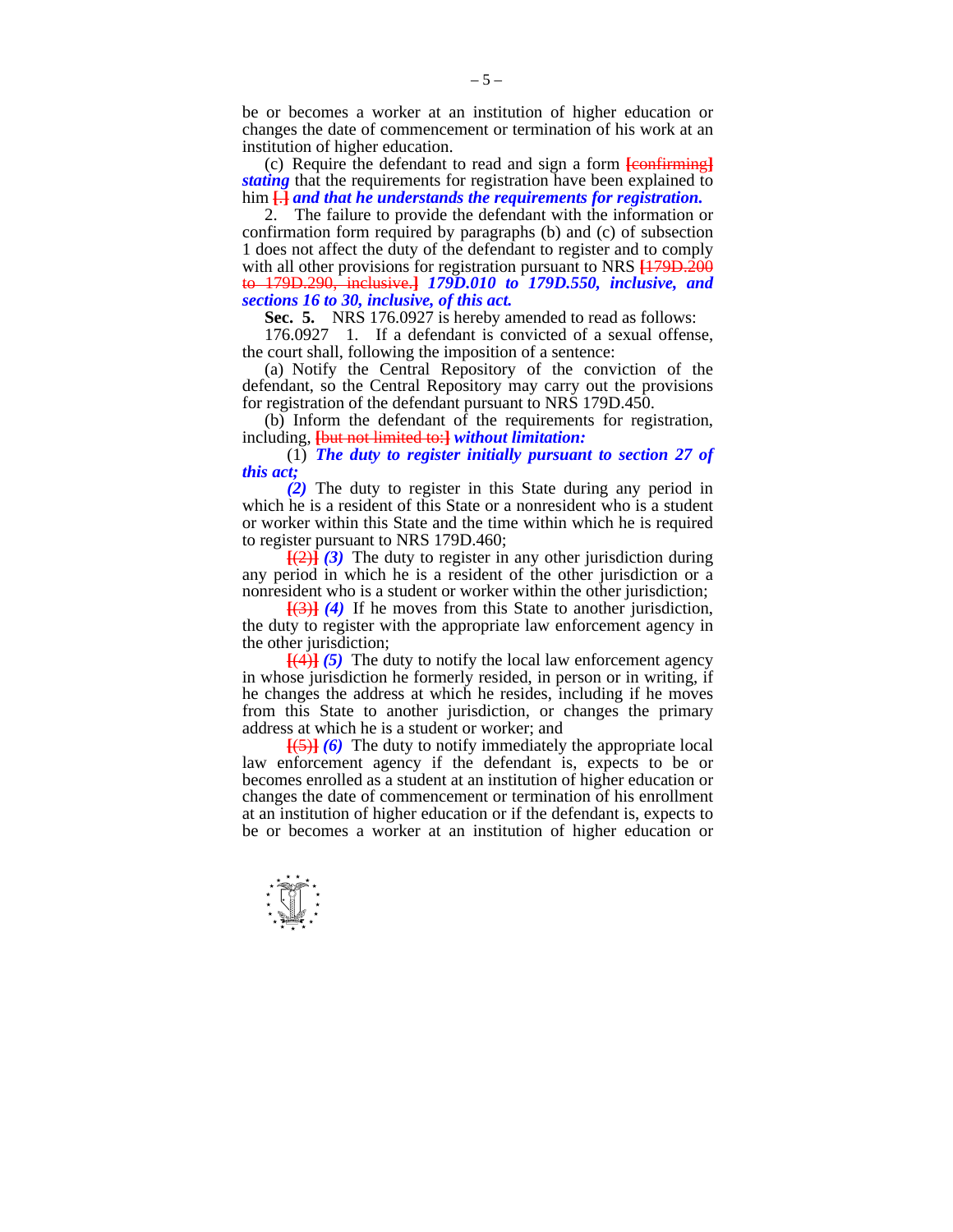changes the date of commencement or termination of his work at an institution of higher education.

 (c) Require the defendant to read and sign a form stating that the requirements for registration have been explained to him **[**.**]** *and that he understands the requirements for registration.* 

 2. The failure to provide the defendant with the information or confirmation form required by paragraphs (b) and (c) of subsection 1 does not affect the duty of the defendant to register and to comply with all other provisions for registration pursuant to NRS **[**179D.350**]** *179D.010* to 179D.550, inclusive **[**.**]** *, and sections 16 to 30, inclusive, of this act.* 

 **Sec. 6.** NRS 176.0931 is hereby amended to read as follows:

 176.0931 1. If a defendant is convicted of a sexual offense, the court shall include in sentencing, in addition to any other penalties provided by law, a special sentence of lifetime supervision.

 2. The special sentence of lifetime supervision commences after any period of probation or any term of imprisonment and any period of release on parole.

 3. A person sentenced to lifetime supervision may petition the sentencing court or the State Board of Parole Commissioners for release from lifetime supervision. The sentencing court or the Board shall grant a petition for release from a special sentence of lifetime supervision if:

 (a) The person has complied with the requirements of the provisions of NRS **[**179D.350**]** *179D.010* to 179D.550, inclusive **[**;**]** *, and sections 16 to 30, inclusive, of this act;* 

 (b) The person has not been convicted of an offense that poses a threat to the safety or well-being of others for an interval of at least 10 consecutive years after his last conviction or release from incarceration, whichever occurs later; and

 (c) The person is not likely to pose a threat to the safety of others, as determined by a person professionally qualified to conduct psychosexual evaluations, if released from lifetime supervision.

 4. A person who is released from lifetime supervision pursuant to the provisions of subsection 3 remains subject to the provisions for registration as a sex offender and to the provisions for community notification, unless he is otherwise relieved from the operation of those provisions pursuant to the provisions of NRS **[**179D.350 to 179D.800, inclusive.**]** *179D.010 to 179D.550, inclusive, and sections 16 to 30, inclusive, of this act.* 

5. As used in this section:

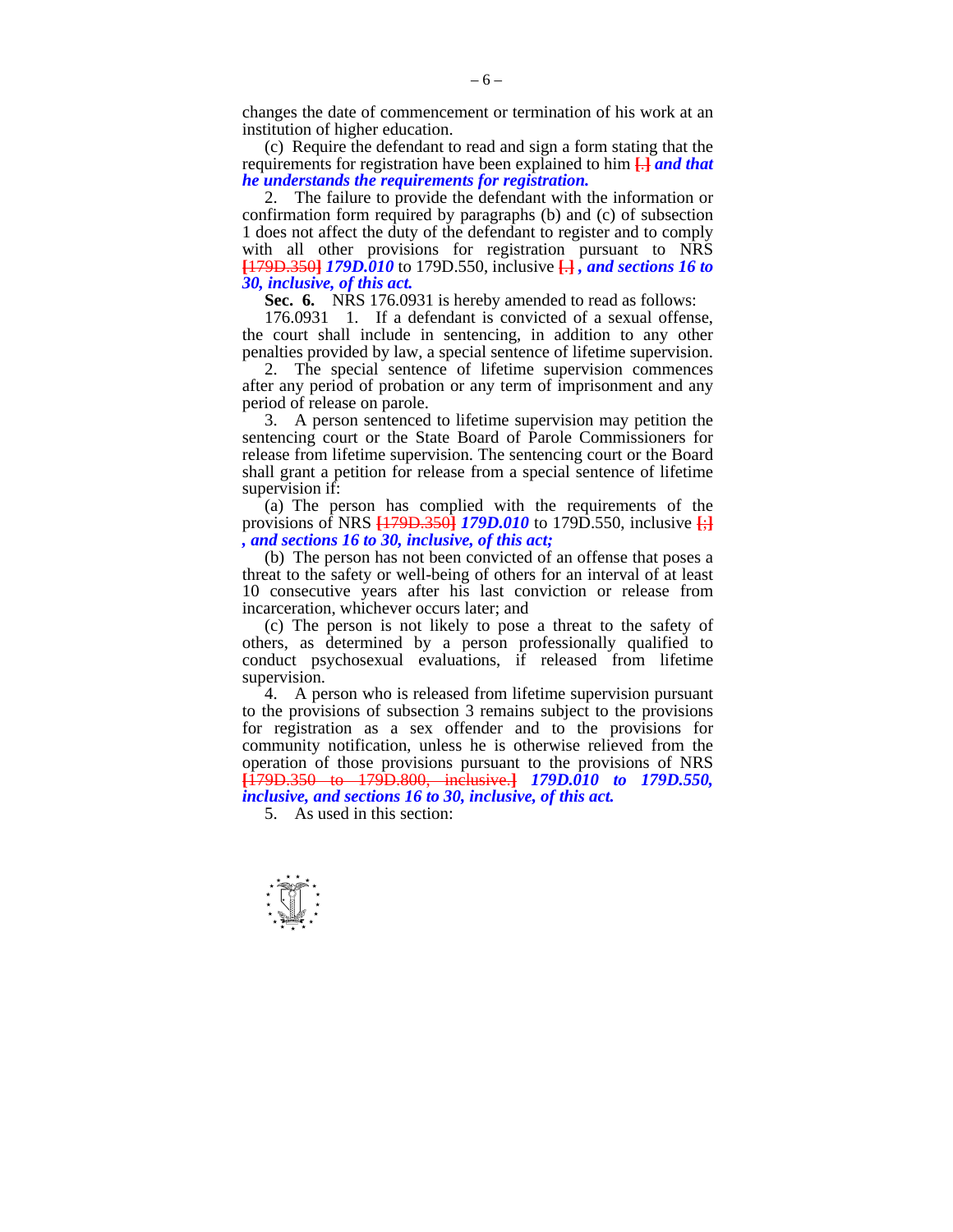(a) "Offense that poses a threat to the safety or well-being of others" **[**has the meaning ascribed to it in NRS 179D.060.**]** *includes, without limitation:* 

 *(1) An offense that involves:* 

 *(I) A victim less than 18 years of age;* 

 *(II) A crime against a child as defined in section 16 of* 

*this act;* 

*act;* 

 *(III) A sexual offense as defined in section 21 of this* 

 *(IV) A deadly weapon, explosives or a firearm;* 

 *(V) The use or threatened use of force or violence;* 

 *(VI) Physical or mental abuse;* 

 *(VII) Death or bodily injury;* 

 *(VIII) An act of domestic violence;* 

 *(IX) Harassment, stalking, threats of any kind or other similar acts;* 

 *(X) The forcible or unlawful entry of a home, building, structure, vehicle or other real or personal property; or* 

 *(XI) The infliction or threatened infliction of damage or injury, in whole or in part, to real or personal property.* 

 *(2) Any offense listed in subparagraph (1) that is committed in this State or another jurisdiction, including, without limitation, an offense prosecuted in:* 

 *(I) A tribal court.* 

 *(II) A court of the United States or the Armed Forces of the United States.* 

 (b) "Person professionally qualified to conduct psychosexual evaluations" has the meaning ascribed to it in NRS 176.133.

(c) "Sexual offense" means:

 (1) A violation of NRS 200.366, subsection 4 of NRS 200.400, NRS 200.710, 200.720, subsection 2 of NRS 200.730, NRS 201.180, paragraph (a) or subparagraph (2) of paragraph (b) of subsection 1 of NRS 201.195, NRS 201.230 or 201.450 or paragraph (a) or (b) of subsection 4 or paragraph (a) or (b) of subsection 5 of NRS 201.560;

 (2) An attempt to commit an offense listed in subparagraph (1); or

 (3) An act of murder in the first or second degree, kidnapping in the first or second degree, false imprisonment, burglary or invasion of the home if the act is determined to be sexually motivated at a hearing conducted pursuant to NRS 175.547.

**Sec. 7.** NRS 176A.410 is hereby amended to read as follows:

 176A.410 1. Except as otherwise provided in subsection 3, if a defendant is convicted of a sexual offense and the court grants

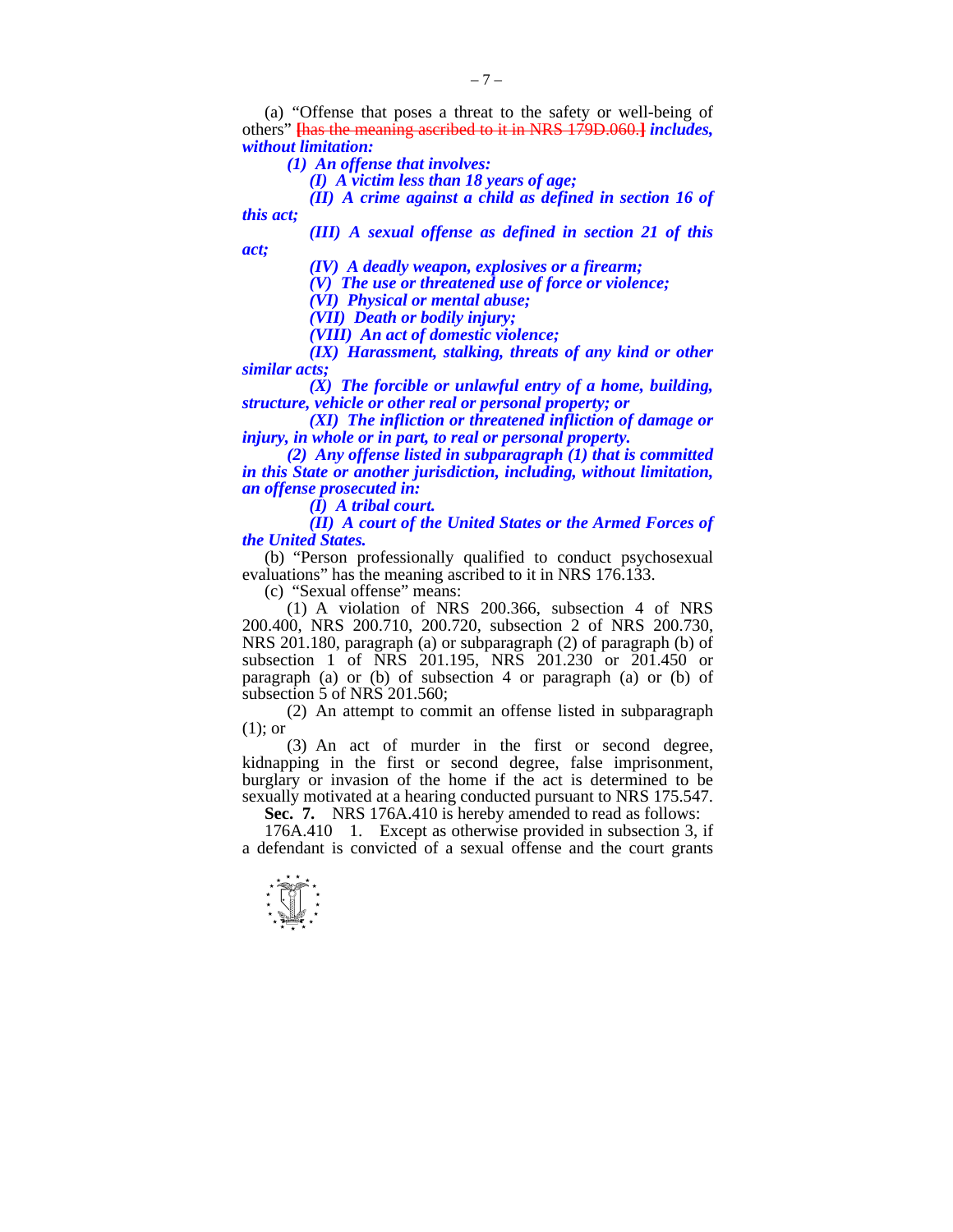probation or suspends the sentence, the court shall, in addition to any other condition ordered pursuant to NRS 176A.400, order as a condition of probation or suspension of sentence that the defendant:

 (a) Submit to a search and seizure of his person, residence or vehicle or any property under his control, at any time of the day or night, without a warrant, by any parole and probation officer or any peace officer, for the purpose of determining whether the defendant has violated any condition of probation or suspension of sentence or committed any crime;

 (b) Reside at a location only if it has been approved by the parole and probation officer assigned to the defendant and keep the parole and probation officer informed of his current address;

 (c) Accept a position of employment or a position as a volunteer only if it has been approved by the parole and probation officer assigned to the defendant and keep the parole and probation officer informed of the location of his position of employment or position as a volunteer;

 (d) Abide by any curfew imposed by the parole and probation officer assigned to the defendant;

 (e) Participate in and complete a program of professional counseling approved by the Division;

 (f) Submit to periodic tests, as requested by the parole and probation officer assigned to the defendant, to determine whether the defendant is using a controlled substance;

 (g) Submit to periodic polygraph examinations, as requested by the parole and probation officer assigned to the defendant;

 (h) Abstain from consuming, possessing or having under his control any alcohol;

 (i) Not have contact or communicate with a victim of the sexual offense or a witness who testified against the defendant or solicit another person to engage in such contact or communication on behalf of the defendant, unless approved by the parole and probation officer assigned to the defendant, and a written agreement is entered into and signed in the manner set forth in subsection 2;

(j) Not use aliases or fictitious names;

 (k) Not obtain a post office box unless the defendant receives permission from the parole and probation officer assigned to the defendant;

 (l) Not have contact with a person less than 18 years of age in a secluded environment unless another adult who has never been convicted of a sexual offense is present and permission has been obtained from the parole and probation officer assigned to the defendant in advance of each such contact;

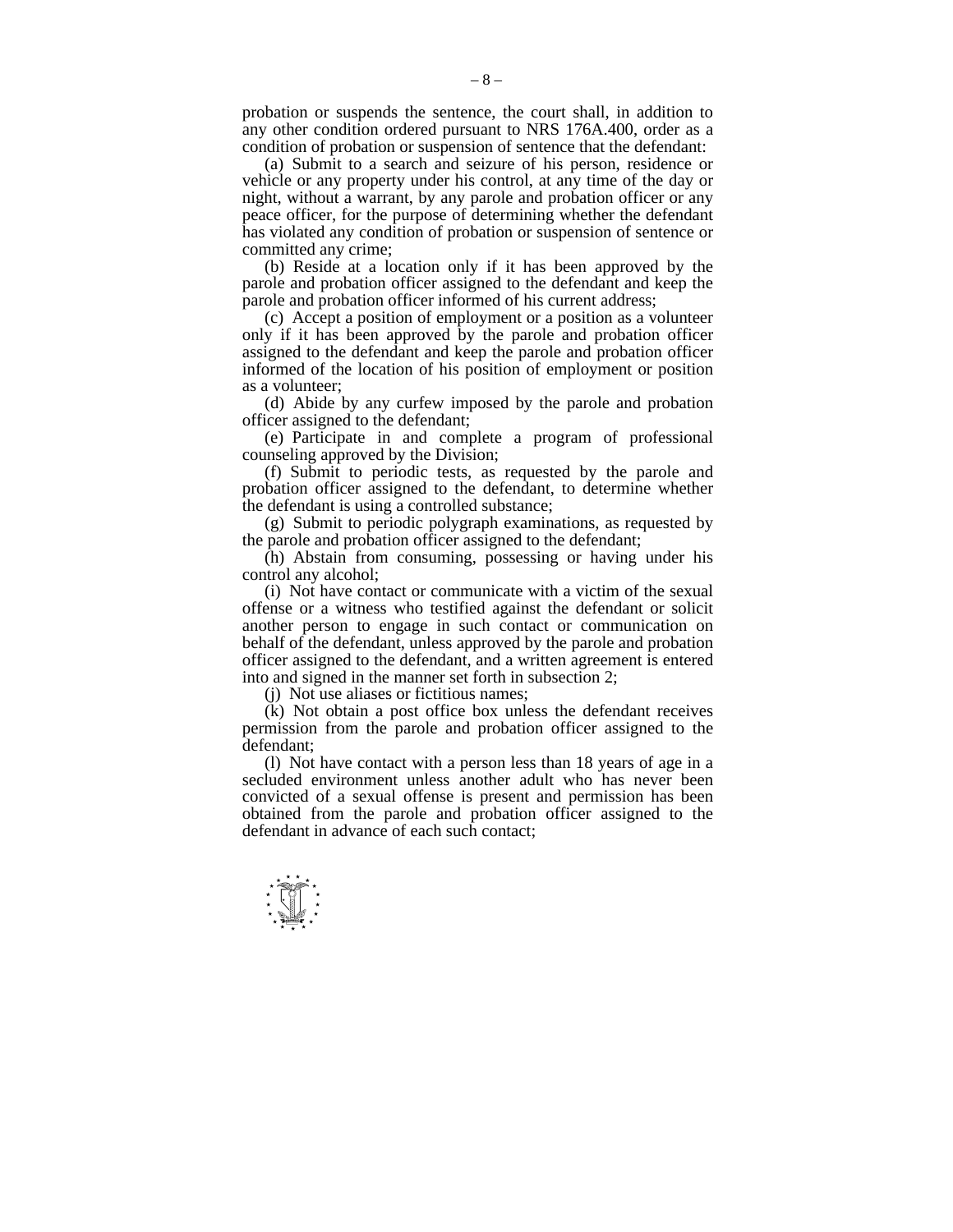(m) Unless approved by the parole and probation officer assigned to the defendant and by a psychiatrist, psychologist or counselor treating the defendant, if any, not be in or near:

(1) A playground, park, school or school grounds;

(2) A motion picture theater; or

 (3) A business that primarily has children as customers or conducts events that primarily children attend;

 (n) Comply with any protocol concerning the use of prescription medication prescribed by a treating physician, including, without limitation, any protocol concerning the use of psychotropic medication;

 (o) Not possess any sexually explicit material that is deemed inappropriate by the parole and probation officer assigned to the defendant;

 (p) Not patronize a business which offers a sexually related form of entertainment and which is deemed inappropriate by the parole and probation officer assigned to the defendant;

 (q) Not possess any electronic device capable of accessing the Internet and not access the Internet through any such device or any other means, unless possession of such a device or such access is approved by the parole and probation officer assigned to the defendant; and

 (r) Inform the parole and probation officer assigned to the defendant if the defendant expects to be or becomes enrolled as a student at an institution of higher education or changes the date of commencement or termination of his enrollment at an institution of higher education. As used in this paragraph, "institution of higher education" has the meaning ascribed to it in NRS 179D.045.

 2. A written agreement entered into pursuant to paragraph (i) of subsection 1 must state that the contact or communication is in the best interest of the victim or witness, and specify the type of contact or communication authorized. The written agreement must be signed and agreed to by:

(a) The victim or the witness;

(b) The defendant;

(c) The parole and probation officer assigned to the defendant;

 (d) The psychiatrist, psychologist or counselor treating the defendant, victim or witness, if any; and

 (e) If the victim or witness is a child under 18 years of age, each parent, guardian or custodian of the child.

 3. The court is not required to impose a condition of probation or suspension of sentence listed in subsection 1 if the court finds that extraordinary circumstances are present and the court enters those extraordinary circumstances in the record.

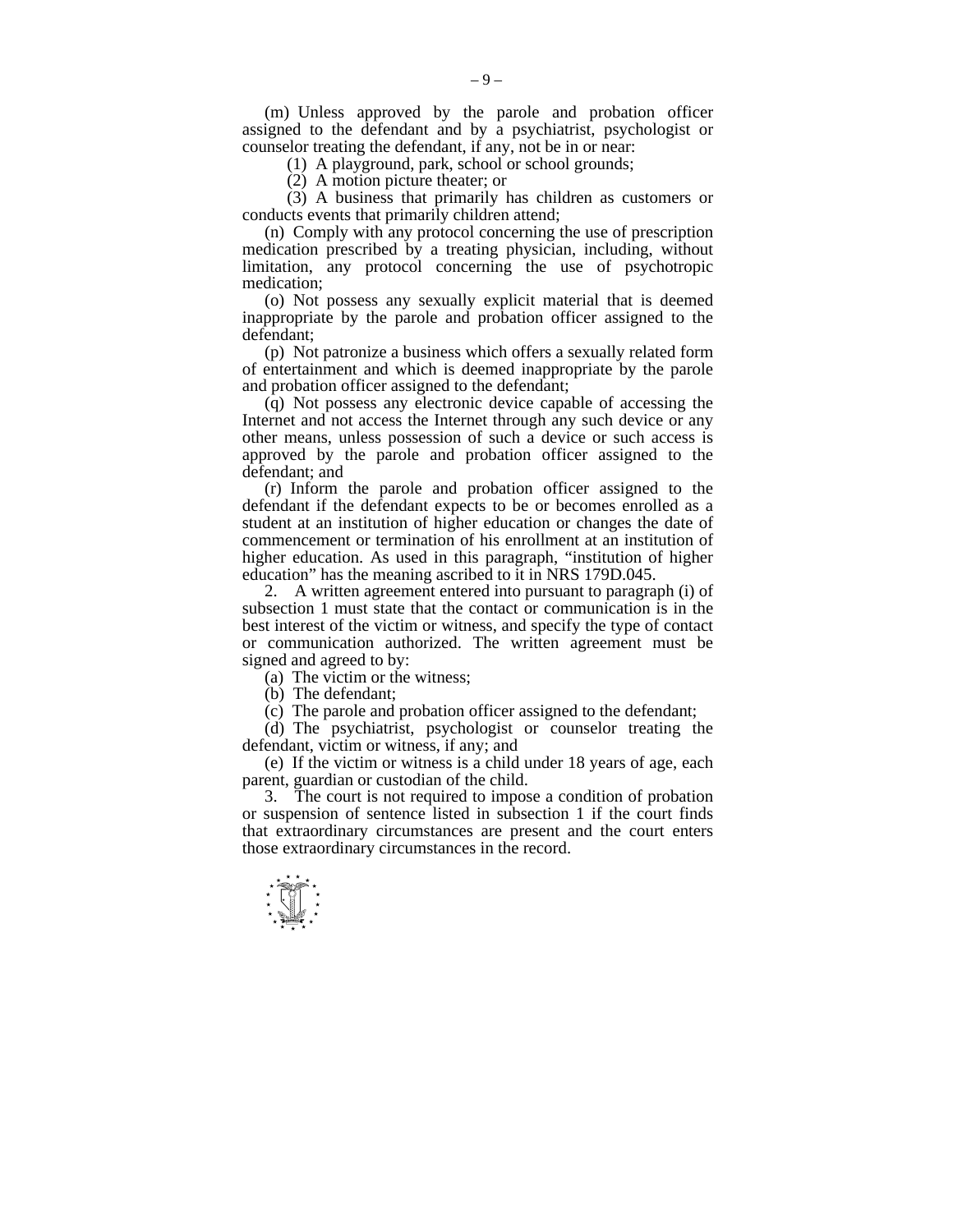4. As used in this section, "sexual offense" has the meaning ascribed to it in **[**NRS 179D.410.**]** *section 21 of this act.* 

 **Sec. 8.** NRS 179.245 is hereby amended to read as follows:

 179.245 1. Except as otherwise provided in subsection 5 and NRS 176A.265, 179.259 and 453.3365, a person may petition the court in which he was convicted for the sealing of all records relating to a conviction of:

 (a) A category A or B felony after 15 years from the date of his release from actual custody or discharge from parole or probation, whichever occurs later;

 (b) A category C or D felony after 12 years from the date of his release from actual custody or discharge from parole or probation, whichever occurs later;

 (c) A category E felony after 7 years from the date of his release from actual custody or discharge from parole or probation, whichever occurs later;

 (d) Any gross misdemeanor after 7 years from the date of his release from actual custody or discharge from probation, whichever occurs later;

 (e) A violation of NRS 484.379 other than a felony, or a battery which constitutes domestic violence pursuant to NRS 33.018 other than a felony, after 7 years from the date of his release from actual custody or from the date when he is no longer under a suspended sentence, whichever occurs later; or

 (f) Any other misdemeanor after 2 years from the date of his release from actual custody or from the date when he is no longer under a suspended sentence, whichever occurs later.

2. A petition filed pursuant to subsection 1 must:

 (a) Be accompanied by current, verified records of the petitioner's criminal history received from:

 (1) The Central Repository for Nevada Records of Criminal History; and

 (2) The local law enforcement agency of the city or county in which the conviction was entered:

 (b) Include a list of any other public or private agency, company, official or other custodian of records that is reasonably known to the petitioner to have possession of records of the conviction and to whom the order to seal records, if issued, will be directed; and

 (c) Include information that, to the best knowledge and belief of the petitioner, accurately and completely identifies the records to be sealed.

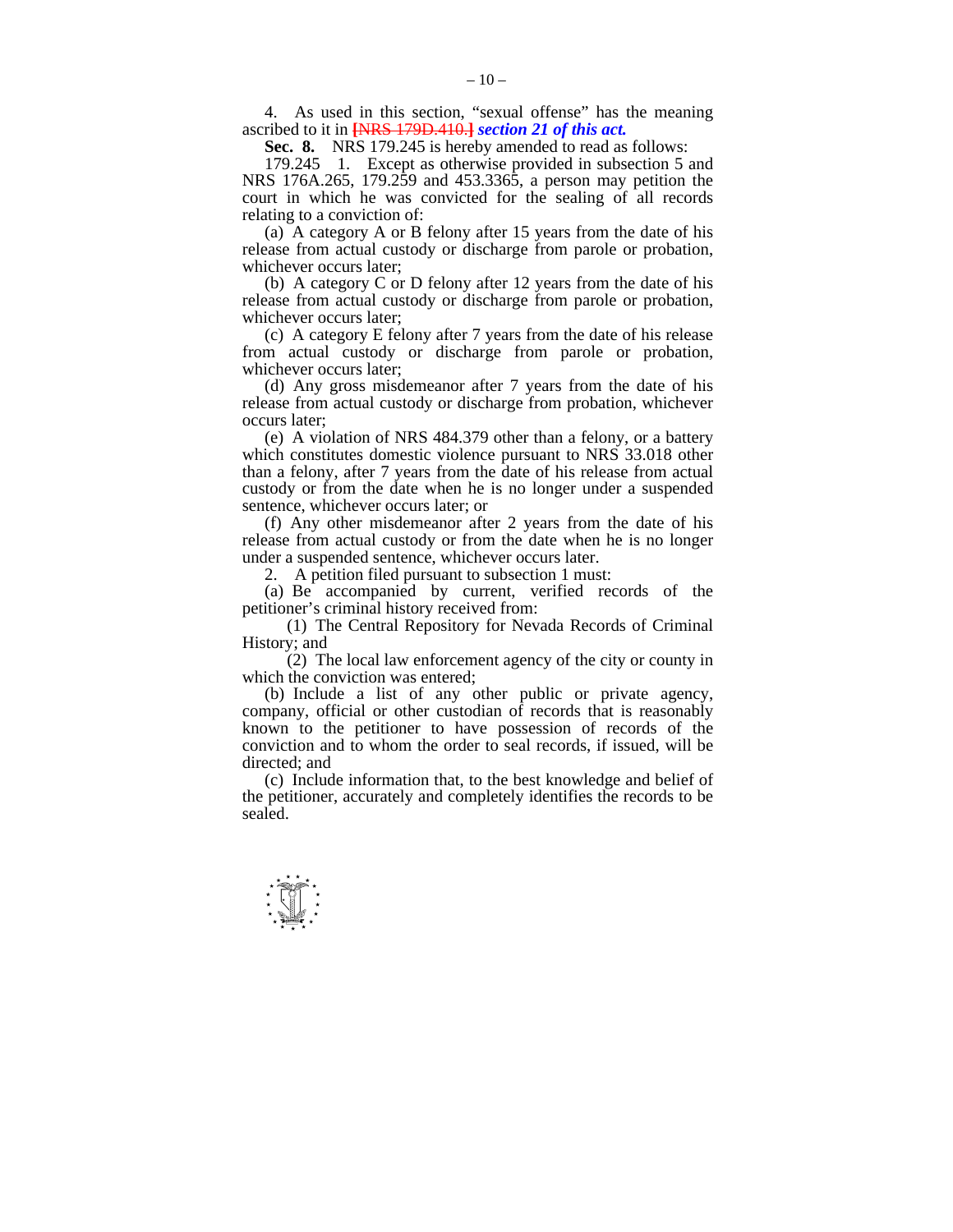3. Upon receiving a petition pursuant to this section, the court shall notify the law enforcement agency that arrested the petitioner for the crime and:

 (a) If the person was convicted in a district court or justice court, the prosecuting attorney for the county; or

 (b) If the person was convicted in a municipal court, the prosecuting attorney for the city.

 $\rightarrow$  The prosecuting attorney and any person having relevant evidence may testify and present evidence at the hearing on the petition.

 4. If, after the hearing, the court finds that, in the period prescribed in subsection 1, the petitioner has not been charged with any offense for which the charges are pending or convicted of any offense, except for minor moving or standing traffic violations, the court may order sealed all records of the conviction which are in the custody of the court, of another court in the State of Nevada or of a public or private agency, company or official in the State of Nevada, and may also order all such criminal identification records of the petitioner returned to the file of the court where the proceeding was commenced from, including, but not limited to, the Federal Bureau of Investigation, the California Bureau of Identification and Information, sheriffs' offices and all other law enforcement agencies reasonably known by either the petitioner or the court to have possession of such records.

 5. A person may not petition the court to seal records relating to a conviction of a crime against a child or a sexual offense.

 6. If the court grants a petition for the sealing of records pursuant to this section, upon the request of the person whose records are sealed, the court may order sealed all records of the civil proceeding in which the records were sealed.

7. As used in this section:

 (a) "Crime against a child" has the meaning ascribed to it in **[**NRS 179D.210.**]** *section 16 of this act.* 

(b) "Sexual offense" means:

 (1) Murder of the first degree committed in the perpetration or attempted perpetration of sexual assault or of sexual abuse or sexual molestation of a child less than 14 years of age pursuant to paragraph (b) of subsection 1 of NRS 200.030.

(2) Sexual assault pursuant to NRS 200.366.

 (3) Statutory sexual seduction pursuant to NRS 200.368, if punishable as a felony.

 (4) Battery with intent to commit sexual assault pursuant to NRS 200.400.

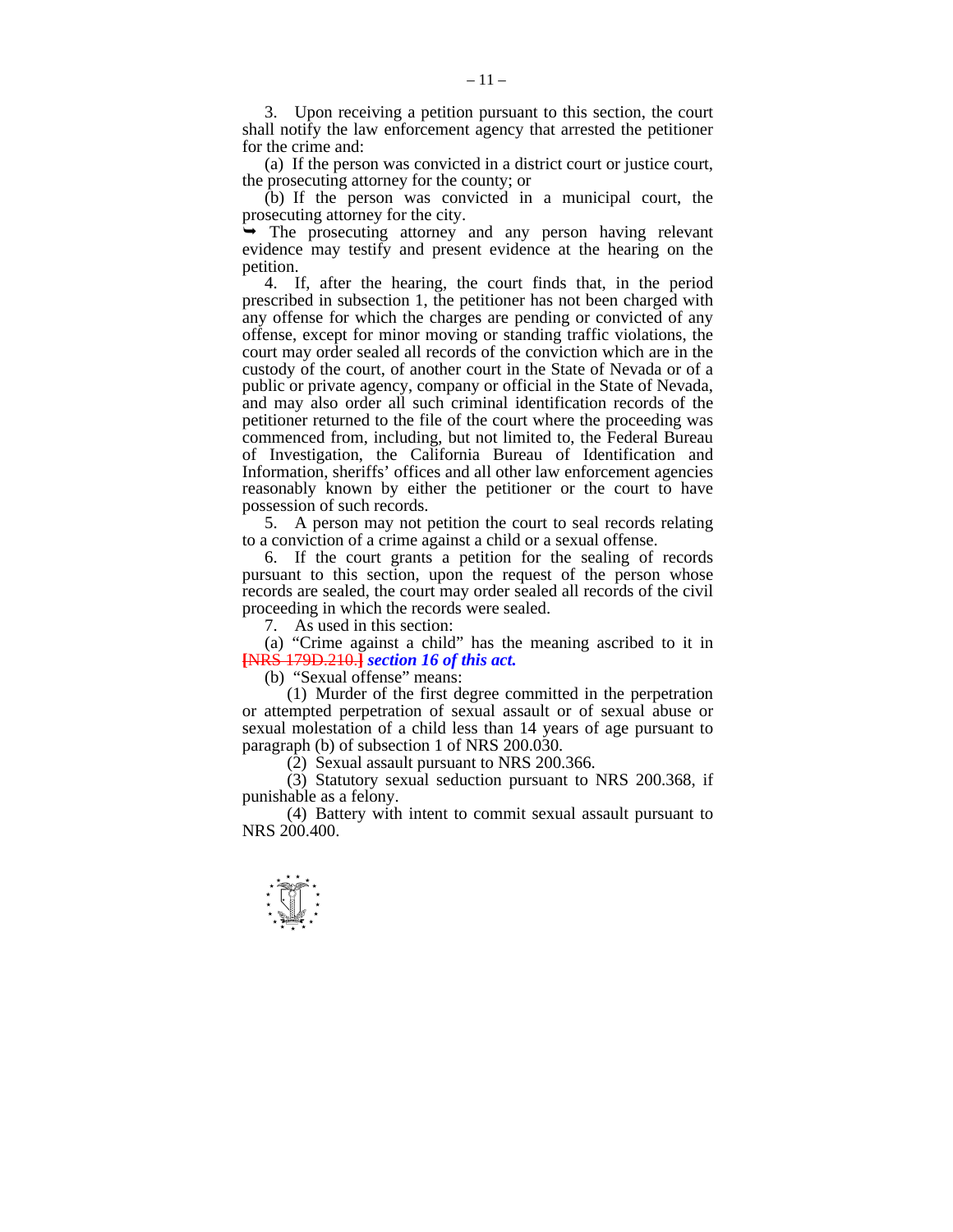(5) An offense involving the administration of a drug to another person with the intent to enable or assist the commission of a felony pursuant to NRS 200.405, if the felony is an offense listed in this paragraph.

 (6) An offense involving the administration of a controlled substance to another person with the intent to enable or assist the commission of a crime of violence pursuant to NRS 200.408, if the crime of violence is an offense listed in this paragraph.

(7) Abuse of a child pursuant to NRS  $200.\overline{5}08$ , if the abuse involved sexual abuse or sexual exploitation.

 (8) An offense involving pornography and a minor pursuant to NRS 200.710 to 200.730, inclusive.

(9) Incest pursuant to NRS 201.180.

 (10) Solicitation of a minor to engage in acts constituting the infamous crime against nature pursuant to NRS 201.195.

 (11) Open or gross lewdness pursuant to NRS 201.210, if punishable as a felony.

 (12) Indecent or obscene exposure pursuant to NRS 201.220, if punishable as a felony.

(13) Lewdness with a child pursuant to NRS 201.230.

 (14) Sexual penetration of a dead human body pursuant to NRS 201.450.

 (15) Luring a child or mentally ill person pursuant to NRS 201.560, if punishable as a felony.

 (16) An attempt to commit an offense listed in subparagraphs  $(1)$  to  $(15)$ , inclusive.

 **Sec. 9.** NRS 179.259 is hereby amended to read as follows:

 179.259 1. Except as otherwise provided in subsections 3 and 4, 5 years after an eligible person completes a program for reentry, the court may order sealed all documents, papers and exhibits in the eligible person's record, minute book entries and entries on dockets, and other documents relating to the case in the custody of such other agencies and officers as are named in the court's order. The court may order those records sealed without a hearing unless the Division of Parole and Probation of the Department of Public Safety petitions the court, for good cause shown, not to seal the records and requests a hearing thereon.

 2. If the court orders sealed the record of an eligible person, the court shall send a copy of the order to each agency or officer named in the order. Each such agency or officer shall notify the court in writing of its compliance with the order.

 3. A professional licensing board is entitled, for the purpose of determining suitability for a license or liability to discipline for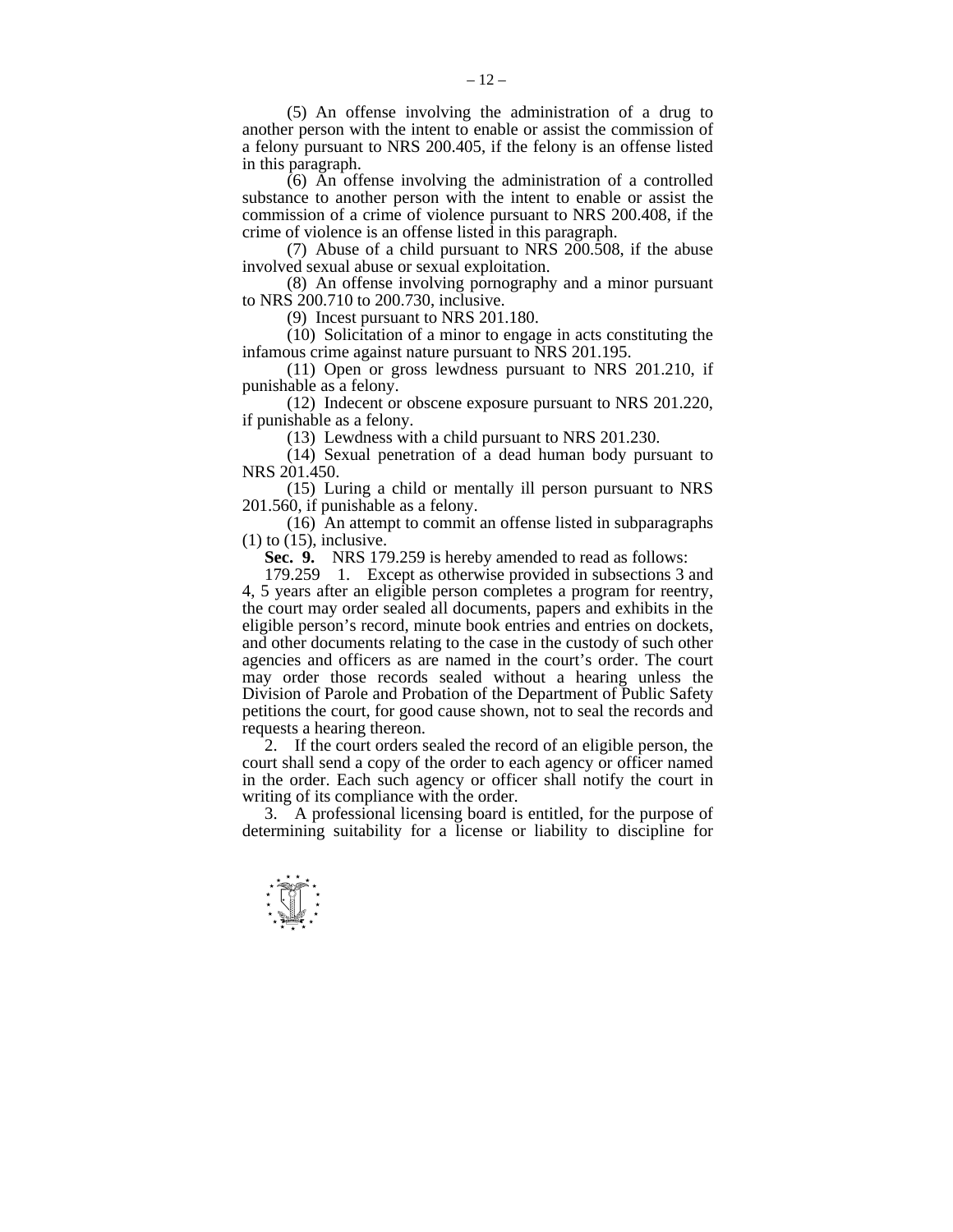misconduct, to inspect and to copy from a record sealed pursuant to this section.

 4. A person may not petition the court to seal records relating to a conviction of a crime against a child or a sexual offense.

5. As used in this section:

 (a) "Crime against a child" has the meaning ascribed to it in **[**NRS 179D.210.**]** *section 16 of this act.* 

(b) "Eligible person" means a person who has:

 (1) Successfully completed a program for reentry to which he participated in pursuant to NRS 209.4886, 209.4888, 213.625 or  $213.632$ ; and

 (2) Been convicted of a single offense which was punishable as a felony and which did not involve the use or threatened use of force or violence against the victim. For the purposes of this subparagraph, multiple convictions for an offense punishable as a felony shall be deemed to constitute a single offense if those offenses arose out of the same transaction or occurrence.

(c) "Program for reentry" means:

 (1) A correctional program for reentry of offenders and parolees into the community that is established by the Director of the Department of Corrections pursuant to NRS 209.4887; or

 $(2)$  A judicial program for reentry of offenders and parolees into the community that is established in a judicial district pursuant to NRS 209.4883.

 (d) "Sexual offense" has the meaning ascribed to it in paragraph (b) of subsection 7 of NRS 179.245.

 **Sec. 10.** NRS 179A.066 is hereby amended to read as follows:

"Offender convicted of a crime against a child" has the meaning ascribed to it in **[**NRS 179D.216.**]** *section 18 of this act.* 

**Sec. 10.5.** Chapter 179B of NRS is hereby amended by adding thereto a new section to read as follows:

 *In addition to any civil liability provided pursuant to NRS 179B.280, if any person uses information obtained from the community notification website to commit a crime punishable as:* 

 *1. A misdemeanor, the person is guilty of a gross misdemeanor.* 

 *2. A gross misdemeanor, the person is guilty of a category E felony and shall be punished as provided in NRS 193.130.* 

**Sec. 11.** NRS 179B.030 is hereby amended to read as follows:

 179B.030 "Crime against a child" has the meaning ascribed to it in **[**NRS 179D.210.**]** *section 16 of this act.* 

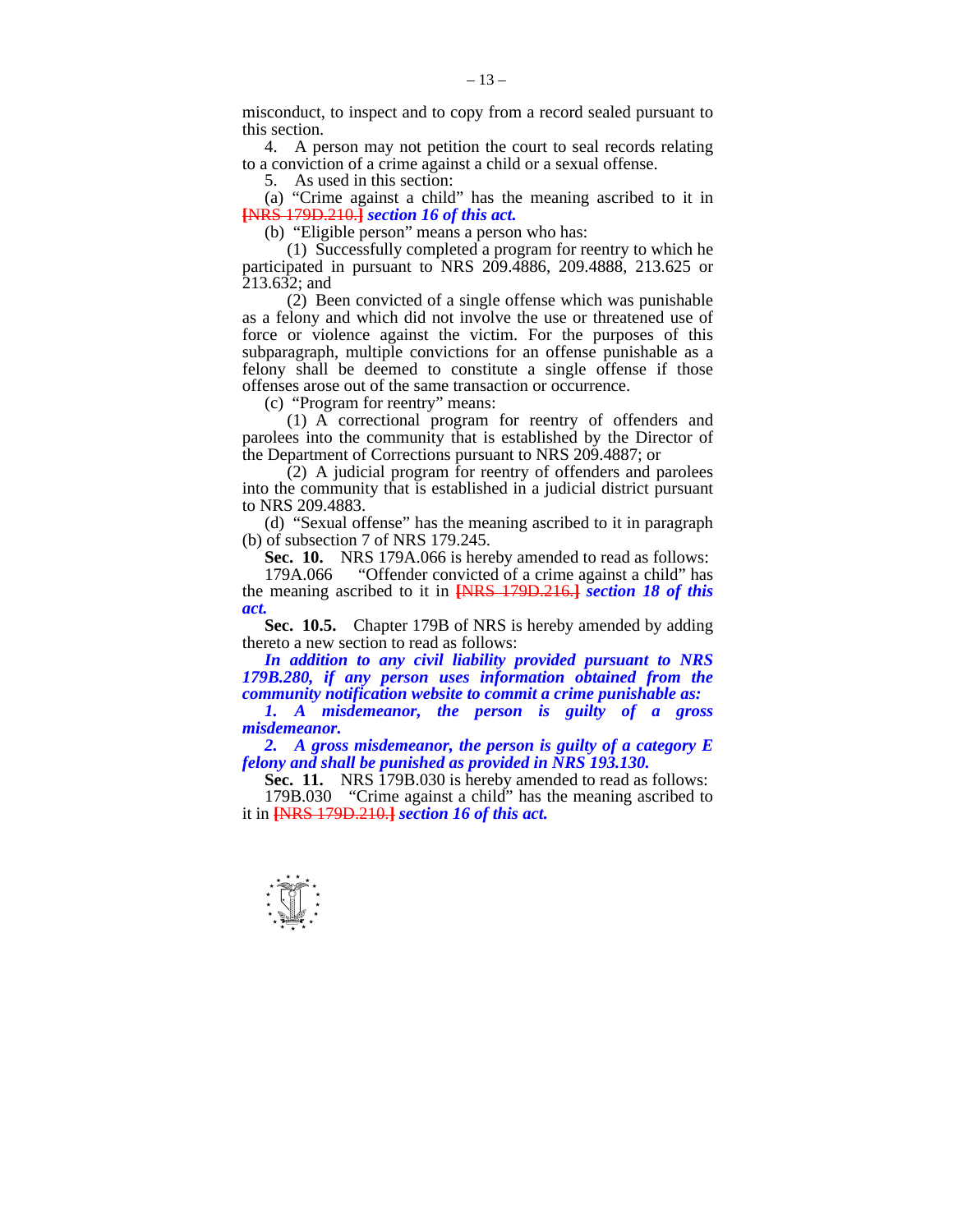**Sec. 12.** NRS 179B.075 is hereby amended to read as follows:

 179B.075 "Offender convicted of a crime against a child" has the meaning ascribed to it in **[**NRS 179D.216.**]** *section 18 of this act.* 

 **Sec. 13.** NRS 179B.250 is hereby amended to read as follows:

 179B.250 1. The Department shall establish and maintain within the Central Repository a community notification website to provide the public with access to certain information contained in the statewide registry in accordance with the procedures set forth in this section.

2. *The community notification website must:* 

 *(a) Be maintained in a manner that will allow the public to obtain relevant information for each offender by a single query for any given zip code or geographical radius set by the user;* 

 *(b) Include in its design all the search field capabilities needed for full participation in the Dru Sjodin National Sex Offender Public Website maintained by the Attorney General of the United States pursuant to 42 U.S.C. § 16920;* 

 *(c) Include, to the extent practicable, links to sex offender safety and education resources;* 

 *(d) Include instructions on how to seek correction of information that a person contends is erroneous; and* 

 *(e) Include a warning that the information on the website should not be used to unlawfully injure, harass or commit a crime against any person named in the registry or residing or working at any reported address and a notice that any such action could result in civil or criminal penalties.* 

**3.** For each inquiry to the community notification website, the requester **[**must**]** *may* provide:

(a) The name of the subject of the search;

(b) Any alias of the subject of the search;

 (c) The zip code of the residence, place of work or school of the subject of the search; or

 (d) Any other information concerning the identity or location of the subject of the search that is deemed sufficient in the discretion of the Department.

**[**3.**]** *4.* For each inquiry to the community notification website made by the requester, the Central Repository shall:

 (a) Explain the levels of *registration and community*  notification that are assigned to sex offenders pursuant to **[**NRS 179D.730;**]** *NRS 179D.010 to 179D.550, inclusive, and sections 16 to 30, inclusive, of this act;* and

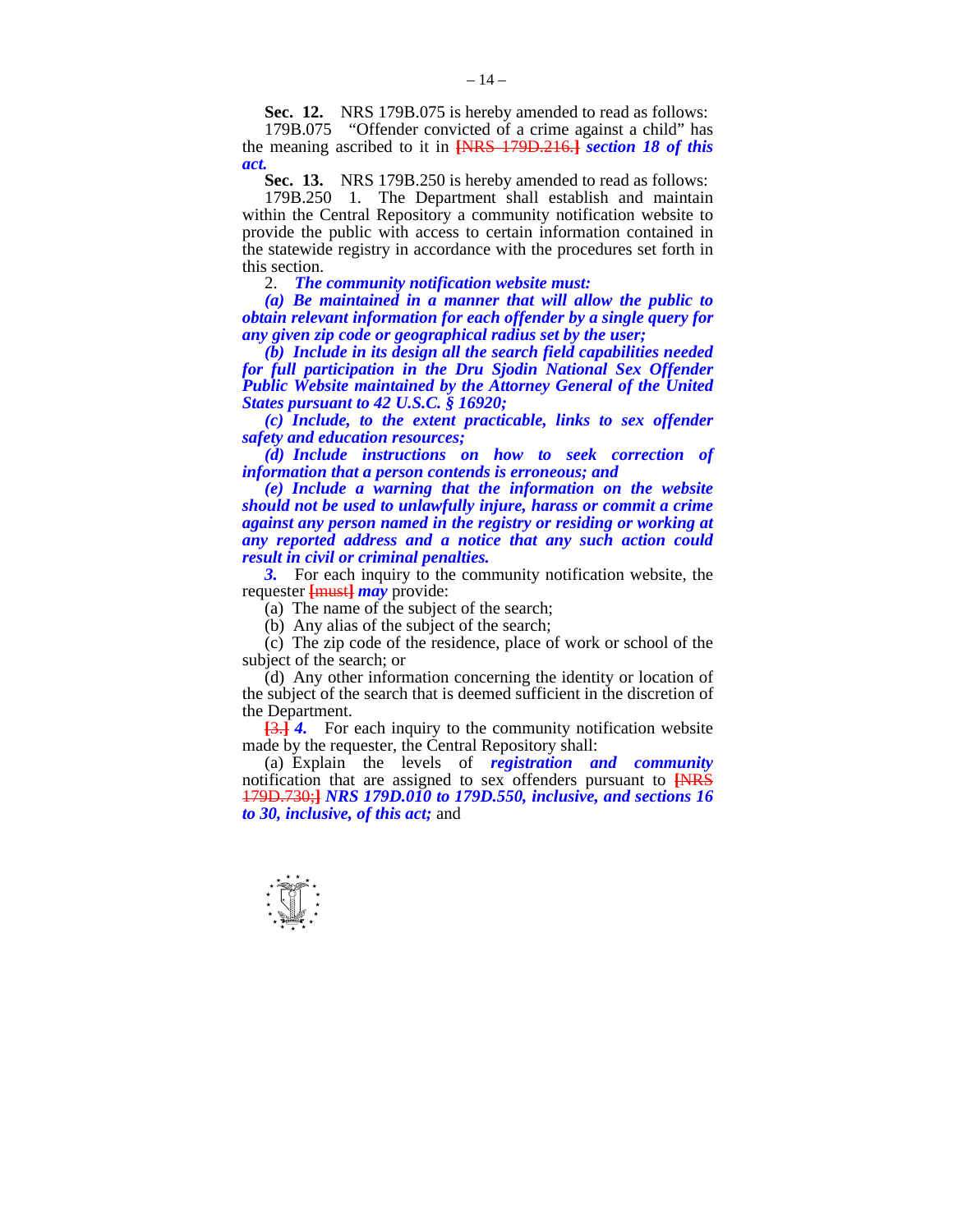(b) Explain that the Central Repository is prohibited by law from disclosing *certain* information concerning certain offenders, even if those offenders are listed in the statewide registry.

**[**4.**]** *5.* If an offender listed in the statewide registry matches the information provided by the requester concerning the identity or location of the subject of the search, the Central Repository **[**:

(a) Shall**]** *shall* disclose to the requester information *in the statewide registry* concerning **[**an offender who is assigned a Tier 2 or Tier 3 level of notification.

(b) Shall not disclose to the requester information concerning an offender who is assigned a Tier 1 level of notification.

5.**]** *the offender as provided pursuant to subsection 6.* 

*6.* After each inquiry to the community notification website made by the requester, the Central Repository shall inform the requester that:

 (a) No offender listed in the statewide registry matches the information provided by the requester concerning the identity or location of the subject of the search;

 (b) The search of the statewide registry has not produced information that is available to the public through the statewide registry; *or* 

 (c) **[**The requester needs to provide additional information concerning the identity or location of the subject of the search before the Central Repository may disclose the results of the search; or

(d)**]** An offender listed in the statewide registry matches the information provided by the requester concerning the identity or location of the subject of the search. **[**If**]** *Except as otherwise provided in subsection 7, if* a search of the statewide registry results in a match pursuant to this paragraph, the Central Repository shall provide the requester with the following information:

 (1) The name of the offender and all aliases that the offender has used or under which the offender has been known.

(2) A complete physical description of the offender.

(3) A current photograph of the offender.

(4) The year of birth of the offender.

 (5) The complete address of any residence at which the offender resides **[**.**]** *or will reside.* 

 (6) The **[**number of the street block, but not the specific street number,**]** *address* of any location where the offender is **[**currently:**]** *or will be:* 

(I) A student, as defined in NRS 179D.110; or

(II) A worker, as defined in NRS 179D.120.

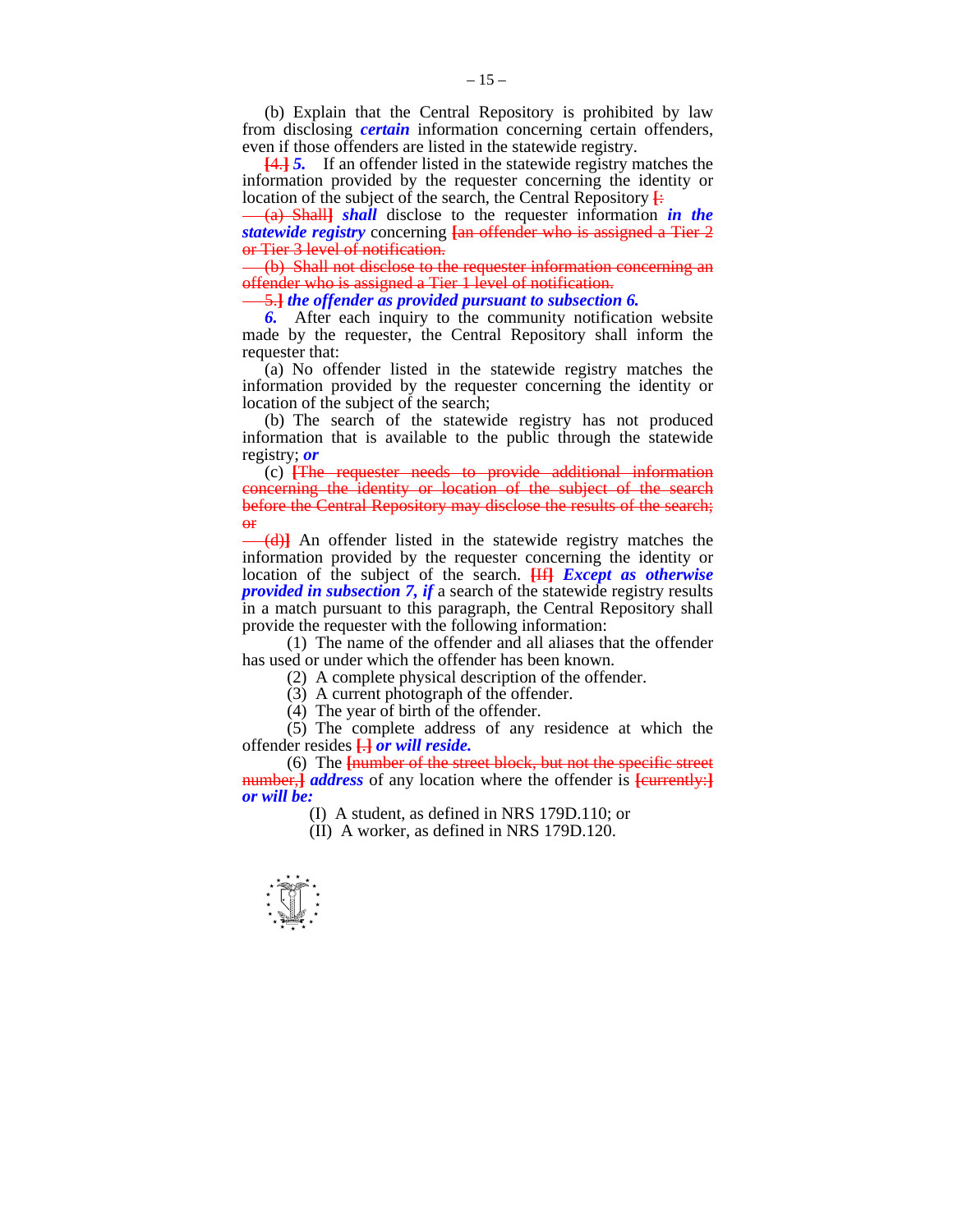(7) *The license plate number and a description of any motor vehicle owned or operated by the offender.* 

 *(8)* The following information for each offense for which the offender has been convicted:

 (I) The offense that was committed, including a citation to *and the text of* the specific statute that the offender violated.

(II) The court in which the offender was convicted.

(III) The name under which the offender was convicted.

 (IV) The name and location of each penal institution, school, hospital, mental facility or other institution to which the offender was committed for the offense.

 (V) The city, township or county where the offense was committed.

 **[**(8)**]** *(9)* The tier level of *registration and community*  notification assigned to the offender **[**.

6.**]** *pursuant to NRS 179D.010 to 179D.550, inclusive, and sections 16 to 30, inclusive, of this act.* 

 *(10) Any other information required by federal law.* 

*7.* If a search of the statewide registry results in a match pursuant to paragraph  $\overline{[}(d)$ **]** (c) of subsection  $\overline{[5,]}$  6, the Central Repository shall not provide the requester with **[**any**]** *:* 

 *(a) The identity of any victim of a sexual offense or crime against a child;* 

 *(b) Any information relating to a Tier I offender unless he has been convicted of a sexual offense against a child or a crime against a child;* 

 *(c) The social security number of the offender;* 

 *(d) The name of any location where the offender is or will be:* 

 *(1) A student, as defined in NRS 179D.110; or* 

 *(2) A worker, as defined in NRS 179D.120;* 

 *(e) Any reference to arrests of the offender that did not result in conviction;* 

 *(f) Any other* information that is included in the record of registration for the offender other than the information required pursuant to paragraph  $\frac{[d]}{[d]}(c)$  of subsection  $\frac{[5]}{[6]}$ 

7.**]** *6; or* 

 *(g) Any other information exempted from disclosure by the Attorney General of the United States pursuant to federal law.* 

 *8.* For each inquiry to the community notification website, the Central Repository shall maintain a log of the information provided by the requester to the Central Repository and the information provided by the Central Repository to the requester.

**[**8.**]** *9.* A person may not use information obtained through the community notification website as a substitute for information

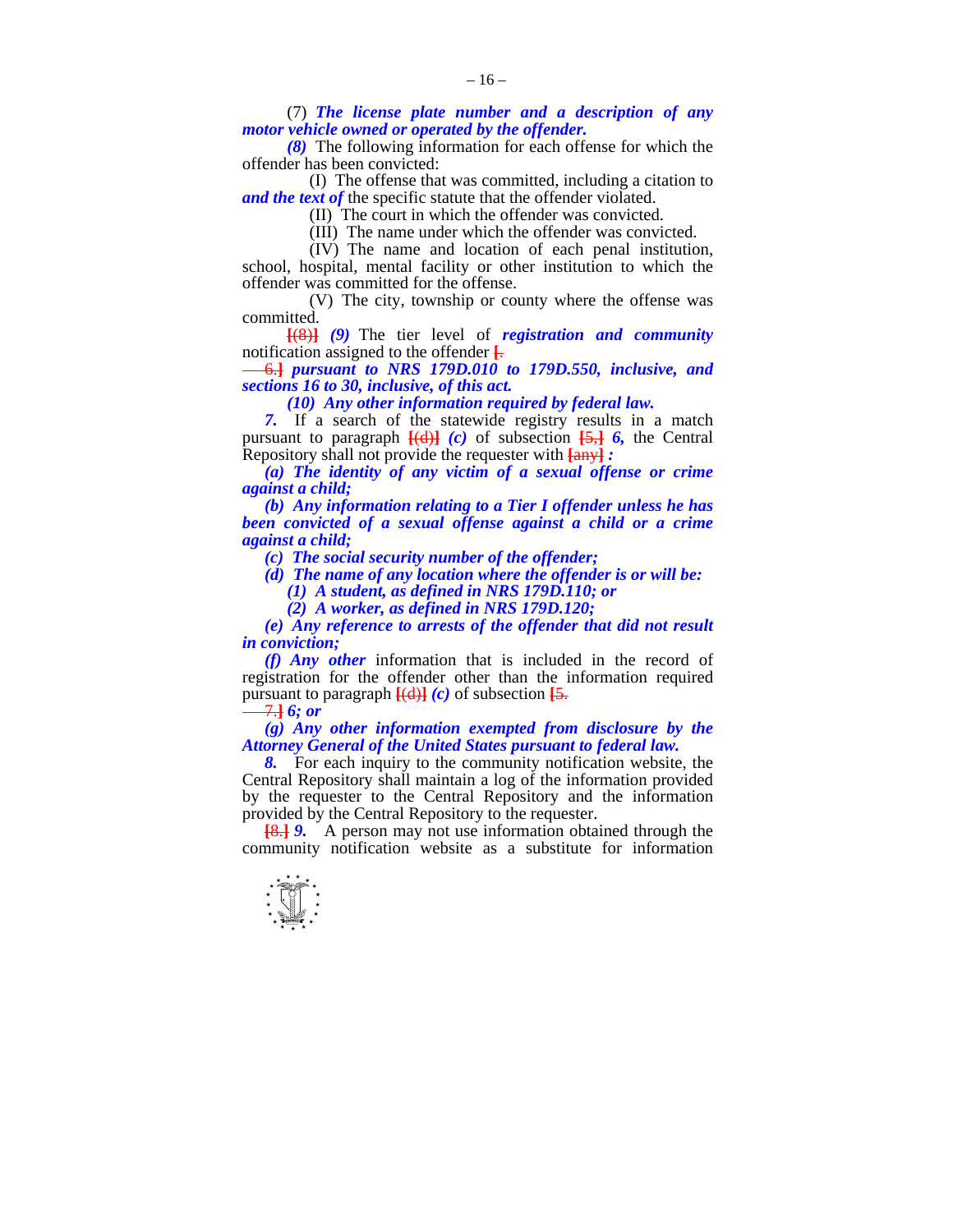relating to the offenses listed in subsection 4 of NRS 179A.190 that must be provided by the Central Repository pursuant to NRS 179A.180 to 179A.240, inclusive, or another provision of law.

**[**9.**]** *10.* The provisions of this section do not prevent law enforcement officers, the Central Repository and its officers and employees, or any other person from:

 (a) Accessing information in the statewide registry pursuant to NRS 179B.200;

(b) Carrying out any duty pursuant to chapter 179D of NRS; or

(c) Carrying out any duty pursuant to another provision of law.

 *11. As used in this section, "Tier I offender" has the meaning ascribed to it in section 22 of this act.* 

 **Sec. 14.** NRS 179C.010 is hereby amended to read as follows:

 179C.010 1. Except as otherwise provided in subsection 2, as used in this chapter, unless the context otherwise requires, "convicted person" means:

 (a) A person convicted in the State of Nevada or convicted in any place other than the State of Nevada of two or more offenses punishable as felonies.

 (b) A person convicted in the State of Nevada of an offense punishable as a category A felony.

 (c) A person convicted in the State of Nevada or convicted in any place other than the State of Nevada of a crime that would constitute a category A felony if committed in this State on July 1, 2003.

 2. For the purposes of this chapter, "convicted person" does not include:

 (a) A person who has been convicted of a crime against a child, as defined in **[**NRS 179D.210,**]** *section 16 of this act,* or a sexual offense, as defined in **[**NRS 179D.410;**]** *section 21 of this act;* or

 (b) Except as otherwise provided in this chapter, a person whose conviction is or has been set aside in the manner provided by law.

 **Sec. 15.** Chapter 179D of NRS is hereby amended by adding thereto the provisions set forth as sections 16 to 30, inclusive, of this act.

**Sec. 16.** *"Crime against a child" means any of the following offenses if the victim of the offense was less than 18 years of age when the offense was committed:* 

 *1. Kidnapping pursuant to NRS 200.310 to 200.340, inclusive, unless the offender is the parent or guardian of the victim.* 

 *2. False imprisonment pursuant to NRS 200.460, unless the offender is the parent or guardian of the victim.* 

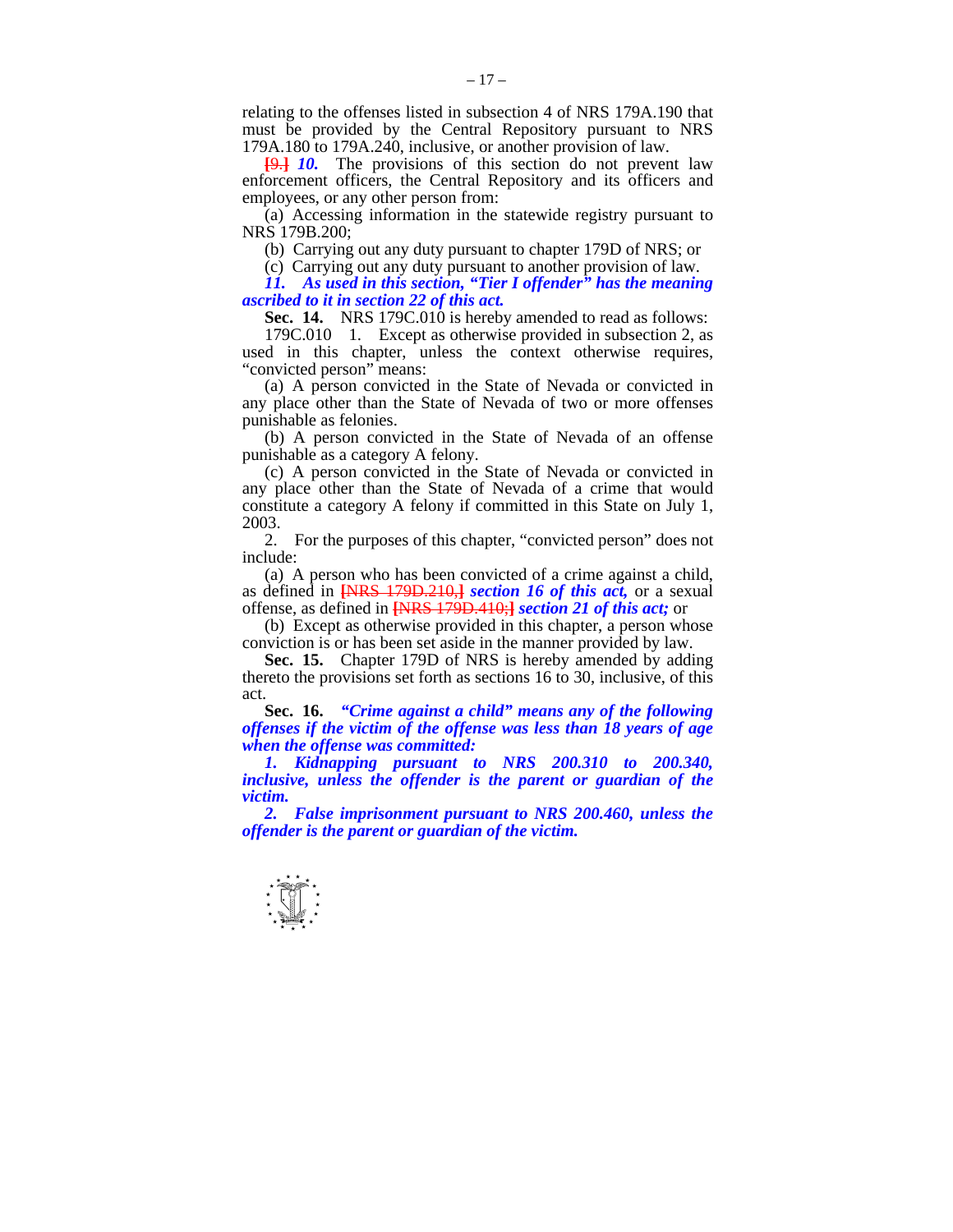*3. An offense involving pandering or prostitution pursuant to NRS 201.300 to 201.340, inclusive.* 

 *4. An attempt to commit an offense listed in this section.* 

 *5. An offense committed in another jurisdiction that, if committed in this State, would be an offense listed in this section. This subsection includes, without limitation, an offense prosecuted in:* 

 *(a) A tribal court.* 

 *(b) A court of the United States or the Armed Forces of the United States.* 

 *6. An offense against a child committed in another jurisdiction, whether or not the offense would be an offense listed in this section, if the person who committed the offense resides or has resided or is or has been a student or worker in any jurisdiction in which the person is or has been required by the laws of that jurisdiction to register as an offender who has committed a crime against a child because of the offense. This subsection includes, without limitation, an offense prosecuted in:* 

 *(a) A tribal court.* 

 *(b) A court of the United States or the Armed Forces of the United States.* 

 *(c) A court having jurisdiction over juveniles.* 

 **Sec. 17.** *"Nonresident offender or sex offender who is a student or worker within this State" or "nonresident offender or sex offender" means an offender or sex offender who is a student or worker within this State but who is not otherwise deemed a resident offender or sex offender pursuant to subsection 2 or 3 of NRS 179D.460.* 

**Sec. 18.** *1. "Offender convicted of a crime against a child" or "offender" means a person who, after July 1, 1956, is or has been:* 

 *(a) Convicted of a crime against a child that is listed in section 16 of this act; or* 

 *(b) Adjudicated delinquent by a court having jurisdiction over juveniles of a crime against a child that is listed in NRS 62F.200 if the offender was 14 years of age or older at the time of the crime.* 

 *2. The term includes, without limitation, an offender who is a student or worker within this State but who is not otherwise deemed a resident offender pursuant to subsection 2 or 3 of NRS 179D.460.* 

 **Sec. 19.** *"Registration" means registration as an offender or sex offender pursuant to NRS 179D.010 to 179D.550, inclusive, and sections 16 to 30, inclusive, of this act.* 

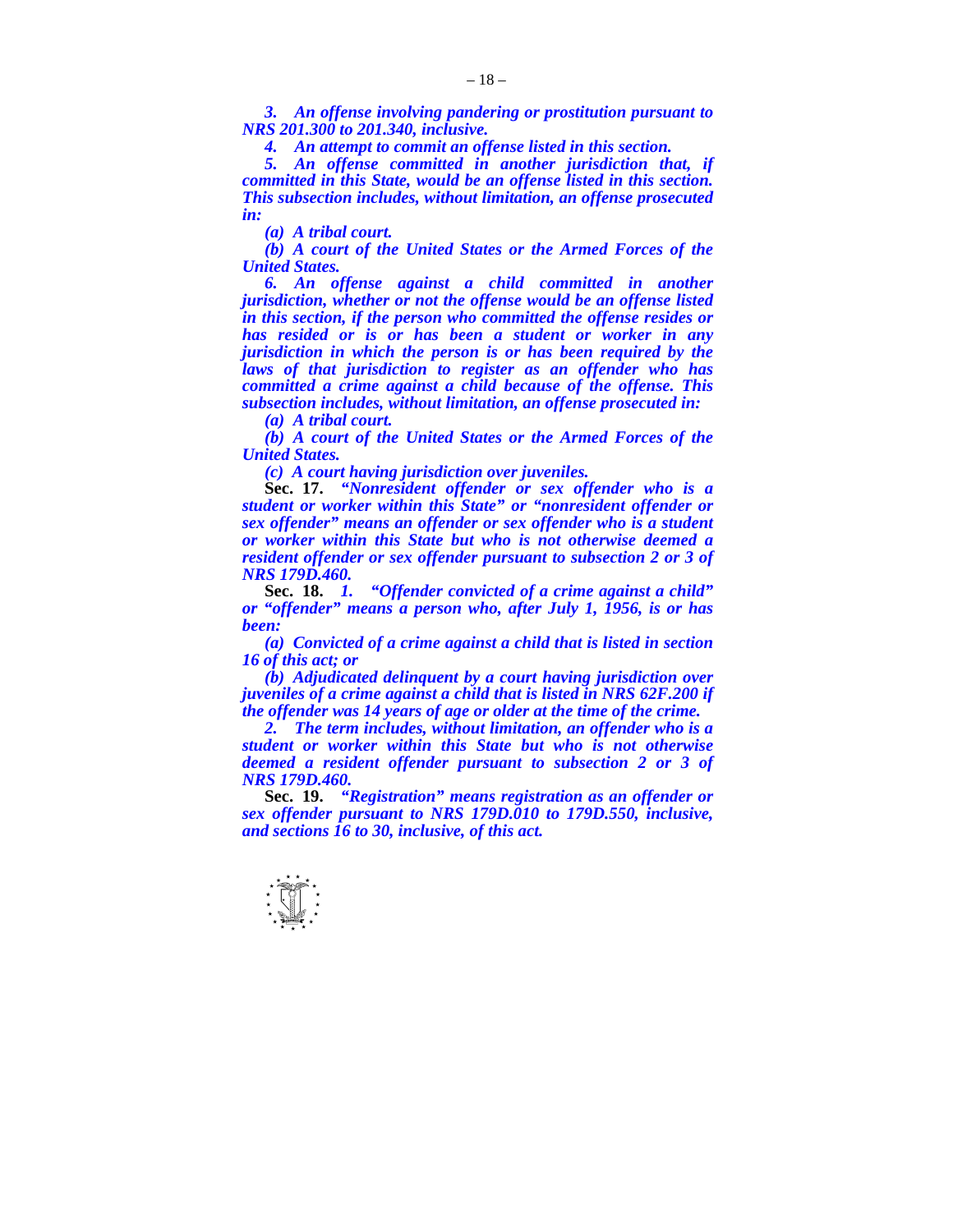**Sec. 20.** *1. "Sex offender" means a person who, after July 1, 1956, is or has been:* 

 *(a) Convicted of a sexual offense listed in section 21 of this act; or* 

 *(b) Adjudicated delinquent by a court having jurisdiction over juveniles of a sexual offense listed in NRS 62F.200 if the offender was 14 years of age or older at the time of the offense.* 

 *2. The term includes, without limitation, a sex offender who is a student or worker within this State but who is not otherwise deemed a resident offender pursuant to subsection 2 or 3 of NRS 179D.460.* 

 **Sec. 21.** *1. "Sexual offense" means any of the following offenses:* 

 *(a) Murder of the first degree committed in the perpetration or attempted perpetration of sexual assault or of sexual abuse or sexual molestation of a child less than 14 years of age pursuant to paragraph (b) of subsection 1 of NRS 200.030.* 

 *(b) Sexual assault pursuant to NRS 200.366.* 

 *(c) Statutory sexual seduction pursuant to NRS 200.368.* 

 *(d) Battery with intent to commit sexual assault pursuant to subsection 4 of NRS 200.400.* 

 *(e) An offense involving the administration of a drug to another person with the intent to enable or assist the commission of a felony pursuant to NRS 200.405, if the felony is an offense listed in this section.* 

 *(f) An offense involving the administration of a controlled substance to another person with the intent to enable or assist the commission of a crime of violence pursuant to NRS 200.408, if the crime of violence is an offense listed in this section.* 

 *(g) Abuse of a child pursuant to NRS 200.508, if the abuse involved sexual abuse or sexual exploitation.* 

 *(h) An offense involving pornography and a minor pursuant to NRS 200.710 to 200.730, inclusive.* 

 *(i) Incest pursuant to NRS 201.180.* 

 *(j) Solicitation of a minor to engage in acts constituting the infamous crime against nature pursuant to NRS 201.195.* 

 *(k) Open or gross lewdness pursuant to NRS 201.210.* 

 *(l) Indecent or obscene exposure pursuant to NRS 201.220.* 

 *(m) Lewdness with a child pursuant to NRS 201.230.* 

 *(n) Sexual penetration of a dead human body pursuant to NRS 201.450.* 

 *(o) Luring a child or mentally ill person pursuant to NRS 201.560, if punished as a felony.*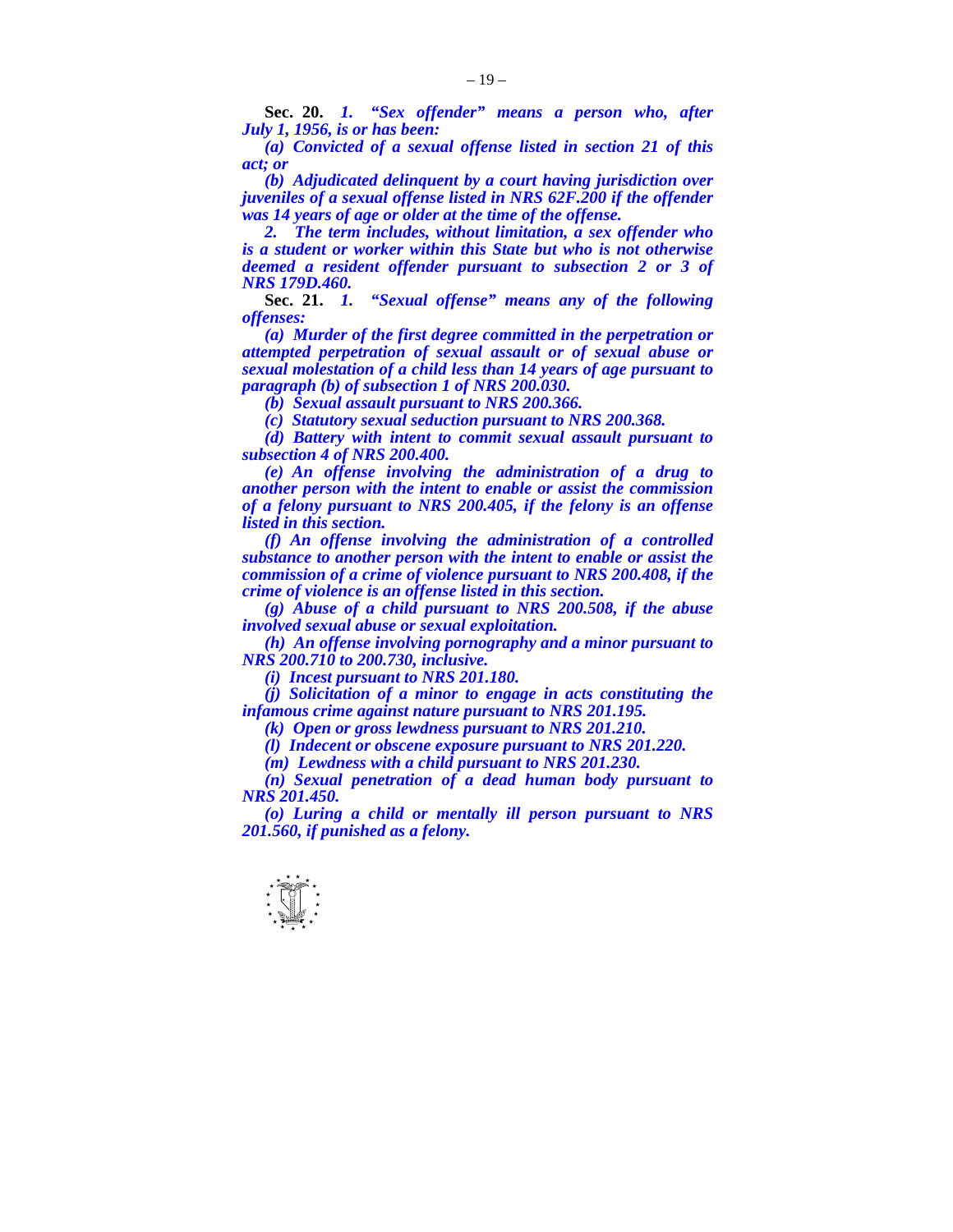*(p) Any other offense that has an element involving a sexual act or sexual conduct with another;* 

 *(q) An attempt or conspiracy to commit an offense listed in paragraphs (a) to (p), inclusive.* 

 *(r) An offense that is determined to be sexually motivated pursuant to NRS 175.547 or 207.193.* 

 *(s) An offense committed in another jurisdiction that, if committed in this State, would be an offense listed in this section. This subsection includes, without limitation, an offense prosecuted in:* 

 *(1) A tribal court.* 

 *(2) A court of the United States or the Armed Forces of the United States.* 

 *(t) An offense of a sexual nature committed in another jurisdiction, whether or not the offense would be an offense listed in this section, if the person who committed the offense resides or has resided or is or has been a student or worker in any jurisdiction in which the person is or has been required by the laws of that jurisdiction to register as a sex offender because of the offense. This subsection includes, without limitation, an offense prosecuted in:* 

 *(1) A tribal court.* 

 *(2) A court of the United States or the Armed Forces of the United States.* 

 *(3) A court having jurisdiction over juveniles.* 

 *2. The term does not include an offense involving consensual sexual conduct if the victim was:* 

 *(a) An adult, unless the adult was under the custodial authority of the offender at the time of the offense; or* 

 *(b) At least 13 years of age and the offender was not more than 4 years older than the victim at the time of the commission of the offense.* 

 **Sec. 22.** *"Tier I offender" means an offender convicted of a crime against a child or a sex offender other than a Tier II offender or Tier III offender.* 

 **Sec. 23.** *"Tier II offender" means an offender convicted of a crime against a child or a sex offender, other than a Tier III offender, whose crime against a child is punishable by imprisonment for more than 1 year or whose sexual offense:* 

 *1. If committed against a child, constitutes:* 

 *(a) Luring a child pursuant to NRS 201.560, if punishable as a felony;* 

 *(b) Abuse of a child pursuant to NRS 200.508, if the abuse involved sexual abuse or sexual exploitation;*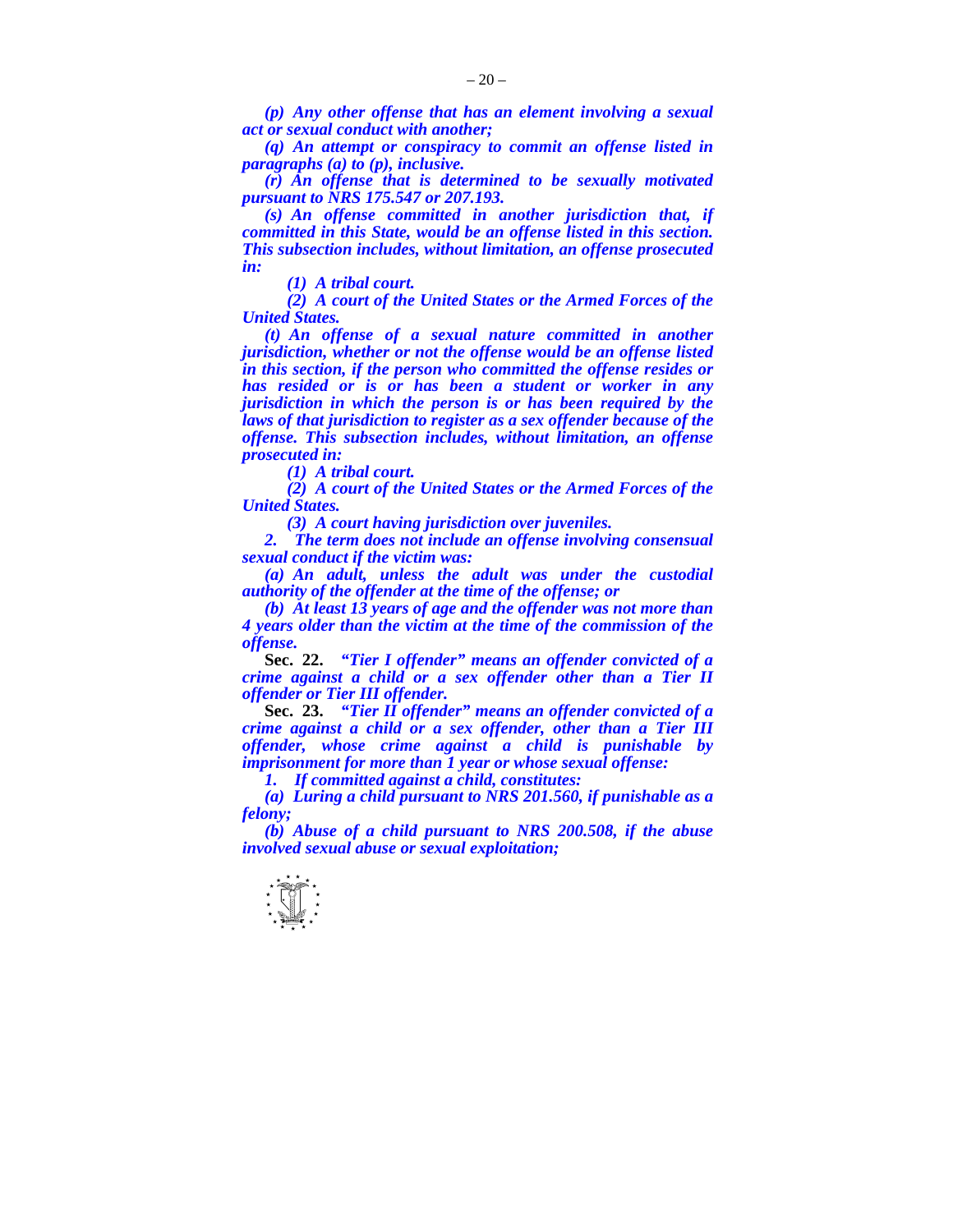*(c) An offense involving pandering or prostitution pursuant to NRS 201.300 to 201.340, inclusive;* 

 *(d) An offense involving pornography and a minor pursuant to NRS 200.710 to 200.730, inclusive; or* 

 *(e) Any other offense that is comparable to or more severe than the offenses described in 42 U.S.C. § 16911(3);* 

 *2. Involves an attempt or conspiracy to commit any offense described in subsection 1;* 

 *3. If committed in another jurisdiction, is an offense that, if committed in this State, would be an offense listed in this section. This subsection includes, without limitation, an offense prosecuted in:* 

 *(a) A tribal court; or* 

 *(b) A court of the United States or the Armed Forces of the United States; or* 

 *4. Is committed after the person becomes a Tier I offender if any of the person's sexual offenses constitute an offense punishable by imprisonment for more than 1 year.* 

 **Sec. 24.** *"Tier III offender" means an offender convicted of a crime against a child or a sex offender who has been convicted of:* 

 *1. Murder of the first degree committed in the perpetration or attempted perpetration of sexual assault or of sexual abuse or sexual molestation of a child less than 14 years of age pursuant to paragraph (b) of subsection 1 of NRS 200.030;* 

 *2. Sexual assault pursuant to NRS 200.366;* 

*Battery with intent to commit sexual assault pursuant to subsection 4 of NRS 200.400;* 

 *4. Abuse of a child pursuant to NRS 200.508, if the abuse involved sexual abuse or sexual exploitation and if the victim of the offense was less than 13 years of age when the offense was committed;* 

 *5. Kidnapping pursuant to NRS 200.310 to 200.340, inclusive, if the victim of the offense was less than 18 years of age when the offense was committed, unless the offender is the parent or guardian of the victim;* 

 *6. Any sexual offense or crime against a child after the person becomes a Tier II offender;* 

 *7. Any other offense that is comparable to or more severe than the offenses described in 42 U.S.C. § 16911(4);* 

 *8. An attempt or conspiracy to commit an offense described in subsections 1 to 7, inclusive; or* 

 *9. An offense committed in another jurisdiction that, if committed in this State, would be an offense listed in this section.* 

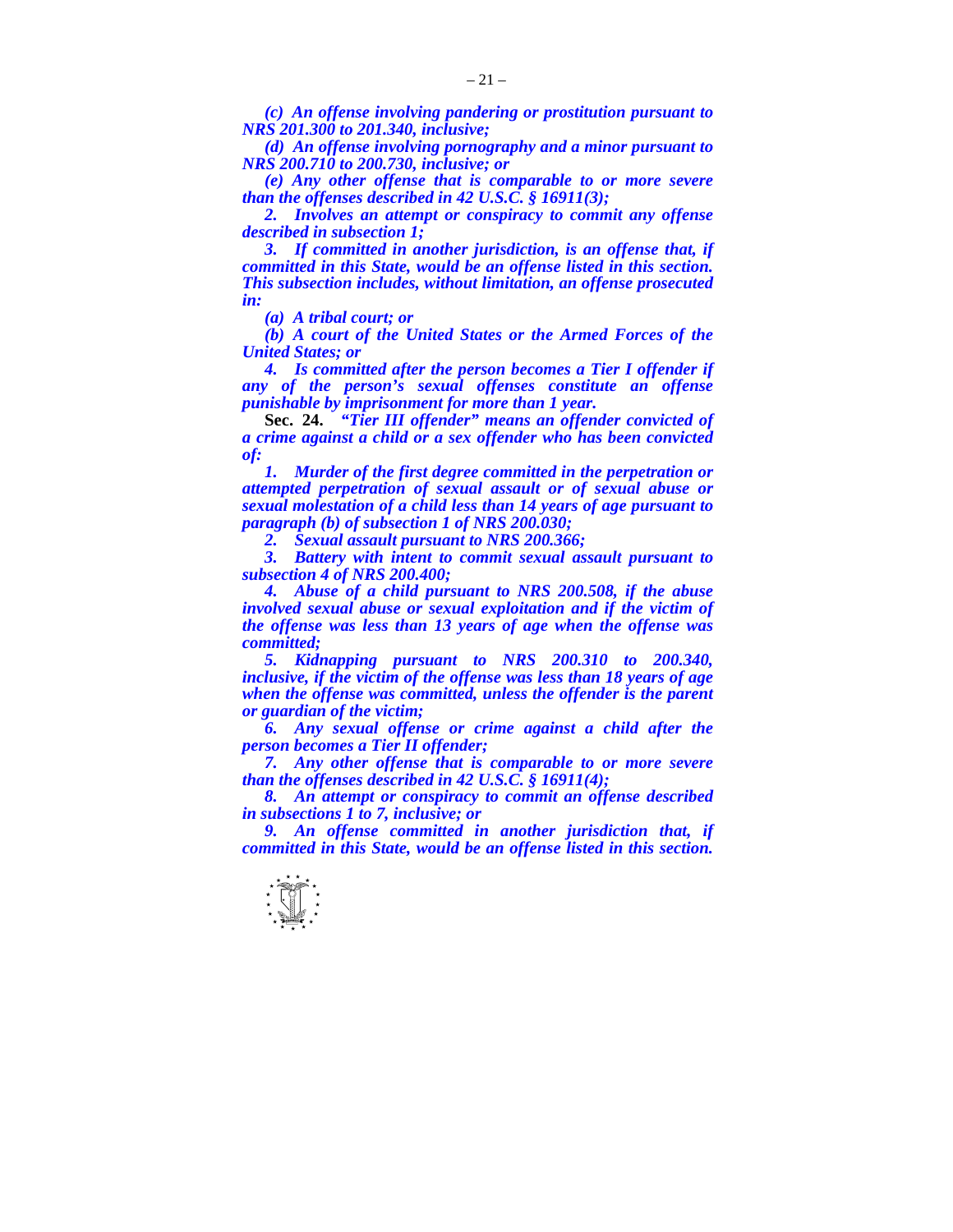*This subsection includes, without limitation, an offense prosecuted in:* 

 *(a) A tribal court; or* 

 *(b) A court of the United States or the Armed Forces of the United States.* 

 **Sec. 25.** *Each offender convicted of a crime against a child and each sex offender shall:* 

 *1. Register initially with the local law enforcement agency of the jurisdiction in which the offender or sex offender was convicted as required pursuant to section 27 of this act;* 

 *2. Register with the appropriate law enforcement agency as required pursuant to NRS 179D.460 and 179D.480; and* 

 *3. Keep his registration current as required pursuant to section 28 of this act.*

 **Sec. 26.** *When an offender convicted of a crime against a child or a sex offender registers with a local law enforcement agency as required pursuant to NRS 179D.460 or 179D.480 or section 27 of this act, or updates his registration as required pursuant to section 28 of this act:* 

 *1. The offender or sex offender shall provide the local law enforcement agency with the following:* 

 *(a) The name of the offender or sex offender and all aliases that he has used or under which he has been known;* 

 *(b) The social security number of the offender or sex offender; (c) The address of any residence or location at which the offender or sex offender resides or will reside;* 

 *(d) The name and address of any place where the offender or sex offender is a worker or will be a worker;* 

 *(e) The name and address of any place where the offender or sex offender is a student or will be a student;* 

 *(f) The license plate number and a description of all motor vehicles registered to or frequently driven by the offender or sex offender; and* 

 *(g) Any other information required by federal law.* 

 *2. The local law enforcement agency shall ensure that the record of registration of the offender or sex offender includes, without limitation:* 

 *(a) A complete physical description of the offender or sex offender, a current photograph of the offender or sex offender and the fingerprints and palm prints of the offender or sex offender;* 

 *(b) The text of the provision of law defining each offense for which the offender or sex offender is required to register;* 

 *(c) The criminal history of the offender or sex offender, including, without limitation:* 

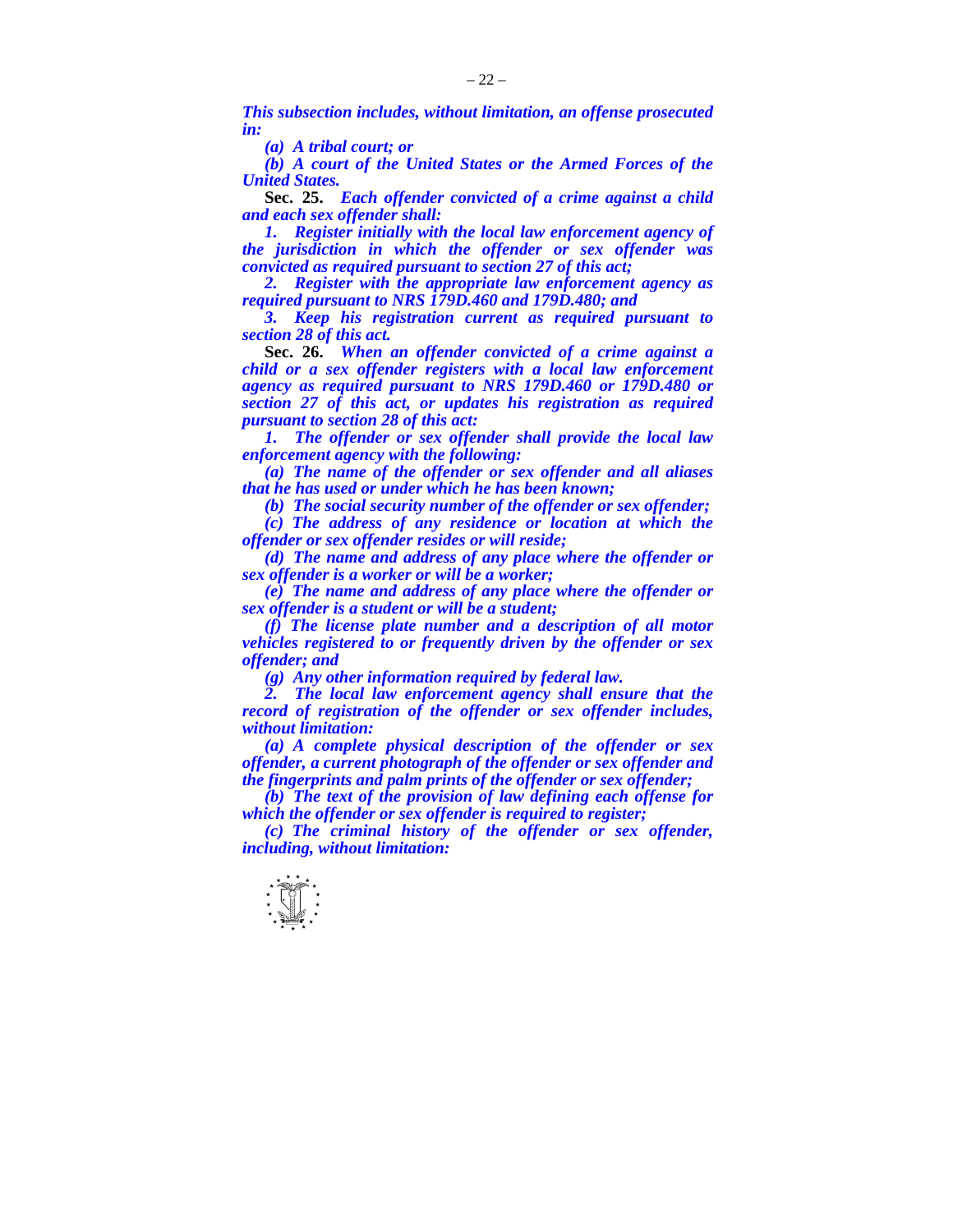*(1) The dates of all arrests and convictions of the offender or sex offender;* 

 *(2) The status of parole, probation or supervised release of the offender or sex offender;* 

 *(3) The status of the registration of the offender or sex offender; and* 

 *(4) The existence of any outstanding arrest warrants for the offender or sex offender;* 

 *(d) A report of the analysis of the genetic markers of the specimen obtained from the offender or sex offender pursuant to NRS 176.0913;* 

 *(e) The identification number from a driver's license or an identification card issued to the offender or sex offender by this State or any other jurisdiction and a photocopy of such driver's license or identification card; and* 

 *(f) Any other information required by federal law.*

 **Sec. 27.** *1. In addition to any other registration that is required pursuant to NRS 179D.010 to 179D.550, inclusive, and sections 16 to 30, inclusive, of this act, each offender or sex offender who, on or after October 1, 2007, is or has been convicted of a crime against a child or a sexual offense shall register*  initially with the appropriate local law enforcement agency of the *jurisdiction in which the offender or sex offender was convicted pursuant to the provisions of this section.* 

 *2. An offender or sex offender shall initially register with a local law enforcement agency as required pursuant to subsection 1:* 

 *(a) If the offender or sex offender is sentenced to a term of imprisonment for the crime, before completing the term of imprisonment for the crime; and* 

 *(b) If the offender or sex offender is not sentenced to a term of imprisonment for the crime, not later than 3 business days after the date on which the offender or sex offender was sentenced for the crime.* 

 **Sec. 28.** *1. An offender convicted of a crime against a child or a sex offender convicted of a sexual offense who changes his name, residence, employment or student status shall, not later than 3 business days after such change of name, residence, employment or student status:* 

 *(a) Appear in person in at least one of the jurisdictions in which the offender or sex offender resides, is a student or worker; and* 

 *(b) Provide all information concerning such change to the appropriate local law enforcement agency.* 

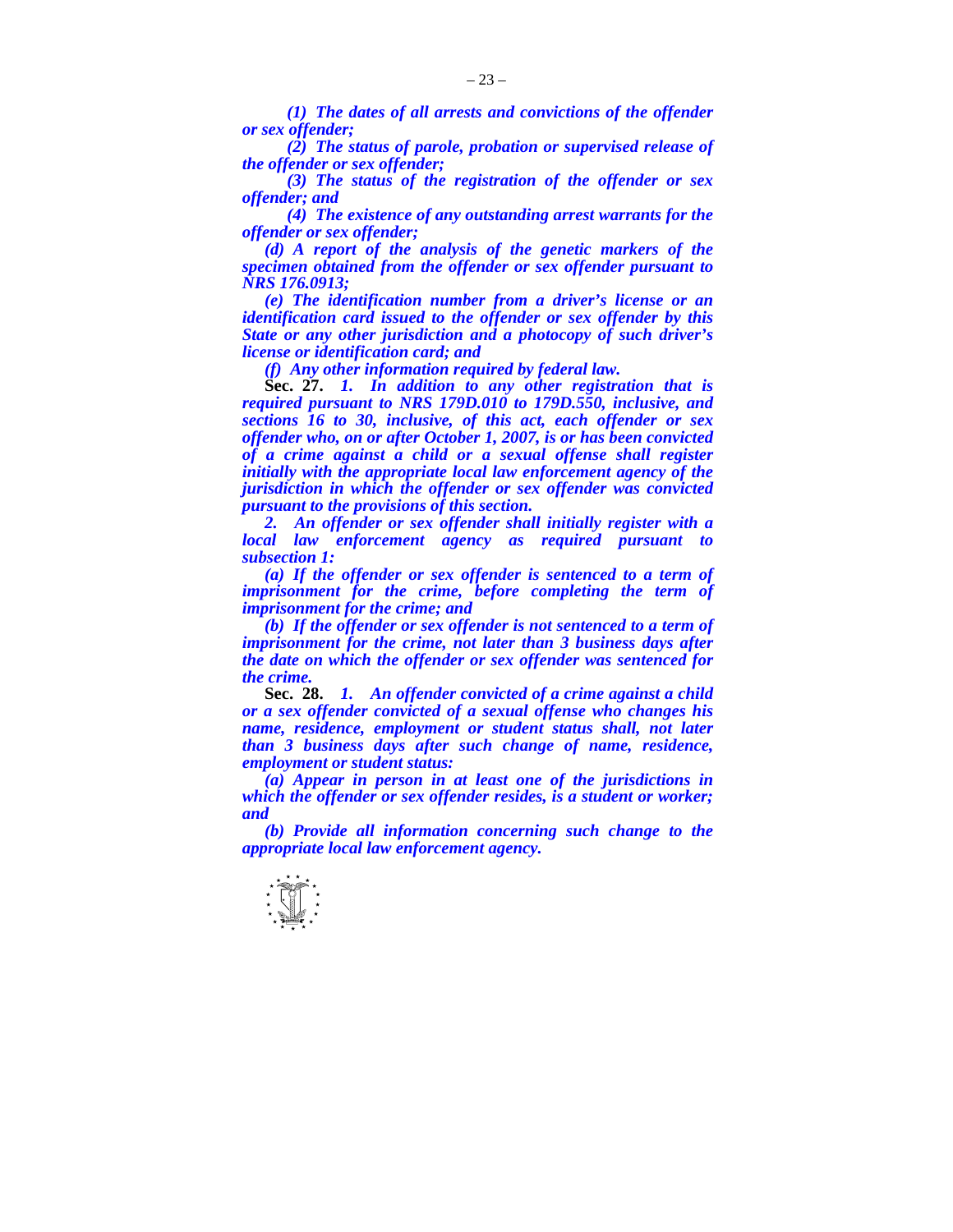*2. The local law enforcement agency shall immediately provide the updated information provided by an offender or sex offender pursuant to subsection 1 to the Central Repository and to all other jurisdictions in which the offender or sex offender is required to register.* 

 **Sec. 29.** *1. Except as otherwise provided in subsection 3, the Central Repository shall immediately provide all updated information obtained pursuant to NRS 179D.460 or 179D.480 or section 27 or 28 of this act to:* 

 *(a) The Attorney General of the United States;* 

 *(b) The appropriate local law enforcement agencies for each jurisdiction in which the offender or sex offender resides or is a student or worker;* 

 *(c) Each jurisdiction in which the offender or sex offender now resides or is a student or worker and the jurisdiction in which he most recently resided or was a student or worker, if he changes the address at which he resides or is a student or worker;* 

*(d) Any agency responsible for conducting employment-related background checks pursuant to 42 U.S.C. § 5119a; and* 

*(e) Any organization, company or person who requests such notification.* 

 *2. Except as otherwise provided in subsection 3, a local law enforcement agency:* 

 *(a) Shall immediately provide all updated information obtained from the Central Repository pursuant to subsection 1 to:* 

 *(1) Each school, religious organization, youth organization and public housing authority in which the offender or sex offender resides or is a student or worker;* 

 *(2) Each agency which provides child welfare services as defined in NRS 432B.030;* 

 *(3) Volunteer organizations in which contact with children or other vulnerable persons might occur; and* 

 *(4) If the offender or sex offender is a Tier III offender, members of the public who are likely to encounter the offender or sex offender; and* 

 *(b) May provide any updated information obtained from the Central Repository pursuant to subsection 1 to any other person or entity whom the law enforcement agency determines warrants such notification.* 

 *3. An entity or person described in paragraph (e) of subsection 1 or subparagraph (1) of paragraph (a) of subsection 2 may request to receive the updated information obtained pursuant to subsection 1 not less frequently than once every 5 business days.* 

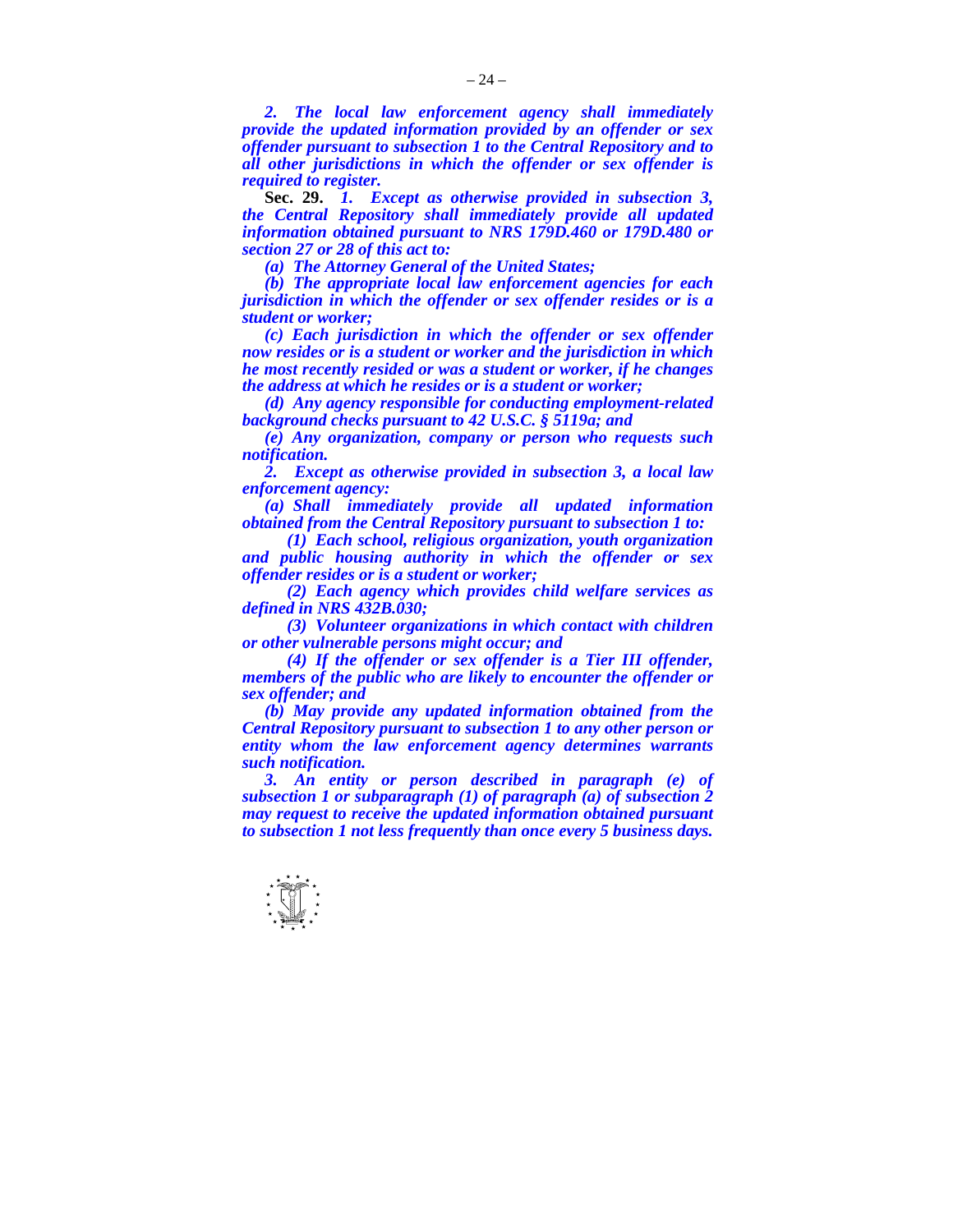**Sec. 30.** *If a person who is required to register pursuant to NRS 179D.010 to 179D.550, inclusive, and sections 16 to 30, inclusive, of this act has been convicted of an offense described in paragraph (p) of subsection 1 of section 21 of this act, paragraph (e) of subsection 1 or subsection 3 of section 23 of this act or subsection 7 or 9 of section 24 of this act, the Central Repository shall determine whether the person is required to register as a Tier I offender, Tier II offender or Tier III offender.* 

**Sec. 31.** NRS 179D.010 is hereby amended to read as follows:

 179D.010 As used in this chapter, unless the context otherwise requires, the words and terms defined in NRS 179D.020 to 179D.120, inclusive, *and sections 16 to 24, inclusive, of this act* have the meanings ascribed to them in those sections.

**Sec. 32.** NRS 179D.030 is hereby amended to read as follows:

 179D.030 "Community notification" means notification of a community pursuant to the **[**guidelines and procedures established by the Attorney General pursuant to NRS 179D.600 to 179D.800, inclusive.**]** *provisions of section 29 of this act.* 

 **Sec. 33.** NRS 179D.035 is hereby amended to read as follows:

 179D.035 "Convicted" includes, but is not limited to, an adjudication of delinquency **[**or a finding of guilt**]** by a court having jurisdiction over juveniles if **[**the**]** *:* 

 *1. The* adjudication of delinquency **[**or the finding of guilt**]** is for the commission of **[**any of the following offenses:

1. A crime against a child that is listed in subsection 6 of NRS 179D.210.

2. A sexual offense that is listed in subsection 19 of NRS 179D.410.

3. A**]** *a* sexual offense that is listed in **[**paragraph (b) of subsection 2 of NRS 62F.260.**]** *NRS 62F.200; and* 

*2. The offender was 14 years of age or older at the time of the offense.* 

 **Sec. 34.** NRS 179D.110 is hereby amended to read as follows:

 179D.110 "Student" means a person who is enrolled in and attends, on a full-time or part-time basis within this State, any course of academic or vocational instruction conducted by a public or private educational institution or school, including, but not limited to, any of the following institutions or schools:

1. An institution of higher education.

2. A trade school or vocational school.

 3. A **[**public school, as defined in NRS 385.007, or a private school, as defined in NRS 394.103.**]** *secondary school.* 

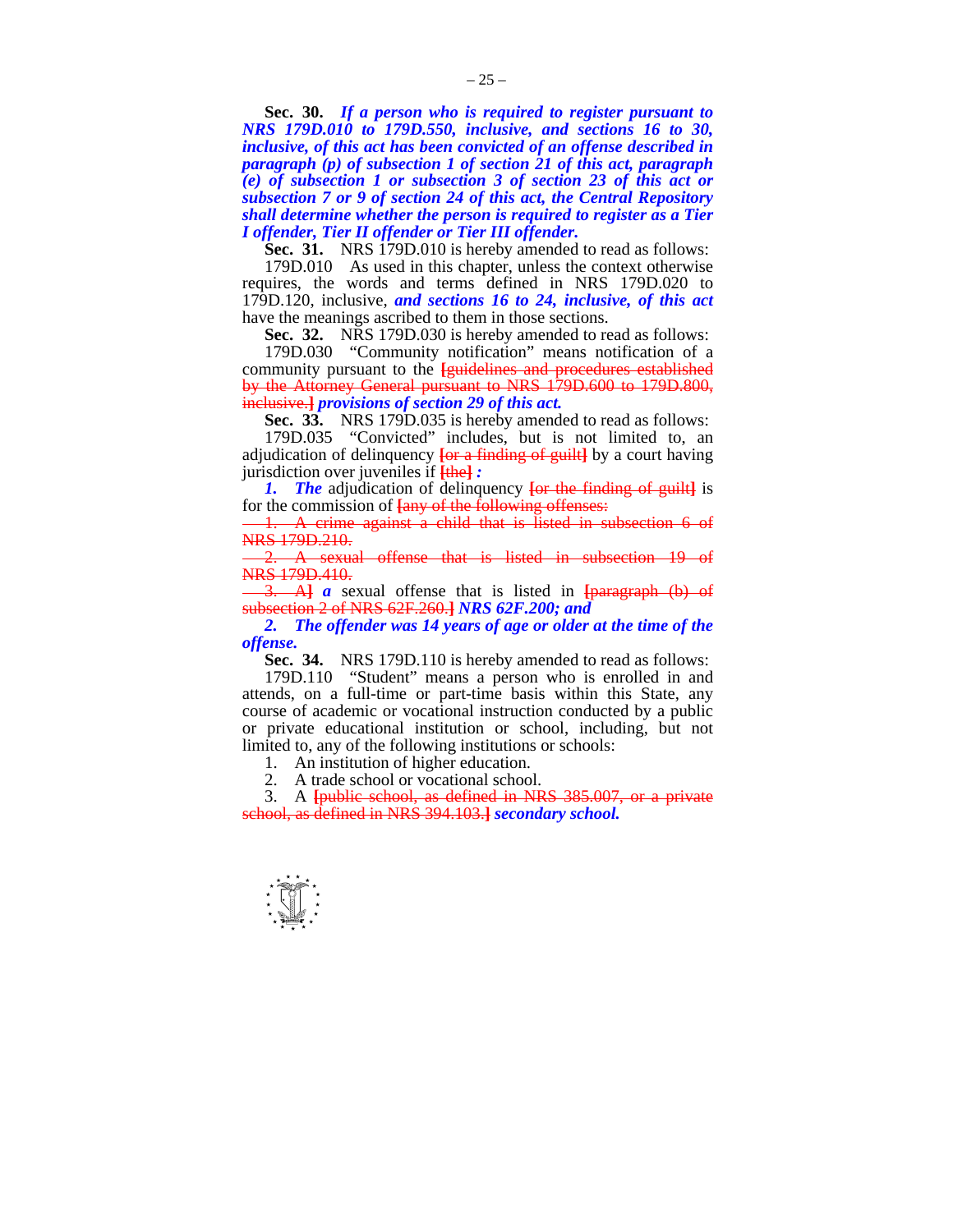**Sec. 35.** NRS 179D.120 is hereby amended to read as follows:

 179D.120 **[**1.**]** "Worker" means a person who *is selfemployed or who* engages in or who knows or reasonably should know that he will engage in any type of occupation, employment, work or volunteer service, **[on a full-time or part-time basis within** this State for:

 $\frac{1}{2}$  (a) Any period exceeding 14 days; or

(b) More than 30 days, in the aggregate, during any calendar year,

whether or not the person engages in or will engage in the occupation, employment, work or volunteer service for compensation *.* **[**or for the purposes of a governmental or educational benefit.

2. The term includes, but is not limited to:

(a) A person who is self-employed.

(b) An employee or independent contractor.

(c) A paid or unpaid intern, extern, aide, assistant or volunteer.**]**

**Sec. 36.** NRS 179D.150 is hereby amended to read as follows: 179D.150 **[**Except as otherwise provided in NRS 179D.530, a**]**

*A* record of registration must include, if the information is available:

 1. Information identifying the offender **[**,**]** *or sex offender,*  including, but not limited to:

 (a) The name of the offender *or sex offender* and all aliases that he has used or under which he has been known;

 (b) A complete physical description of the offender **[**,**]** *or sex offender,* a current photograph of the offender *or sex offender* and the fingerprints *and palm prints* of the offender **[**;**]** *or sex offender;*

 (c) The date of birth and the social security number of the offender **[**;**]** *or sex offender;*

 (d) The identification number from a driver's license or an identification card issued to the offender *or sex offender* by this State or any other jurisdiction **[**;**]** and *a photocopy of such driver's license or identification card;* 

 (e) *A report of the analysis of the genetic markers of the specimen obtained from the offender or sex offender pursuant to NRS 176.0913; and* 

 *(f)* Any other information that identifies the offender **[**.**]** *or sex offender.*

 2. Information concerning the residence of the offender **[**,**]** *or sex offender,* including, but not limited to:

(a) The address at which the offender *or sex offender* resides;

 (b) The length of time he has resided at that address and the length of time he expects to reside at that address;

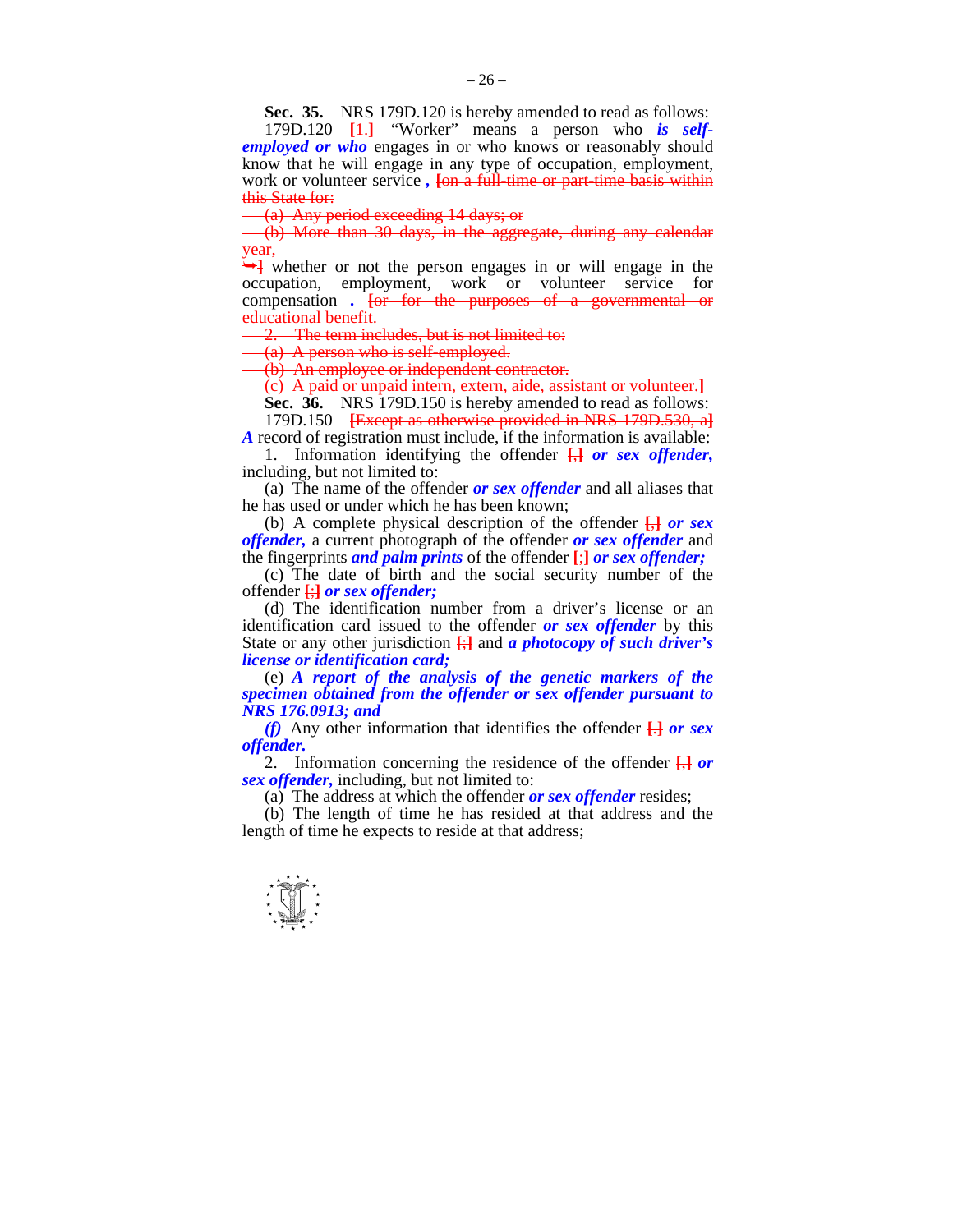(c) The address or location of any other place where he expects to reside in the future and the length of time he expects to reside there; and

 (d) The length of time he expects to remain in the county where he resides and in this State.

 3. Information concerning the offender's *or sex offender's*  occupations, employment or work or expected occupations, employment or work, including, but not limited to, the name, address and type of business of all current and expected future employers of the offender **[**.**]** *or sex offender.*

 4. Information concerning the offender's *or sex offender's*  volunteer service or expected volunteer service in connection with any activity or organization within this State, including, but not limited to, the name, address and type of each such activity or organization.

 5. Information concerning the offender's *or sex offender's*  enrollment or expected enrollment as a student in any public or private educational institution or school within this State, including, but not limited to, the name, address and type of each such educational institution or school.

6. Information concerning whether:

 (a) The offender *or sex offender* is, expects to be or becomes enrolled as a student at an institution of higher education or changes the date of commencement or termination of his enrollment at an institution of higher education; or

 (b) The offender *or sex offender* is, expects to be or becomes a worker at an institution of higher education or changes the date of commencement or termination of his work at an institution of higher education,

 $\rightarrow$  including, but not limited to, the name, address and type of each such institution of higher education.

 7. The license *plate* number and a description of all motor vehicles registered to or frequently driven by the offender **[**.**]** *or sex offender.*

 8. The level of *registration and* community notification **[**assigned to**]** *of* the offender **[**.**]** *or sex offender.*

 9. *The criminal history of the offender or sex offender, including, without limitation:* 

 *(a) The dates of all arrests and convictions of the offender or sex offender;* 

 *(b) The status of parole, probation or supervised release of the offender or sex offender;* 

 *(c) The status of the registration of the offender or sex offender; and* 

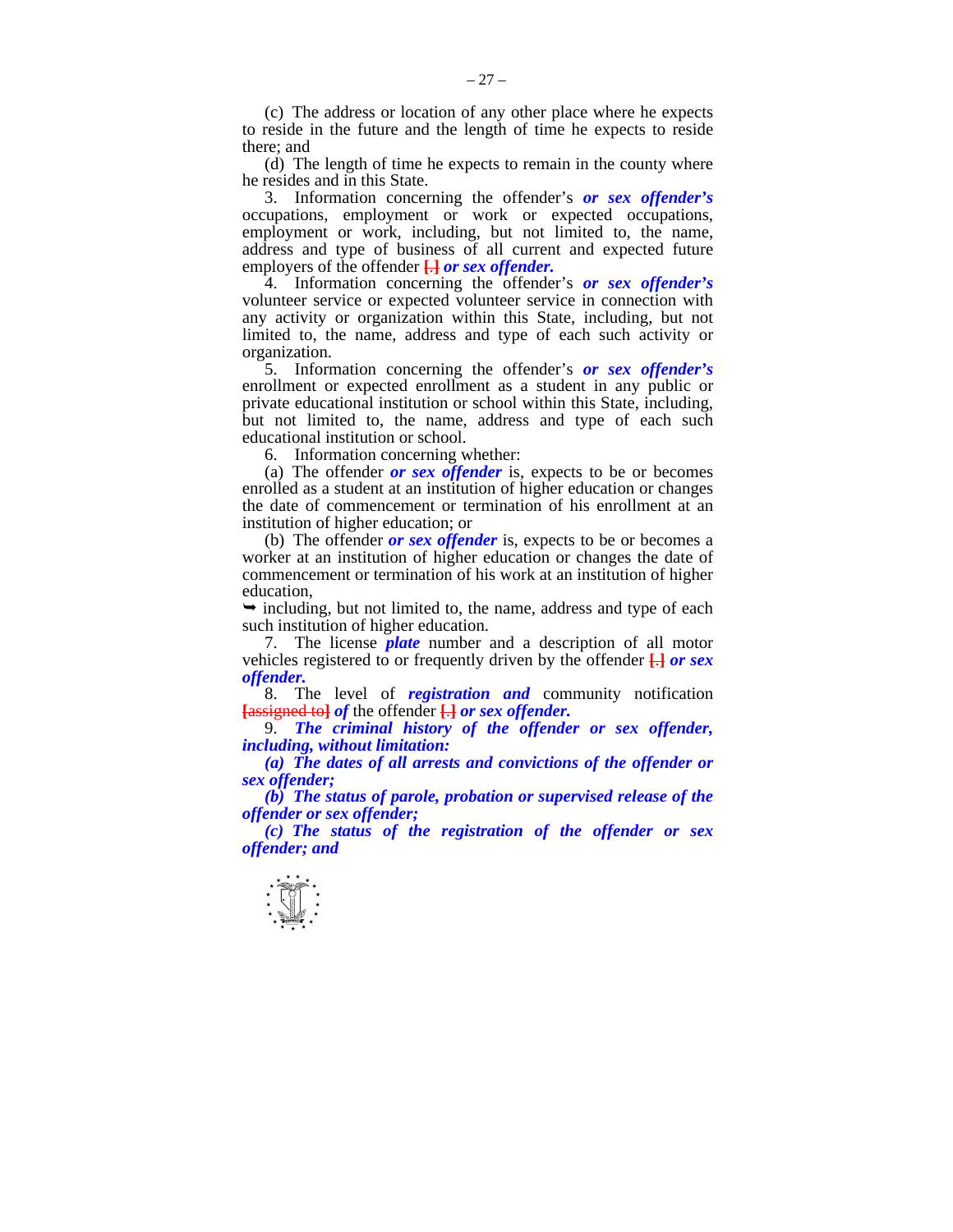*(d) The existence of any outstanding arrest warrants for the offender or sex offender.* 

*10.* The following information for each offense for which the offender *or sex offender* has been convicted:

(a) The court in which he was convicted;

(b) *The text of the provision of law defining each offense;* 

 *(c)* The name under which he was convicted;

 $[ (e) ]$  *(d)* The name and location of each penal institution, school, hospital, mental facility or other institution to which he was committed;

**[**(d)**]** *(e)* The specific location where the offense was committed;

 $[$ (e)<sup> $]$ </sup> (f) The age, the gender, the race and a general physical description of the victim; and

**[**(f)**]** *(g)* The method of operation that was used to commit the offense, including, but not limited to:

(1) Specific sexual acts committed against the victim;

 (2) The method of obtaining access to the victim, such as the use of enticements, threats, forced entry or violence against the victim;

(3) The type of injuries inflicted on the victim;

(4) The types of instruments, weapons or objects used;

(5) The type of property taken; and

 (6) Any other distinctive characteristic of the behavior or personality of the offender **[**.**]** *or sex offender.* 

 *11. Any other information required by federal law.* 

**Sec. 37.** NRS 179D.170 is hereby amended to read as follows:

 179D.170 Upon receiving from a local law enforcement agency, pursuant to NRS 179D.010 to 179D.550, inclusive **[**:**]** *, and sections 16 to 30, inclusive, of this act:* 

1. A record of registration;

2. Fingerprints, *palm prints* or a photograph of an offender  $\frac{1}{2}$ *or sex offender;*

3. A new address of an offender **[**;**]** *or sex offender;* or

4. Any other updated information,

 $\rightarrow$  the Central Repository shall immediately provide the record of registration, fingerprints, *palm prints,* photograph, new address or updated information to the Federal Bureau of Investigation.

 **Sec. 38.** NRS 179D.450 is hereby amended to read as follows:

 179D.450 1. If the Central Repository receives notice from a court pursuant to NRS *176.0926 that an offender has been convicted of a crime against a child pursuant to NRS* 176.0927 *,* that a sex offender has been convicted of a sexual offense or pursuant to NRS **[**62F.250**]** *62F.220* that a juvenile **[**sex offender**]** has been **[**deemed to be an adult sex offender,**]** *adjudicated* 

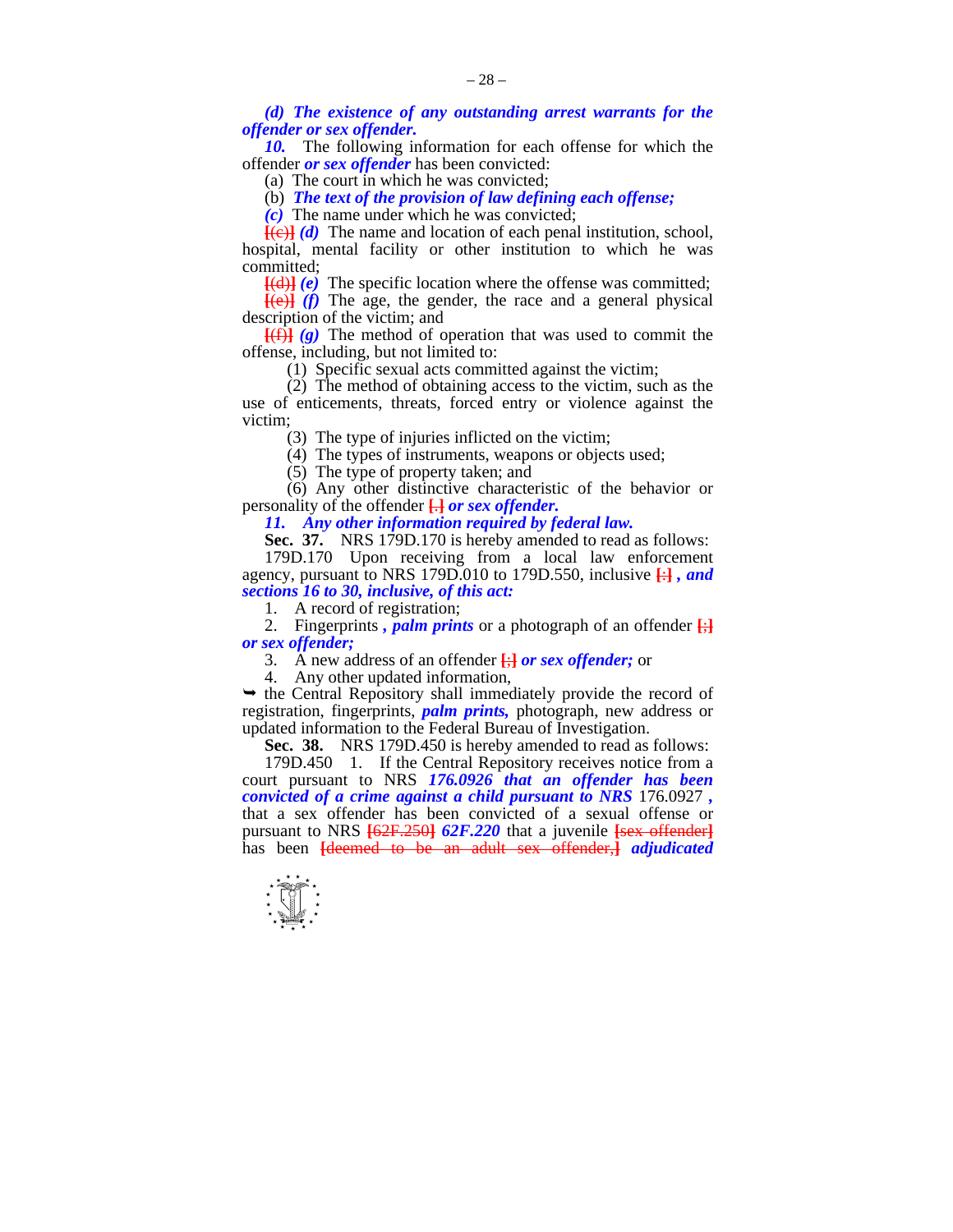*delinquent for an offense for which he is subject to registration and community notification pursuant to NRS 179D.010 to 179D.550, inclusive, and sections 16 to 30, inclusive, of this act,*  the Central Repository shall:

 (a) If a record of registration has not previously been established for the *offender or* sex offender, notify the local law enforcement agency so that a record of registration may be established; or

 (b) If a record of registration has previously been established for the *offender or* sex offender, update the record of registration for the *offender or* sex offender and notify the appropriate local law enforcement agencies.

 2. If the *offender or* sex offender named in the notice is granted probation or otherwise will not be incarcerated or confined **[**or if the sex offender named in the notice has been deemed to be an adult sex offender pursuant to NRS 62F.250 and is not otherwise incarcerated or confined:

(a) The**]** *, the* Central Repository shall **[**immediately**]** *:* 

 *(a) Immediately* provide notification concerning the *offender or*  sex offender to the appropriate local law enforcement agencies and, if the *offender or* sex offender resides in a jurisdiction which is outside of this State, to the appropriate law enforcement agency in that jurisdiction; and

 (b) **[**If the sex offender is subject to community notification, the Central Repository shall arrange for the assessment of the risk of recidivism of**]** *Immediately provide community notification concerning* the *offender or* sex offender pursuant to the **[**guidelines and procedures for community notification established by the Attorney General pursuant to NRS 179D.600 to 179D.800, inclusive.**]** *provisions of section 29 of this act.* 

 3. If **[**a**]** *an offender or* sex offender is incarcerated or confined and has previously been convicted of *a crime against a child as described in section 16 of this act or* a sexual offense as described in **[**NRS 179D.410,**]** *section 21 of this act,* before the *offender or*  sex offender is released:

 (a) The Department of Corrections or a local law enforcement agency in whose facility the *offender or* sex offender is incarcerated or confined shall:

 (1) Inform the *offender or* sex offender of the requirements for registration, including, but not limited to:

 (I) *The duty to register initially with the appropriate law enforcement agency in the jurisdiction in which the offender or sex offender was convicted if the offender or sex offender is not a resident of that jurisdiction pursuant to section 27 of this act;* 

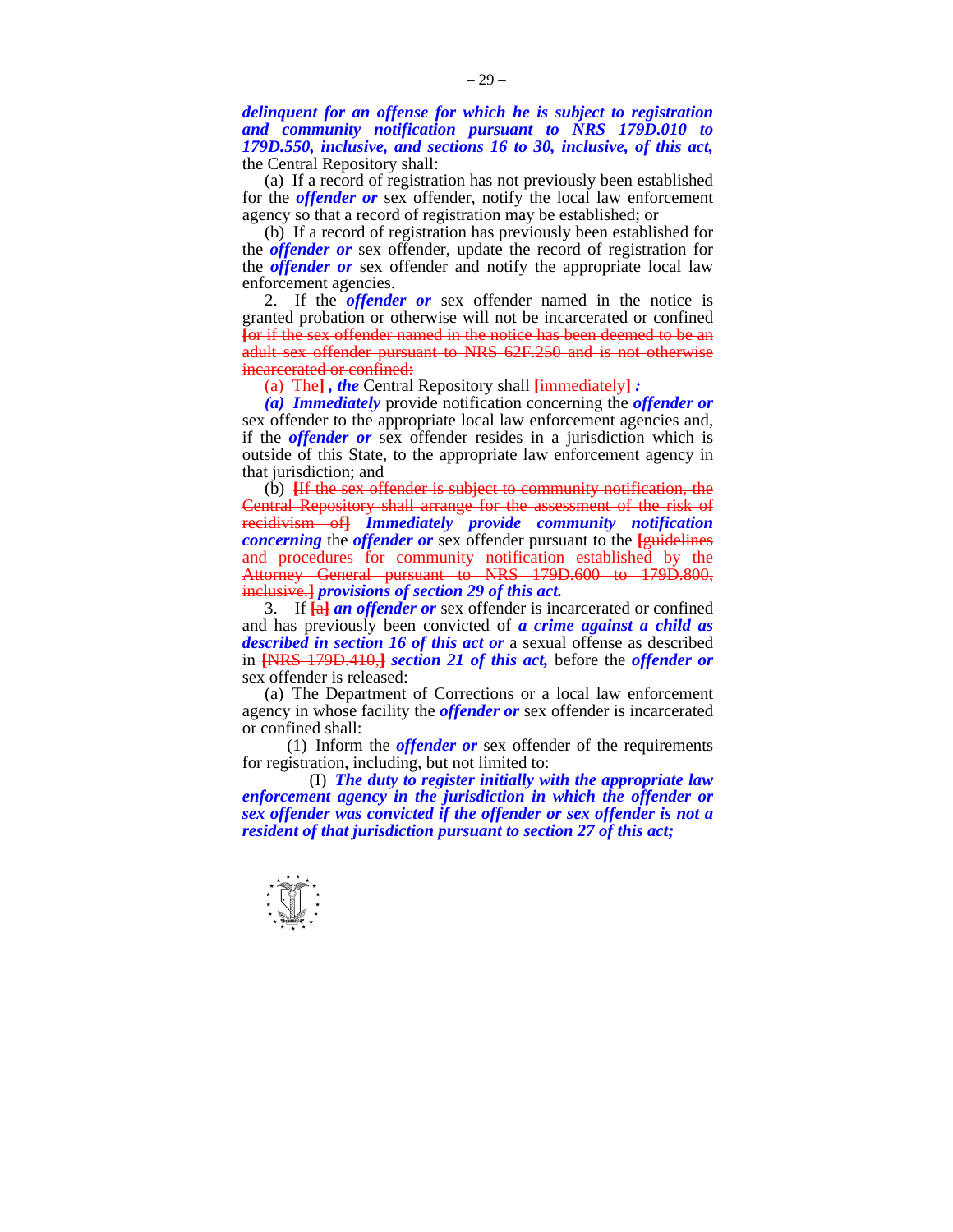*(II)* The duty to register in this State during any period in which he is a resident of this State or a nonresident who is a student or worker within this State and the time within which he is required to register pursuant to NRS 179D.460;

 **[**(II)**]** *(III)* The duty to register in any other jurisdiction during any period in which he is a resident of the other jurisdiction or a nonresident who is a student or worker within the other jurisdiction:

 **[**(III)**]** *(IV)* If he moves from this State to another jurisdiction, the duty to register with the appropriate law enforcement agency in the other jurisdiction;

 $\overline{[(IV)]}$  (V) The duty to notify the local law enforcement agency for the jurisdiction in which he now resides, in person, and the jurisdiction in which he formerly resided, in person or in writing, if he changes the address at which he resides, including if he moves from this State to another jurisdiction, or changes the primary address at which he is a student or worker; and

 **[**(V)**]** *(VI)* The duty to notify immediately the appropriate local law enforcement agency if the *offender or* sex offender is, expects to be or becomes enrolled as a student at an institution of higher education or changes the date of commencement or termination of his enrollment at an institution of higher education or if the *offender or* sex offender is, expects to be or becomes a worker at an institution of higher education or changes the date of commencement or termination of his work at an institution of higher education; and

 (2) Require the *offender or* sex offender to read and sign a form **[**confirming**]** *stating* that the requirements for registration have been explained to him *and that he understands the requirements for registration,* and to forward the form to the Central Repository.

(b) The Central Repository shall:

 (1) Update the record of registration for the *offender or* sex offender;

 (2) **[**If the sex offender is subject to community notification, arrange for the assessment of the risk of recidivism of**]** *Provide community notification concerning* the *offender or* sex offender pursuant to the **[guidelines and procedures for community** notification established by the Attorney General pursuant to NRS 179D.600 to 179D.800, inclusive;**]** *provisions of section 29 of this act;* and

 (3) Provide notification concerning the *offender or* sex offender to the appropriate local law enforcement agencies and, if the *offender or* sex offender will reside upon release in a

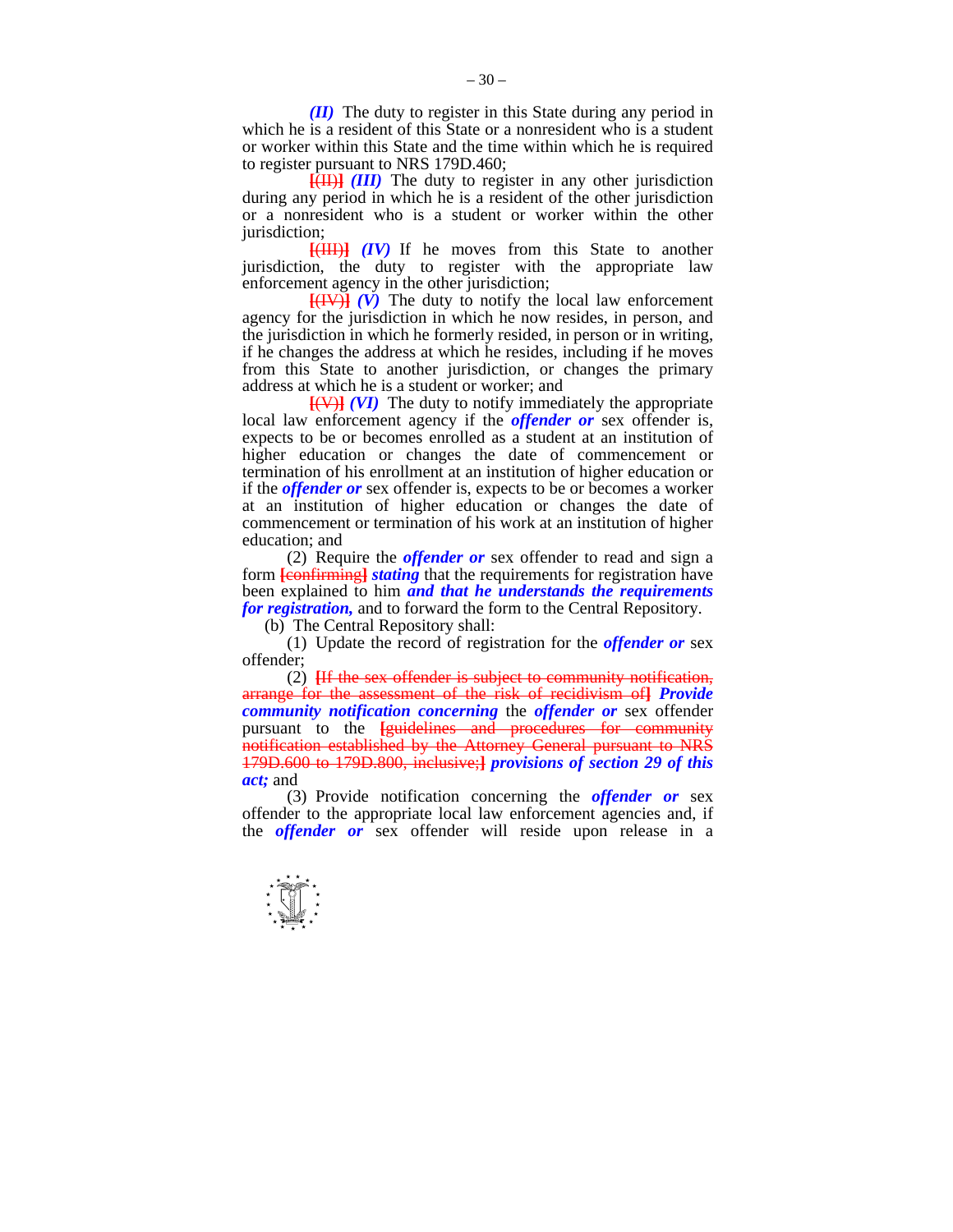jurisdiction which is outside of this State, to the appropriate law enforcement agency in that jurisdiction.

 4. The failure to provide **[**a**]** *an offender or* sex offender with the information or confirmation form required by paragraph (a) of subsection 3 does not affect the duty of the *offender or* sex offender to register and to comply with all other provisions for registration.

 5. If the Central Repository receives notice from another jurisdiction or the Federal Bureau of Investigation that **[**a**]** *an offender or* sex offender is now residing or is a student or worker within this State, the Central Repository shall:

 (a) Immediately provide notification concerning the *offender or*  sex offender to the appropriate local law enforcement agencies;

 (b) Establish a record of registration for the *offender or* sex offender; and

 (c) **[**If the sex offender is subject to community notification, arrange for the assessment of the risk of recidivism of**]** *Immediately provide community notification concerning* the *offender or* sex offender pursuant to the **[**guidelines and procedures for community notification established by the Attorney General pursuant to NRS 179D.600 to 179D.800, inclusive.**]** *provisions of section 29 of this act.* 

 **Sec. 39.** NRS 179D.460 is hereby amended to read as follows:

 179D.460 1. In addition to any other registration that is required pursuant to NRS 179D.450, each *offender or* sex offender who, after July 1, 1956, is or has been convicted of a *crime against a child or a* sexual offense shall register with a local law enforcement agency pursuant to the provisions of this section.

 2. Except as otherwise provided in subsection 3, if the *offender or* sex offender resides or is present for 48 hours or more within:

(a) A county; or

 (b) An incorporated city that does not have a city police department,

 $\rightarrow$  the *offender or* sex offender shall be deemed a resident *offender or* sex offender and shall register with the sheriff's office of the county or, if the county or the city is within the jurisdiction of a metropolitan police department, the metropolitan police department, not later than 48 hours after arriving or establishing a residence within the county or the city.

 3. If the *offender or* sex offender resides or is present for 48 hours or more within an incorporated city that has a city police department, the *offender or* sex offender shall be deemed a resident *offender or* sex offender and shall register with the city police department not later than 48 hours after arriving or establishing a residence within the city.

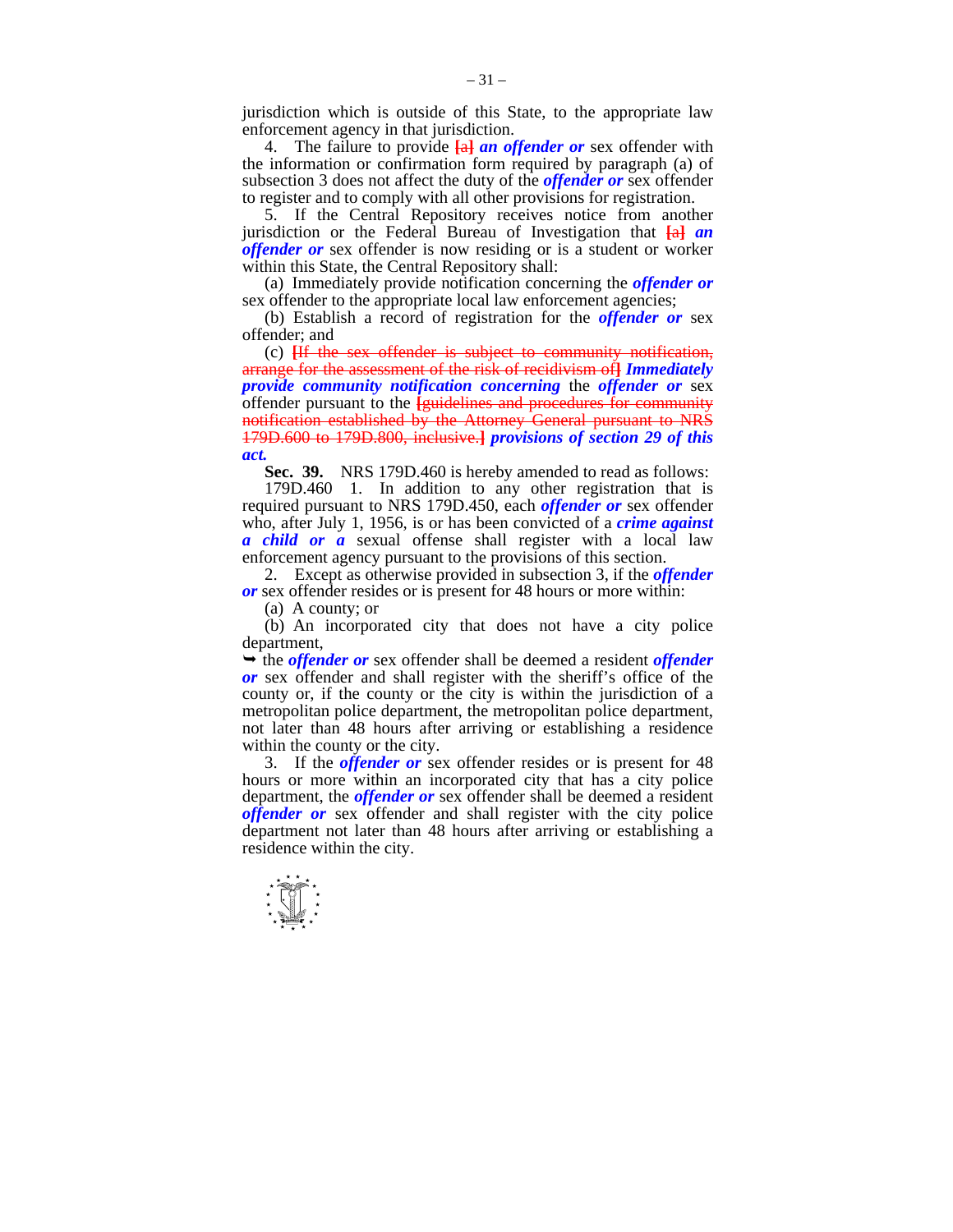4. If the *offender or* sex offender is a nonresident *offender or*  sex offender who is a student or worker within this State, the *offender or* sex offender shall register with the appropriate sheriff's office, metropolitan police department or city police department in whose jurisdiction he is a student or worker not later than 48 hours after becoming a student or worker within this State.

 5. A resident or nonresident *offender or* sex offender shall immediately notify the appropriate local law enforcement agency if:

 (a) The *offender or* sex offender is, expects to be or becomes enrolled as a student at an institution of higher education or changes the date of commencement or termination of his enrollment at an institution of higher education; or

 (b) The *offender or* sex offender is, expects to be or becomes a worker at an institution of higher education or changes the date of commencement or termination of his work at an institution of higher education.

 The *offender or* sex offender shall provide the name, address and type of each such institution of higher education.

 6. To register with a local law enforcement agency pursuant to this section, the *offender or* sex offender shall:

 (a) Appear personally at the office of the appropriate local law enforcement agency;

 (b) Provide all information that is requested by the local law enforcement agency, including, but not limited to, fingerprints and a photograph; and

 (c) Sign and date the record of registration or some other proof of registration of the local law enforcement agency in the presence of an officer of the local law enforcement agency.

 7. When **[**a**]** *an offender or* sex offender registers, the local law enforcement agency shall:

 (a) Inform the *offender or* sex offender of the duty to notify the local law enforcement agency if the *offender or* sex offender changes the address at which he resides, including if he moves from this State to another jurisdiction, or changes the primary address at which he is a student or worker; and

 (b) Inform the *offender or* sex offender of the duty to register with the local law enforcement agency in whose jurisdiction the sex offender relocates.

 8. After the *offender or* sex offender registers with the local law enforcement agency, the local law enforcement agency shall forward to the Central Repository the information collected, including the fingerprints and a photograph of the *offender or* sex offender.

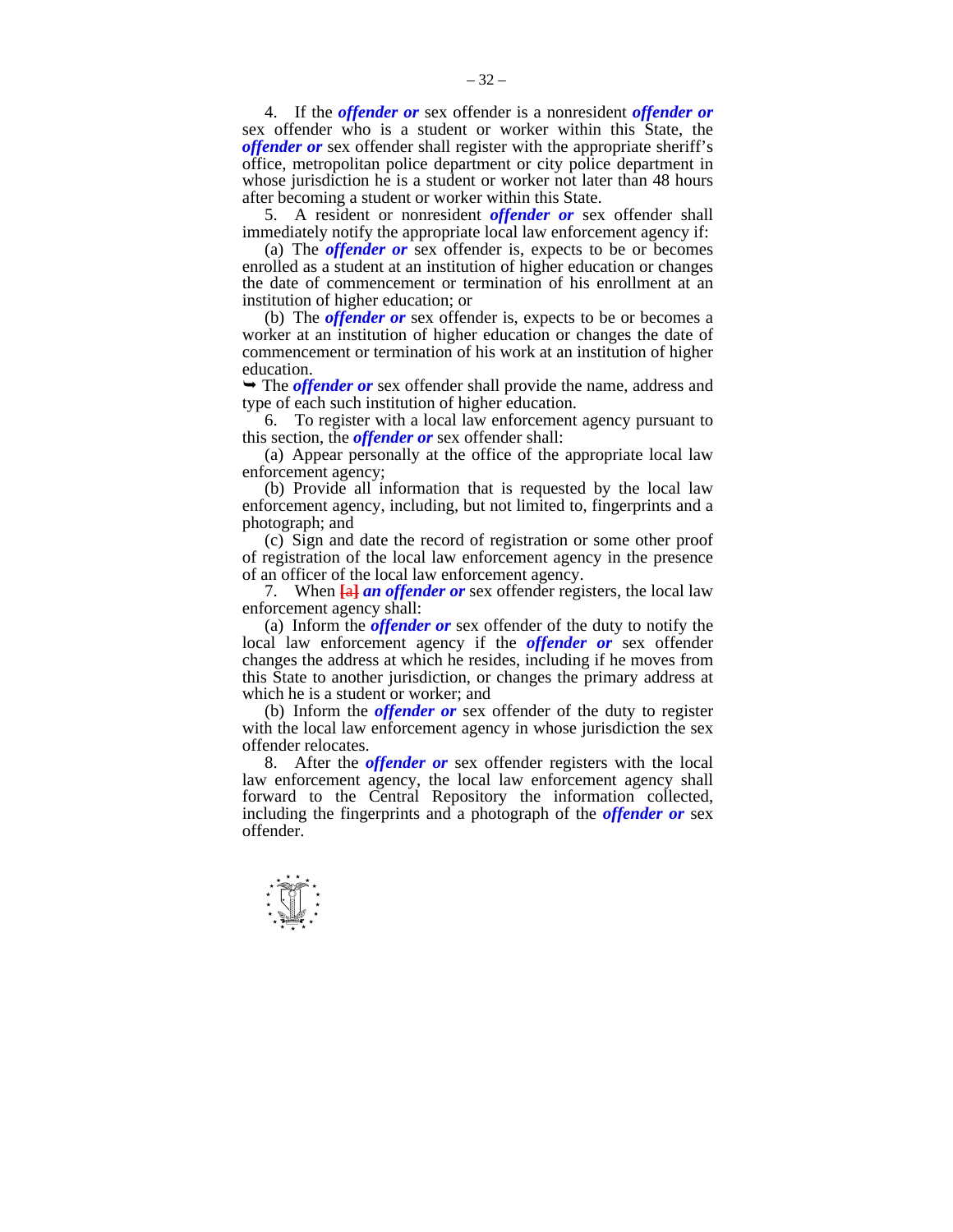9. If the Central Repository has not previously established a record of registration for **[**a**]** *an offender or* sex offender described in subsection 8, the Central Repository shall:

 (a) Establish a record of registration for the *offender or* sex offender;

 (b) Provide notification concerning the *offender or* sex offender to the appropriate local law enforcement agencies; and

 (c) **[**If the sex offender is subject to community notification and has not otherwise been assigned a level of notification, arrange for the assessment of the risk of recidivism of**]** *Provide community notification concerning* the *offender or* sex offender pursuant to the **[**guidelines and procedures for community notification established by the Attorney General pursuant to NRS 179D.600 to 179D.800, inclusive.**]** *provisions of section 29 of this act.* 

 10. When **[**a**]** *an offender or* sex offender notifies a local law enforcement agency that:

 (a) The *offender or* sex offender is, expects to be or becomes enrolled as a student at an institution of higher education or changes the date of commencement or termination of his enrollment at an institution of higher education; or

 (b) The *offender or* sex offender is, expects to be or becomes a worker at an institution of higher education or changes the date of commencement or termination of his work at an institution of higher education,

 $\rightarrow$  and provides the name, address and type of each such institution of higher education, the local law enforcement agency shall immediately provide that information to the Central Repository and to the appropriate campus police department.

**Sec. 40.** NRS 179D.480 is hereby amended to read as follows:

 179D.480 1. Except as otherwise provided in **[**subsections 2 and 5, each year, on the anniversary of the date that the Central Repository establishes a record of registration for the sex offender, the Central Repository shall mail to the sex offender, at the address last registered by the sex offender, a nonforwardable verification form. The sex offender shall complete and sign the form and mail the form to the Central Repository not later than 10 days after receipt of the form to verify that he still resides at the address he last registered.

2. Except as otherwise provided in subsection 5, if a sex offender has been declared to be a sexually violent predator, every 90 days, beginning on the date that the Central Repository establishes a record of registration for the sex offender, the Central Repository shall mail to the sex offender, at the address last registered by the sex offender, a nonforwardable verification form.

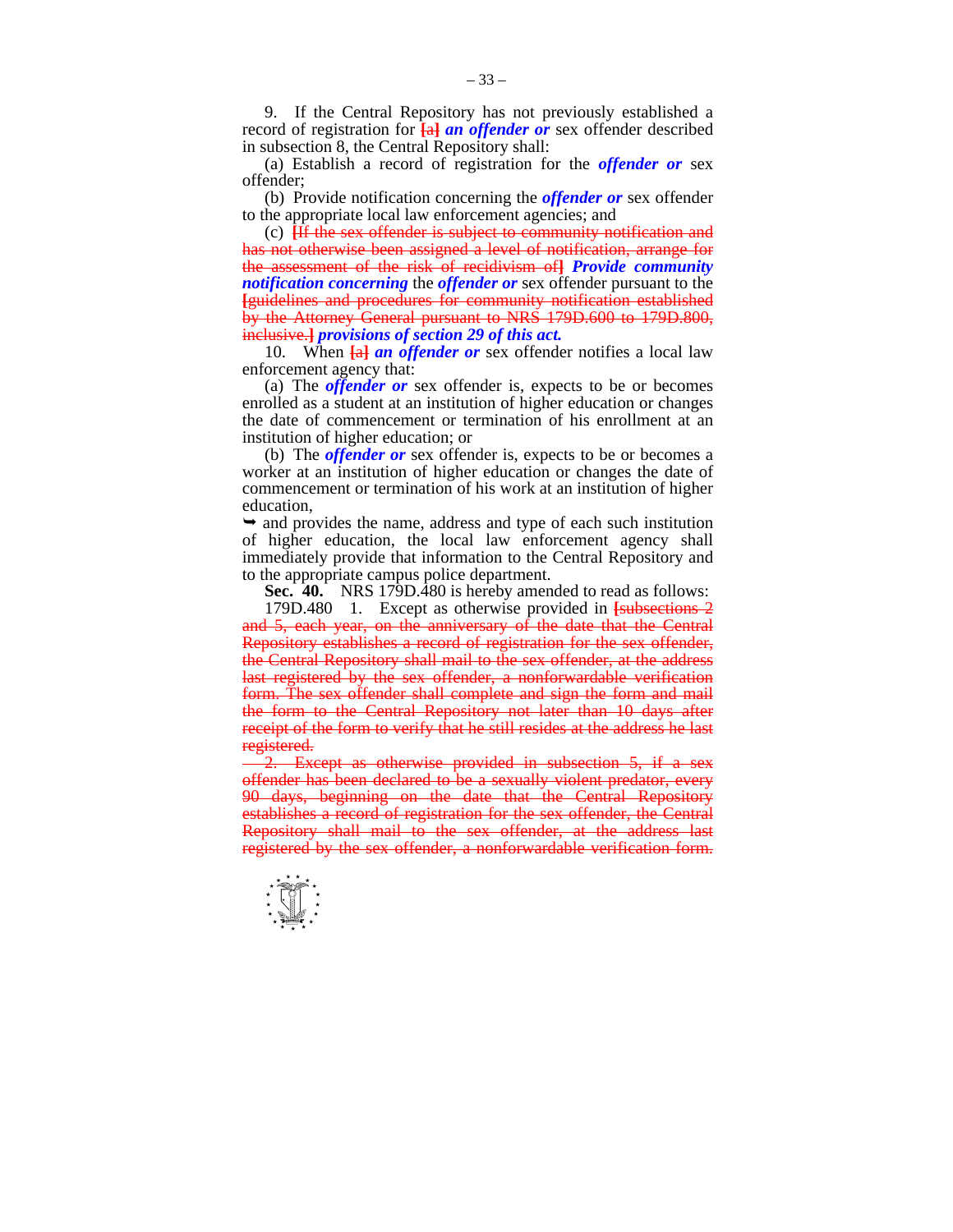The sex offender shall complete and sign the form and mail the form to the Central Repository not later than 10 days after receipt of the form to verify that he still resides at the address he last registered.

3. A sex offender shall include with each verification form**]** *subsection 3, an offender convicted of a crime against a child or sex offender shall appear in person in at least one jurisdiction in which the offender or sex offender resides or is a student or worker:* 

 *(a) Not less frequently than annually, if the offender or sex offender is a Tier I offender;* 

 *(b) Not less frequently than every 180 days, if the offender or sex offender is a Tier II offender; or* 

 *(c) Not less frequently than every 90 days, if the offender or sex offender is a Tier III offender,* 

 *and shall allow the appropriate local law enforcement agency to collect* a current set of fingerprints **[**,**]** *and palm prints,* a current photograph and all other information that is relevant to updating his record of registration, including, but not limited to, any change in his name, occupation, employment, work, volunteer service or driver's license and any change in the license number or description of a motor vehicle registered to or frequently driven by him. **[**The Central Repository shall provide all updated information to the appropriate local law enforcement agencies.

4. If the Central Repository does not receive a verification form from a**]**

 *2. If an offender or* sex offender **[**and otherwise cannot verify the address or location of the sex offender,**]** *does not comply with the provisions of subsection 1,* the Central Repository shall **[**immediately**]** *:* 

 *(a) Immediately* notify the appropriate local law enforcement agencies **[**.

5. The Central Repository**]** *and the Attorney General of the United States; and* 

 *(b) Update the record of registration for the sex offender to reflect his failure to comply with the provisions of subsection 1.* 

 *3. An offender or sex offender* is not required to **[**complete the mailing pursuant to**]** *comply with the provisions of* subsection 1  $\overline{\text{for }2:}$ 

(a) During**]** *during* any period in which **[**a**]** *the offender or* sex offender is incarcerated or confined *.* **[**or has changed his place of residence from this State to another jurisdiction; or

(b) For a nonresident sex offender who is a student or worker within this State.**]**

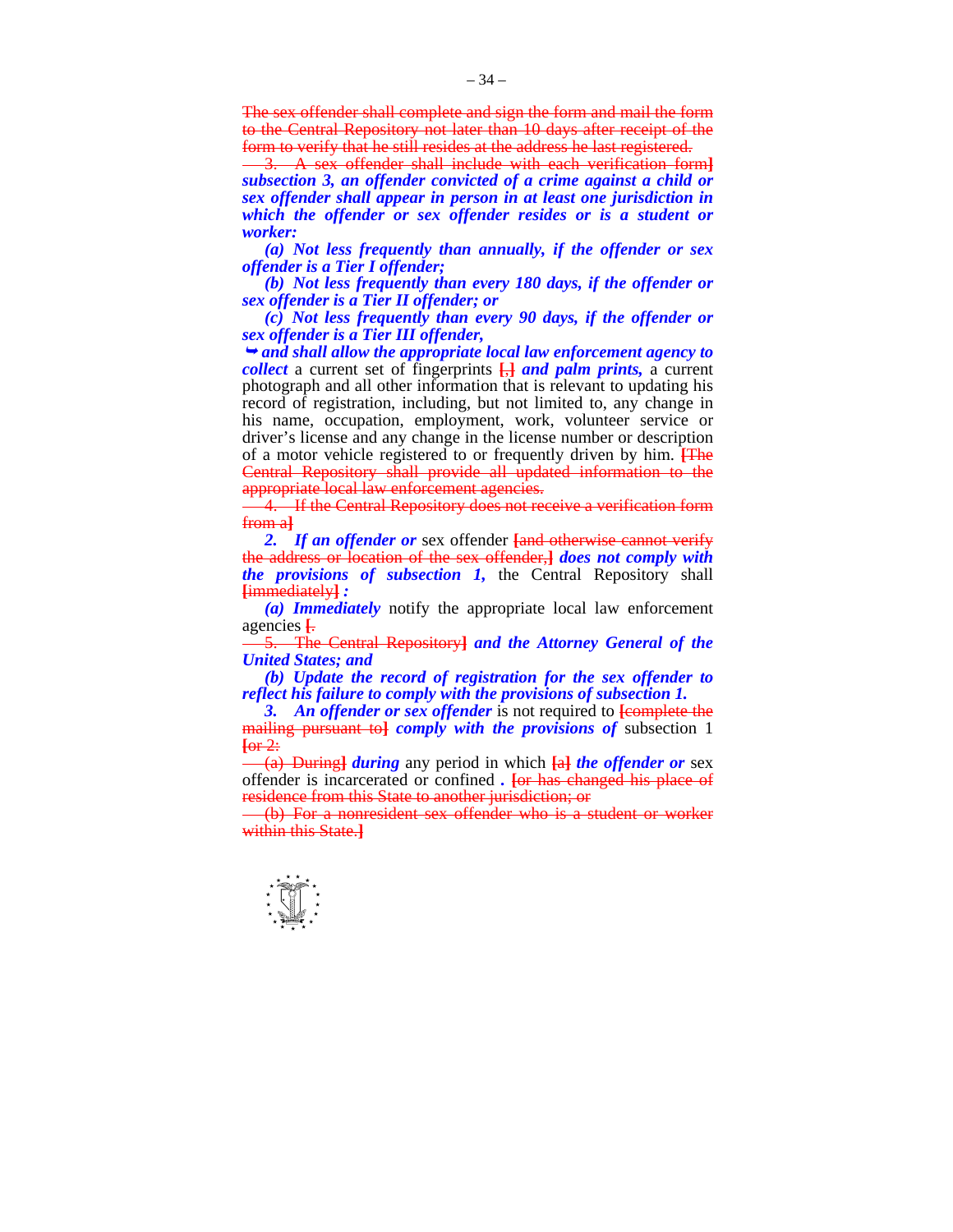**Sec. 41.** NRS 179D.490 is hereby amended to read as follows:

 179D.490 1. **[**A**]** *An offender convicted of a crime against a child or a* sex offender shall comply with the provisions for registration for as long as the *offender or* sex offender resides or is present within this State or is a nonresident *offender or* sex offender who is a student or worker within this State, unless the *period of time during which the offender or sex offender has the duty*  $\overline{f}$  *the* sex offender**]** to register is **[**terminated**]** *reduced* pursuant to the provisions of this section.

 2. Except as otherwise provided in subsection **[**5, if a**]** *3, the full period of registration is:* 

 *(a) Fifteen years, if the offender or sex offender is a Tier I offender;* 

 *(b) Twenty-five years, if the offender or sex offender is a Tier II offender; and* 

 *(c) The life of the offender or sex offender, if the offender or sex offender is a Tier III offender,* 

 *exclusive of any time during which the offender or sex offender is incarcerated or confined.* 

 *3. If an offender or* sex offender complies with the provisions for registration **[**for**]** *:* 

 *(a) For* an interval of at least **[**15**]** *10* consecutive years *, if the offender or sex offender is a Tier I offender; or* 

 *(b) For an interval of at least 25 consecutive years, if the offender or sex offender is a Tier III offender adjudicated delinquent for the offense which required registration as an offender or sex offender,* 

 during which he is not convicted of an offense **[**that poses a threat to the safety or well-being of others,**]** *for which imprisonment for more than 1 year may be imposed, is not convicted of a sexual offense, successfully completes any periods of supervised release, probation or parole, and successfully completes a sex offender treatment program certified by the State or by the Attorney General of the United States,* the *offender or* sex offender may file a petition to **[**terminate his**]** *reduce the period of time during which the offender or sex offender has a* duty to register with the district court in whose jurisdiction he resides or, if he is a nonresident *offender or* sex offender, in whose jurisdiction he is a student or worker. For the purposes of this subsection, registration begins on the date that the Central Repository *or appropriate agency of another jurisdiction* establishes a record of registration for the *offender or* sex offender or the date that the *offender or* sex offender is released, whichever occurs later.

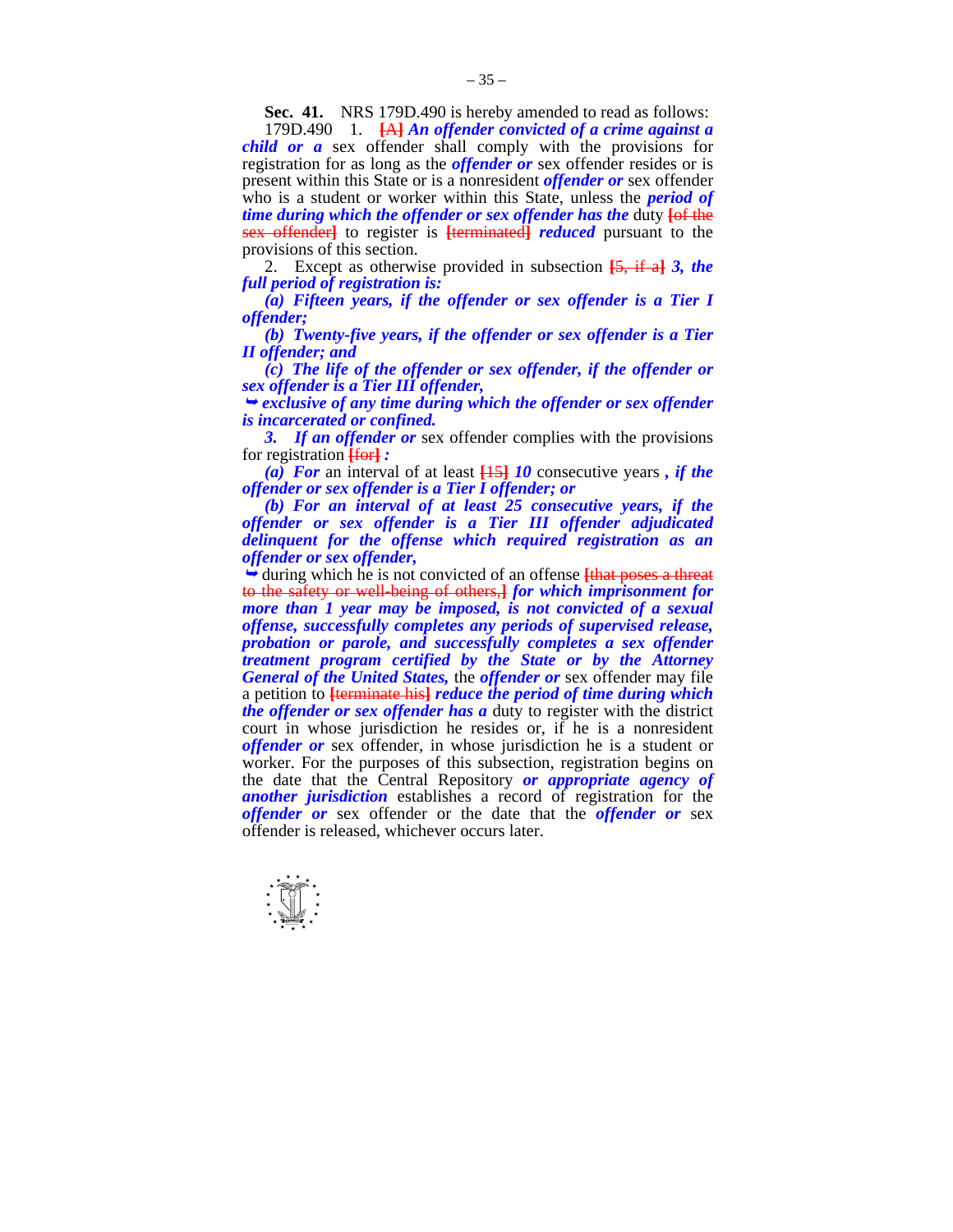**[**3.**]** *4.* If the *offender or* sex offender satisfies the requirements of subsection  $[2, \frac{1}{2}, \frac{3}{2}]$ , the court shall hold a hearing on the petition at which the *offender or* sex offender and any other interested person may present witnesses and other evidence. If the court determines from the evidence presented at the hearing that the *offender or* sex offender **[**is not likely to pose a threat to the safety of others,**]** *satisfies the requirements of subsection 3,* the court shall **[**terminate the duty of**]** *:* 

 *(a) If the offender or sex offender is a Tier I offender, reduce the period of time during which* the *offender or* sex offender *is required* to register <del>[.</del><br>— 4. If the court does not terminate the duty of the sex offender to

register after a petition is heard pursuant to subsections 2 and 3, the sex offender may file another petition after each succeeding interval of 5 consecutive years if the sex offender is not convicted of an offense that poses a threat to the safety or well-being of others.

 $\frac{1}{2}$ . A sex offender may not file a petition to terminate his duty to register pursuant to this section if the sex offender:

(a) Is subject to community notification or to lifetime supervision pursuant to NRS 176.0931;

(b) Has been declared to be a sexually violent predator; or

(c) Has been convicted of:

(1) One or more sexually violent offenses;

(2) Two or more sexual offenses against persons less than 18 years of age;

(3) Two or more crimes against a child, as defined in NRS 179D.210; or

(4) At least one of each offense listed in subparagraphs (2) and (3).**]** *by 5 years; and* 

 *(b) If the offender or sex offender is a Tier III offender adjudicated delinquent for the offense which required registration as an offender or sex offender, reduce the period of time during which the offender or sex offender is required to register from the life of the offender or sex offender to that period of time for which the offender or sex offender meets the requirements of subsection 3.* 

**Sec. 42.** NRS 179D.550 is hereby amended to read as follows:

 179D.550 1. Except as otherwise provided in subsection 2, **[**a**]** *an offender or* sex offender who:

(a) Fails to register with a local law enforcement agency;

 (b) Fails to notify the local law enforcement agency of a change of **[**address;**]** *name, residence, employment or student status as required pursuant to section 28 of this act;*

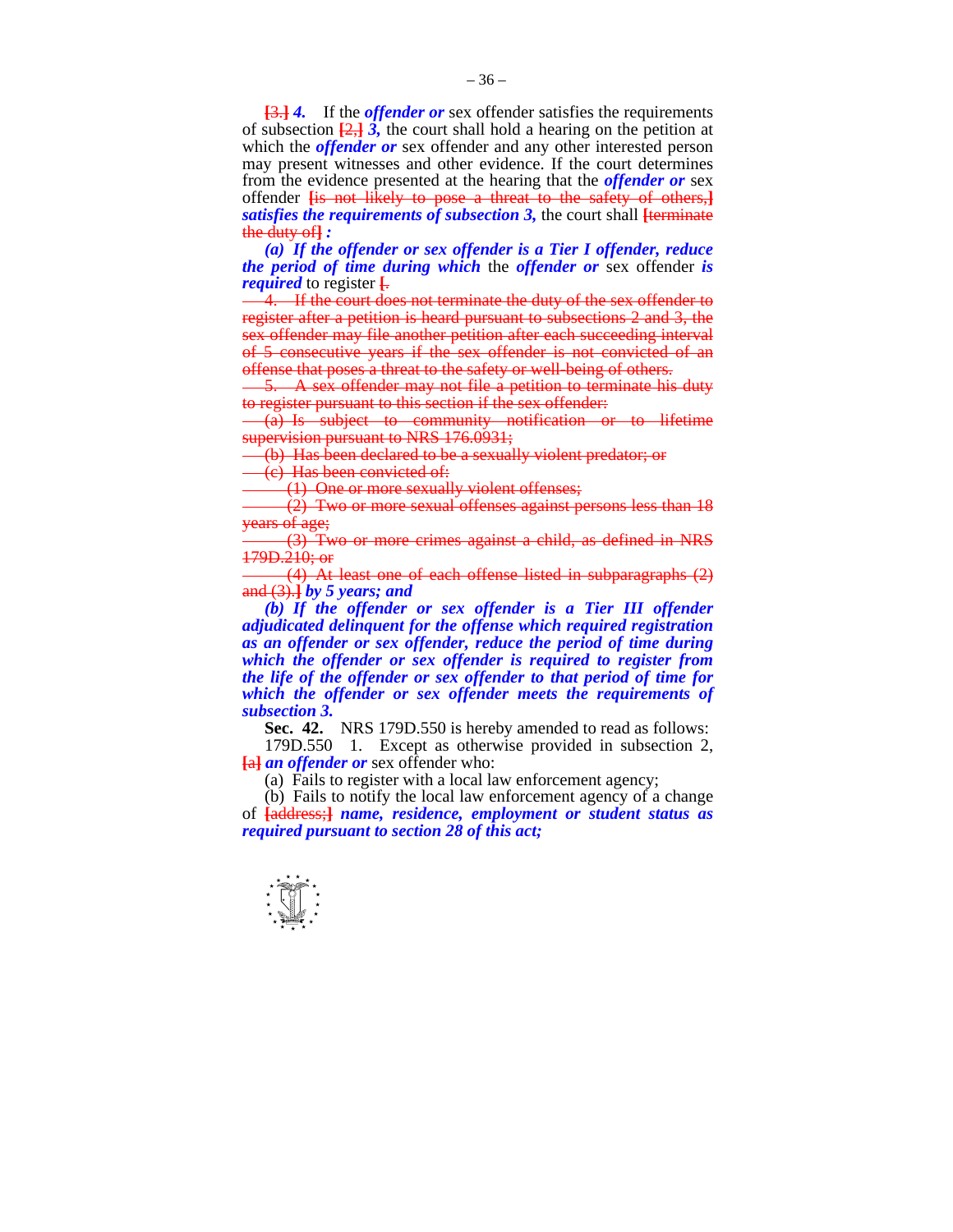(c) Provides false or misleading information to the Central Repository or a local law enforcement agency; or

 (d) Otherwise violates the provisions of NRS **[**179D.350**]** *179D.010* to 179D.550, inclusive, *and sections 16 to 30, inclusive, of this act,* 

 $\rightarrow$  is guilty of a category D felony and shall be punished as provided in NRS 193.130.

 2. **[**A**]** *An offender or* sex offender who commits a second or subsequent violation of subsection 1 within 7 years after the first violation is guilty of a category C felony and shall be punished as provided in NRS 193.130. A court shall not grant probation to or suspend the sentence of a person convicted pursuant to this subsection.

 *3. If a local law enforcement agency is aware that an offender or sex offender in its jurisdiction has failed to comply with a provision of NRS 179D.010 to 179D.550, inclusive, and sections 16 to 30, inclusive, of this act, the local law enforcement agency must take any appropriate action to ensure his compliance.* 

**Sec. 43.** NRS 179D.570 is hereby amended to read as follows:

 179D.570 1. The Central Repository shall, in accordance with the requirements of this section, share information concerning sex offenders and offenders convicted of a crime against a child with:

 (a) The State Gaming Control Board to carry out the provisions of NRS 463.335 pertaining to the registration of a gaming employee who is a sex offender or an offender convicted of a crime against a child. The Central Repository shall, at least once each calendar month, provide the State Gaming Control Board with the name and other identifying information of each offender who is not in compliance with the provisions of this chapter, in the manner and form agreed upon by the Central Repository and the State Gaming Control Board.

 (b) The Department of Motor Vehicles to carry out the provisions of NRS 483.283, 483.861 and 483.929.

 2. The information shared by the Central Repository pursuant to this section must indicate whether a sex offender or an offender convicted of a crime against a child is in compliance with the provisions of this chapter.

 3. The Central Repository shall share information pursuant to this section as expeditiously as possible under the circumstances.

 4. The Central Repository may adopt regulations to carry out the provisions of this section.

**[**5. As used in this section:

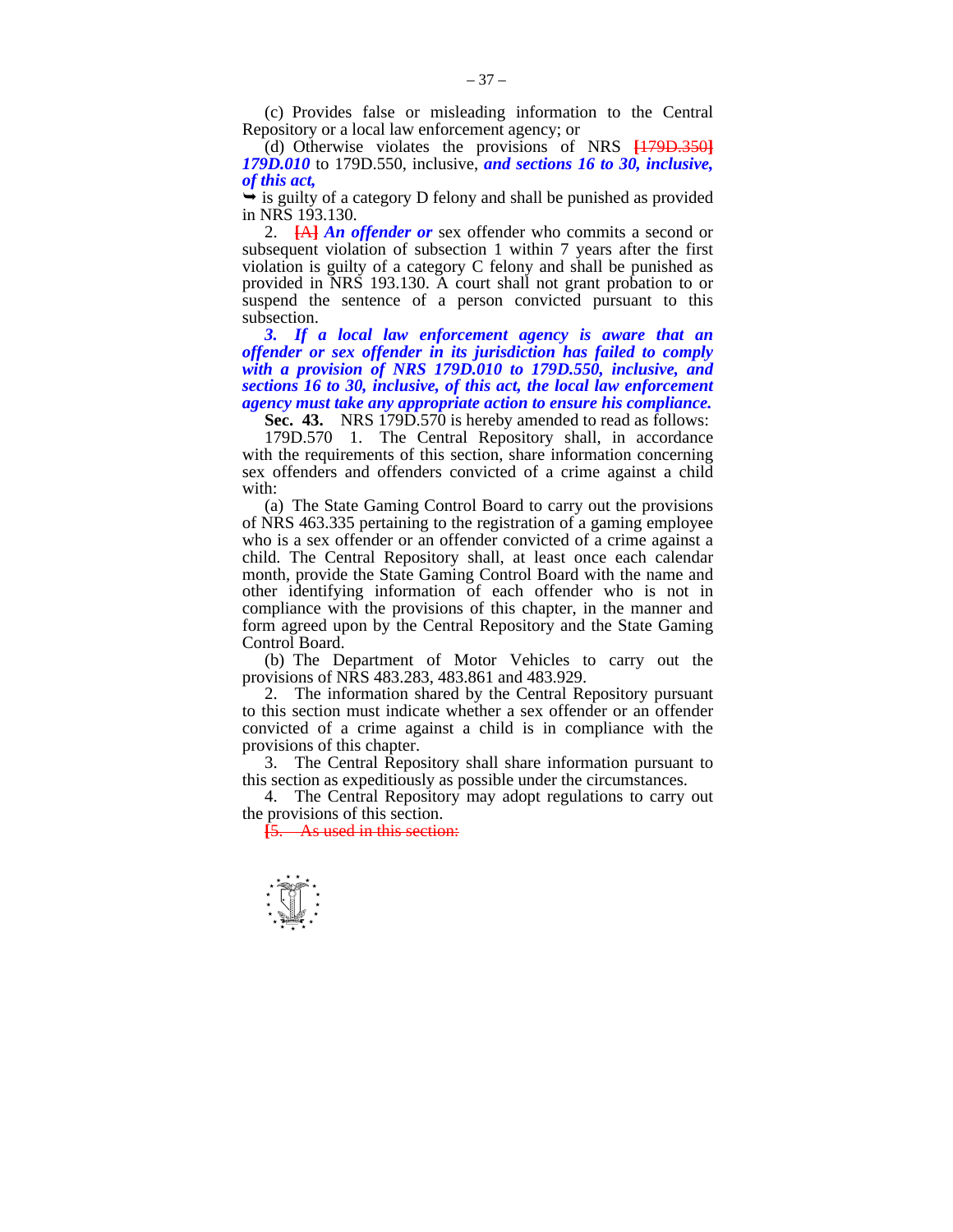(a) "Offender convicted of a crime against a child" meaning ascribed to it in NRS 179D.216.

(b)  $\frac{1}{2}$ Sex offender" has the meaning ascribed to NRS 179D.400.**]**

 **Sec. 44.** NRS 40.770 is hereby amended to read as follows:

 40.770 1. Except as otherwise provided in subsection 6, in any sale, lease or rental of real property, the fact that the property is or has been:

 (a) The site of a homicide, suicide or death by any other cause, except a death that results from a condition of the property;

 (b) The site of any crime punishable as a felony other than a crime that involves the manufacturing of any material, compound, mixture or preparation which contains any quantity of methamphetamine; or

 (c) Occupied by a person exposed to the human immunodeficiency virus or suffering from acquired immune deficiency syndrome or any other disease that is not known to be transmitted through occupancy of the property,

 $\rightarrow$  is not material to the transaction.

 2. In any sale, lease or rental of real property, the fact that a sex offender, as defined in **[**NRS 179D.400,**]** *section 20 of this act,* resides or is expected to reside in the community is not material to the transaction, and the seller, lessor or landlord or any agent of the seller, lessor or landlord does not have a duty to disclose such a fact to a buyer, lessee or tenant or any agent of a buyer, lessee or tenant.

 3. In any sale, lease or rental of real property, the fact that a facility for transitional living for released offenders that is licensed pursuant to chapter 449 of NRS is located near the property being sold, leased or rented is not material to the transaction.

 4. A seller, lessor or landlord or any agent of the seller, lessor or landlord is not liable to the buyer, lessee or tenant in any action at law or in equity because of the failure to disclose any fact described in subsection 1, 2 or 3 that is not material to the transaction or of which the seller, lessor or landlord or agent of the seller, lessor or landlord had no actual knowledge.

 5. Except as otherwise provided in an agreement between a buyer, lessee or tenant and his agent, an agent of the buyer, lessee or tenant is not liable to the buyer, lessee or tenant in any action at law or in equity because of the failure to disclose any fact described in subsection 1, 2 or 3 that is not material to the transaction or of which the agent of the buyer, lessee or tenant had no actual knowledge.

 6. For purposes of this section, the fact that the property is or has been the site of a crime that involves the manufacturing of any

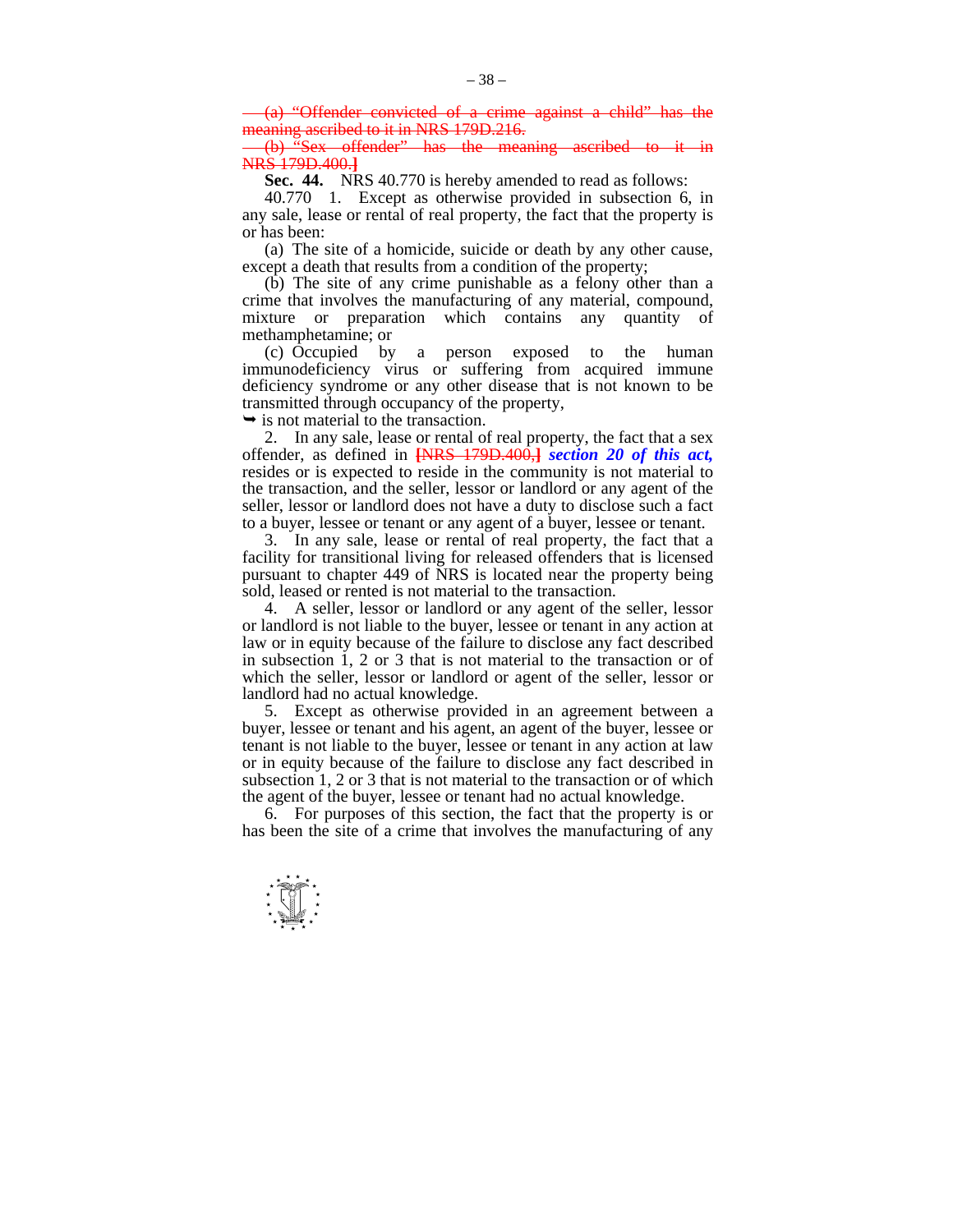material, compound, mixture or preparation which contains any quantity of methamphetamine is not material to the transaction if:

 (a) All materials and substances involving methamphetamine have been removed from or remediated on the property by an entity certified or licensed to do so; or

 (b) The property has been deemed safe for habitation by a governmental entity.

 7. As used in this section, "facility for transitional living for released offenders" has the meaning ascribed to it in NRS 449.0055.

**Sec. 45.** NRS 62A.030 is hereby amended to read as follows:

62A.030 1. "Child" means:

(a) A person who is less than 18 years of age;

 (b) A person who is less than 21 years of age and subject to the jurisdiction of the juvenile court for an unlawful act that was committed before the person reached 18 years of age; or

 (c) A person who is otherwise subject to the jurisdiction of the juvenile court as a juvenile sex offender pursuant to the provisions of NRS 62F.200 **[**to 62F.260, inclusive.**]** *, 62F.220 and 62F.260.* 

 2. The term does not include a person who is excluded from the jurisdiction of the juvenile court pursuant to NRS 62B.330 or a person who is certified for criminal proceedings as an adult pursuant to NRS 62B.390 or 62B.400.

 **Sec. 46.** NRS 62F.200 is hereby amended to read as follows:

 62F.200 *1.* As used in NRS 62F.200 **[**to 62F.260, inclusive,**]** *, 62F.220 and 62F.260,* unless the context otherwise requires, "sexual offense" means:

**[**1.**]** *(a)* Sexual assault pursuant to NRS 200.366;

**[**2.**]** *(b)* Battery with intent to commit sexual assault pursuant to NRS 200.400;

**[**3. An offense involving pornography and a minor pursuant to NRS 200.710 or 200.720;

4.**]** *(c)* Lewdness with a child pursuant to NRS 201.230; or

**[**5.**]** *(d)* An attempt *or conspiracy* to commit an offense listed in this section.

 *2. The term does not include an offense involving consensual sexual conduct if the victim was at least 13 years of age and the offender was not more than 4 years older than the victim at the time of the commission of the offense.* 

**Sec. 47.** NRS 62F.220 is hereby amended to read as follows:

 62F.220 1. **[**In addition to any other action authorized or required pursuant to the provisions of this title, if**]** *If* a child *who is*  14 years of age or older is adjudicated delinquent for an unlawful act that would have been a sexual offense if committed by an adult *,*

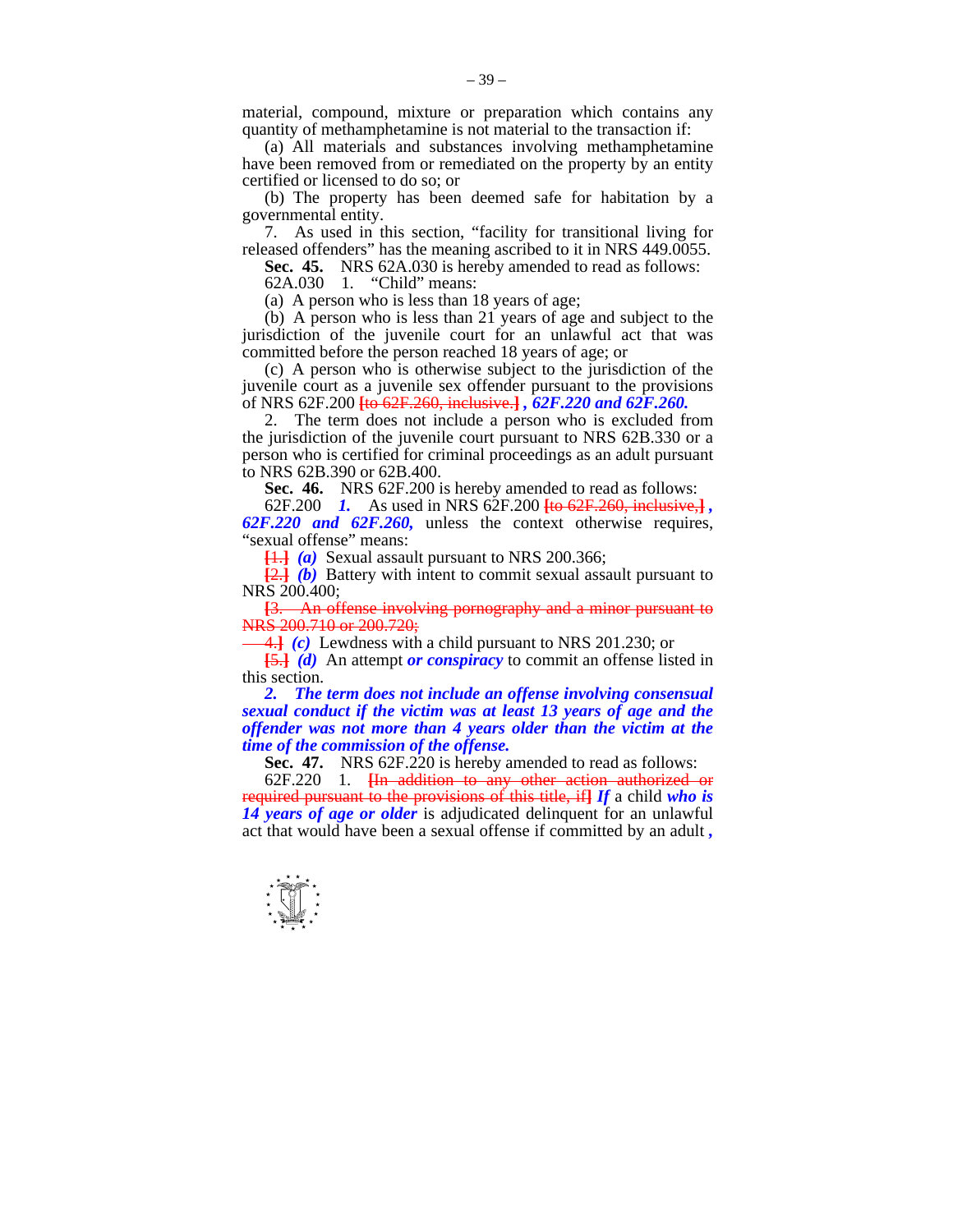**[**or is adjudicated delinquent for a sexually motivated act,**]** the juvenile court shall:

 (a) Notify the **[**Attorney General of the adjudication, so the Attorney General may arrange for the assessment of the risk of recidivism of the child pursuant to the guidelines and procedures for community notification;

(b) Place the child under the supervision of a probation officer or parole officer, as appropriate, for a period of not less than 3 years; (c)**]** *Central Repository of the adjudication of the child, so the Central Repository may carry out any provisions for registration of the child pursuant to NRS 179D.010 to 179D.550, inclusive, and sections 16 to 30, inclusive, of this act;* 

 *(b)* Inform the child and the parent or guardian of the child that the child is subject to **[**community notification as a juvenile sex offender and may be subject to**]** registration and community notification **[**as an adult sex offender**]** pursuant to NRS **[**62F.250; and

(d) Order the child, and the parent or guardian of the child during the minority of the child, while the child is subject to community notification as a juvenile sex offender, to inform the probation officer or parole officer, as appropriate, assigned to the child of a change of the address at which the child resides not later than 48 hours after the change of address.**]** *179D.010 to 179D.550, inclusive, and sections 16 to 30, inclusive, of this act.* 

 2. The juvenile court may not terminate its jurisdiction concerning the child for the purposes of carrying out the provisions of NRS 62F.200 **[**to 62F.260, inclusive,**]** *, 62F.220 and 62F.260* until the child is no longer subject to *registration and* community notification as a juvenile sex offender pursuant to NRS 62F.200 **[**to 62F.260, inclusive.**]** *, 62F.220 and 62F.260.* 

 **Sec. 48.** NRS 62F.260 is hereby amended to read as follows:

 62F.260 **[**1.**]** The records relating to a child must not be sealed pursuant to the provisions of NRS 62H.100 to 62H.170, inclusive, while the child is subject to *registration and* community notification as a juvenile sex offender **[**. 2. If a child is deemed to be an adult sex offender pursuant to

NRS 62F.250, is convicted of a sexual offense, as defined in NRS 179D.410, before reaching 21 years of age or is otherwise subject to registration and community notification pursuant to NRS 179D.350 to 179D.800, inclusive, before reaching 21 years of age:

(a) The records relating to the child must not be sealed pursuant to the provisions of NRS 62H.100 to 62H.170, inclusive; and

(b) Each delinquent act committed by the child that would have been a sexual offense, as defined in NRS 179D.410 if committed by

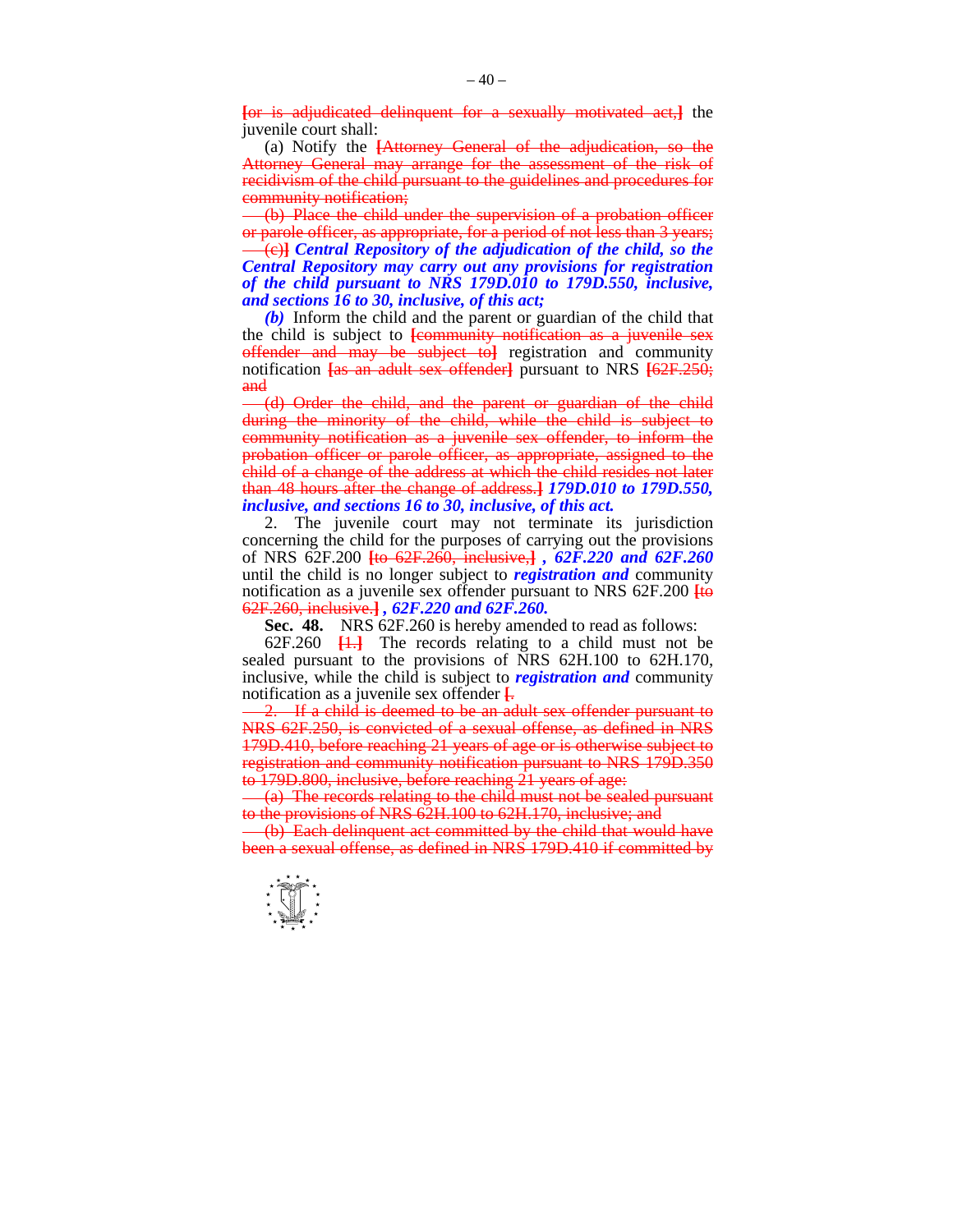an adult, shall be deemed to be a criminal conviction for the purposes of:

(1) Registration and community notification pursuant to NRS 179D.350 to 179D.800, inclusive; and

(2) The statewide registry established within the Central Repository pursuant to chapter 179B of NRS.**]** *pursuant to NRS 179D.010 to 179D.550, inclusive, and sections 16 to 30, inclusive, of this act.* 

**Sec. 49.** NRS 213.1099 is hereby amended to read as follows:

 213.1099 1. Except as otherwise provided in this section and NRS 213.1214 and 213.1215, the Board may release on parole a prisoner who is otherwise eligible for parole pursuant to NRS 213.107 to 213.157, inclusive.

 2. In determining whether to release a prisoner on parole, the Board shall consider:

 (a) Whether there is a reasonable probability that the prisoner will live and remain at liberty without violating the laws;

 (b) Whether the release is incompatible with the welfare of society;

 (c) The seriousness of the offense and the history of criminal conduct of the prisoner;

 (d) The standards adopted pursuant to NRS 213.10885 and the recommendation, if any, of the Chief; and

 (e) Any documents or testimony submitted by a victim notified pursuant to NRS 213.130.

 3. When a person is convicted of a felony and is punished by a sentence of imprisonment, he remains subject to the jurisdiction of the Board from the time he is released on parole under the provisions of this chapter until the expiration of the maximum term of imprisonment imposed by the court less any credits earned to reduce his sentence pursuant to chapter 209 of NRS.

 4. Except as otherwise provided in NRS 213.1215, the Board may not release on parole a prisoner whose sentence to death or to life without possibility of parole has been commuted to a lesser penalty unless it finds that the prisoner has served at least 20 consecutive years in the state prison, is not under an order to be detained to answer for a crime or violation of parole or probation in another jurisdiction, and that he does not have a history of:

 (a) Recent misconduct in the institution, and that he has been recommended for parole by the Director of the Department of Corrections;

(b) Repetitive criminal conduct;

- (c) Criminal conduct related to the use of alcohol or drugs;
- (d) Repetitive sexual deviance, violence or aggression; or

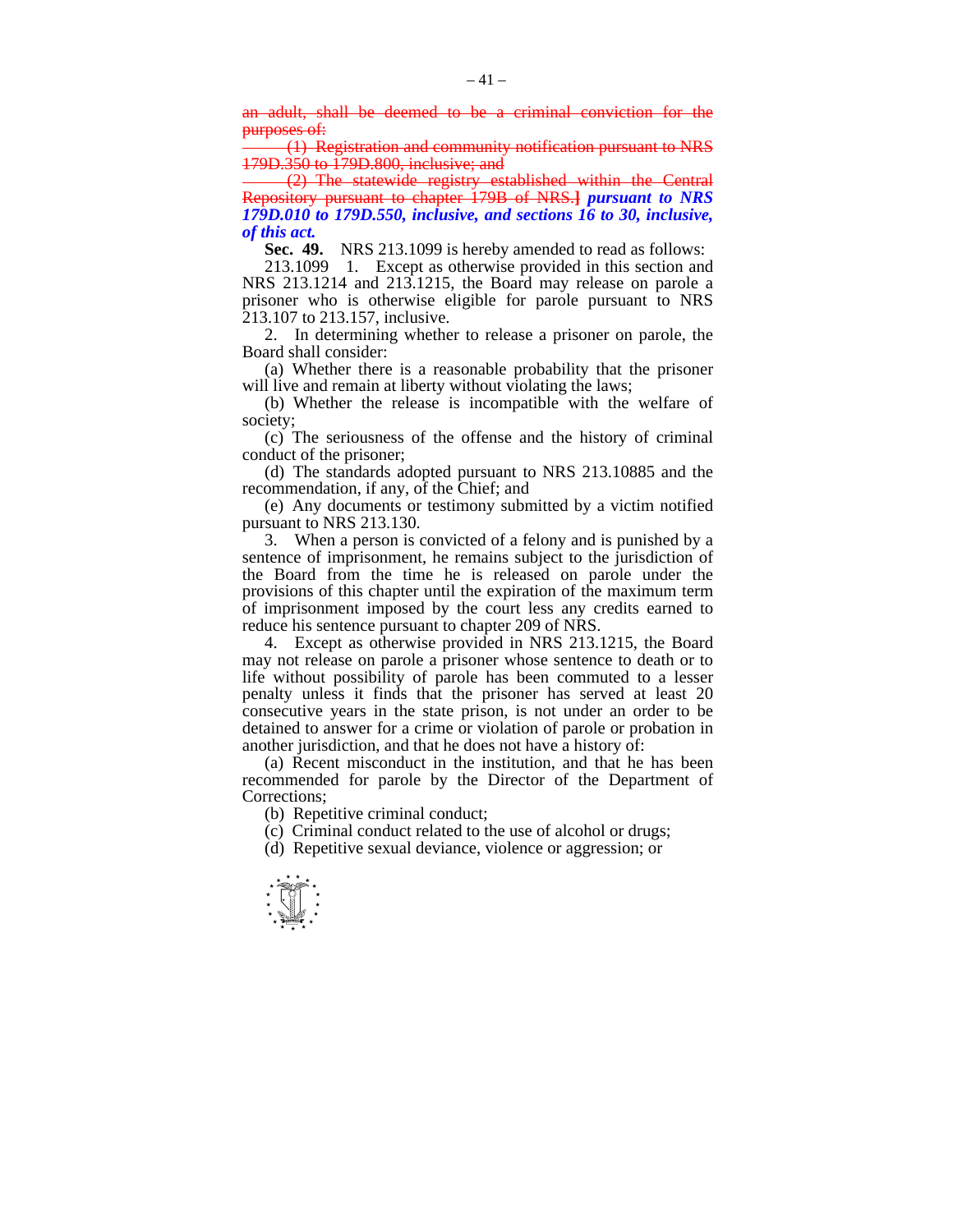(e) Failure in parole, probation, work release or similar programs.

 5. In determining whether to release a prisoner on parole pursuant to this section, the Board shall not consider whether the prisoner will soon be eligible for release pursuant to NRS 213.1215.

The Board shall not release on parole an offender convicted of an offense listed in **[**NRS 179D.410**]** *section 21 of this act* until the **[**law enforcement agency in whose jurisdiction the offender will be released on parole**]** *Central Repository for Nevada Records of Criminal History* has been provided an opportunity to give the notice required **[**by the Attorney General**]** pursuant to **[**NRS 179D.600 to 179D.800, inclusive.**]** *section 29 of this act.* 

 **Sec. 50.** NRS 213.1245 is hereby amended to read as follows:

 213.1245 1. Except as otherwise provided in subsection 3, if the Board releases on parole a prisoner convicted of an offense listed in **[**NRS 179D.620,**]** *section 21 of this act,* the Board shall, in addition to any other condition of parole, require as a condition of parole that the parolee:

 (a) Reside at a location only if it has been approved by the parole and probation officer assigned to the parolee and keep the parole and probation officer informed of his current address;

 (b) Accept a position of employment or a position as a volunteer only if it has been approved by the parole and probation officer assigned to the parolee and keep the parole and probation officer informed of the location of his position of employment or position as a volunteer;

 (c) Abide by any curfew imposed by the parole and probation officer assigned to the parolee;

 (d) Participate in and complete a program of professional counseling approved by the Division;

 (e) Submit to periodic tests, as requested by the parole and probation officer assigned to the parolee, to determine whether the parolee is using a controlled substance;

 (f) Submit to periodic polygraph examinations, as requested by the parole and probation officer assigned to the parolee;

 (g) Abstain from consuming, possessing or having under his control any alcohol;

 (h) Not have contact or communicate with a victim of the offense or a witness who testified against the parolee or solicit another person to engage in such contact or communication on behalf of the parolee, unless approved by the parole and probation officer assigned to the parolee, and a written agreement is entered into and signed in the manner set forth in subsection 2;

(i) Not use aliases or fictitious names;

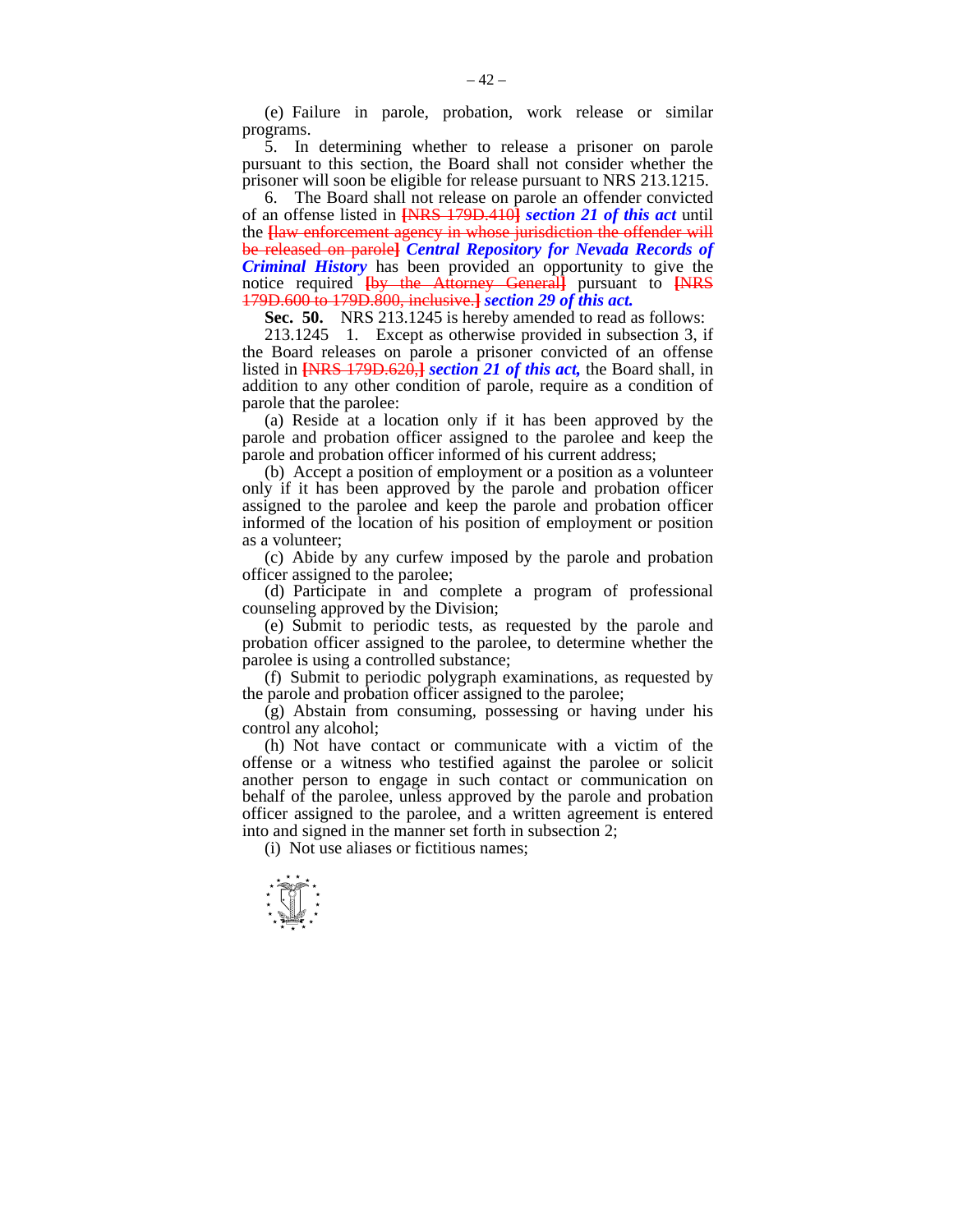(j) Not obtain a post office box unless the parolee receives permission from the parole and probation officer assigned to the parolee;

 (k) Not have contact with a person less than 18 years of age in a secluded environment unless another adult who has never been convicted of an offense listed in **[**NRS 179D.410**]** *section 21 of this act* is present and permission has been obtained from the parole and probation officer assigned to the parolee in advance of each such contact;

 (l) Unless approved by the parole and probation officer assigned to the parolee and by a psychiatrist, psychologist or counselor treating the parolee, if any, not be in or near:

 $(1)$  A playground, park, school or school grounds;

(2) A motion picture theater; or

 (3) A business that primarily has children as customers or conducts events that primarily children attend;

 (m) Comply with any protocol concerning the use of prescription medication prescribed by a treating physician, including, without limitation, any protocol concerning the use of psychotropic medication;

 (n) Not possess any sexually explicit material that is deemed inappropriate by the parole and probation officer assigned to the parolee;

 (o) Not patronize a business which offers a sexually related form of entertainment and which is deemed inappropriate by the parole and probation officer assigned to the parolee;

 (p) Not possess any electronic device capable of accessing the Internet and not access the Internet through any such device or any other means, unless possession of such a device or such access is approved by the parole and probation officer assigned to the parolee; and

 (q) Inform the parole and probation officer assigned to the parolee if the parolee expects to be or becomes enrolled as a student at an institution of higher education or changes the date of commencement or termination of his enrollment at an institution of higher education. As used in this paragraph, "institution of higher education" has the meaning ascribed to it in NRS 179D.045.

 2. A written agreement entered into pursuant to paragraph (h) of subsection 1 must state that the contact or communication is in the best interest of the victim or witness, and specify the type of contact or communication authorized. The written agreement must be signed and agreed to by:

(a) The victim or the witness;

(b) The parolee;

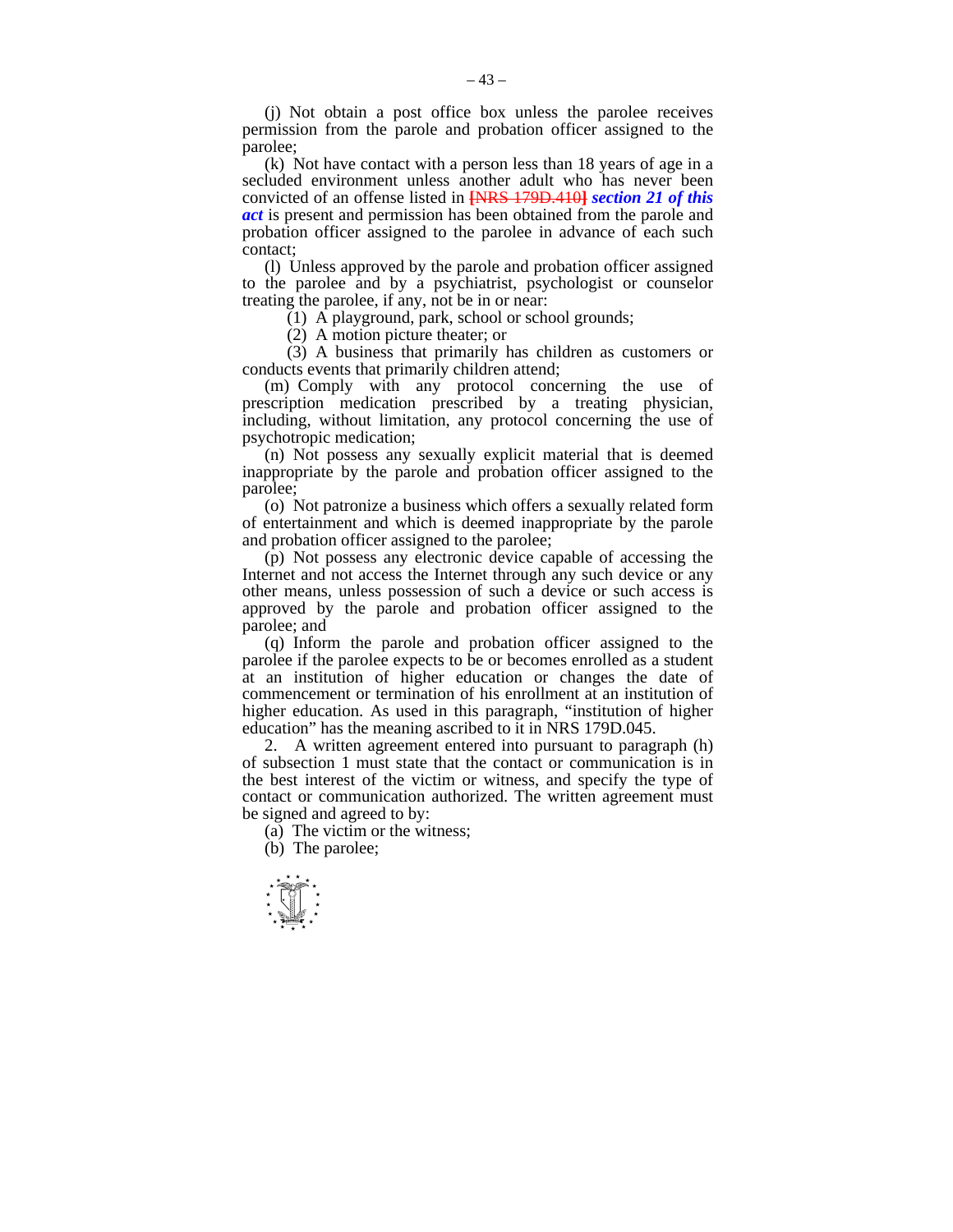(c) The parole and probation officer assigned to the parolee;

 (d) The psychiatrist, psychologist or counselor treating the parolee, victim or witness, if any; and

 (e) If the victim or witness is a child under 18 years of age, each parent, guardian or custodian of the child.

 3. The Board is not required to impose a condition of parole listed in subsection 1 if the Board finds that extraordinary circumstances are present and the Board states those extraordinary circumstances in writing.

**Sec. 51.** NRS 391.314 is hereby amended to read as follows:

 391.314 1. If a superintendent has reason to believe that cause exists for the dismissal of a licensed employee and he is of the opinion that the immediate suspension of the employee is necessary in the best interests of the pupils in the district, the superintendent may suspend the employee without notice and without a hearing. Notwithstanding the provisions of NRS 391.312, a superintendent may suspend a licensed employee who has been officially charged but not yet convicted of a felony or a crime involving moral turpitude or immorality. If the charge is dismissed or if the employee is found not guilty, he must be reinstated with back pay, plus interest, and normal seniority. The superintendent shall notify the employee in writing of the suspension.

 2. Within 5 days after a suspension becomes effective, the superintendent shall begin proceedings pursuant to the provisions of NRS 391.312 to 391.3196, inclusive, to effect the employee's dismissal. The employee is entitled to continue to receive his salary and other benefits after the suspension becomes effective until the date on which the dismissal proceedings are commenced. The superintendent may recommend that an employee who has been charged with a felony or a crime involving immorality be dismissed for another ground set forth in NRS 391.312.

 3. If sufficient grounds for dismissal do not exist, the employee must be reinstated with full compensation, plus interest.

 4. A licensed employee who furnishes to the school district a bond or other security which is acceptable to the board as a guarantee that he will repay any amounts paid to him pursuant to this subsection as salary during a period of suspension is entitled to continue to receive his salary from the date on which the dismissal proceedings are commenced until the decision of the board or the report of the hearing officer, if the report is final and binding. The board shall not unreasonably refuse to accept security other than a bond. An employee who receives salary pursuant to this subsection shall repay it if he is dismissed or not reemployed as a result of a decision of the board or a report of a hearing officer.

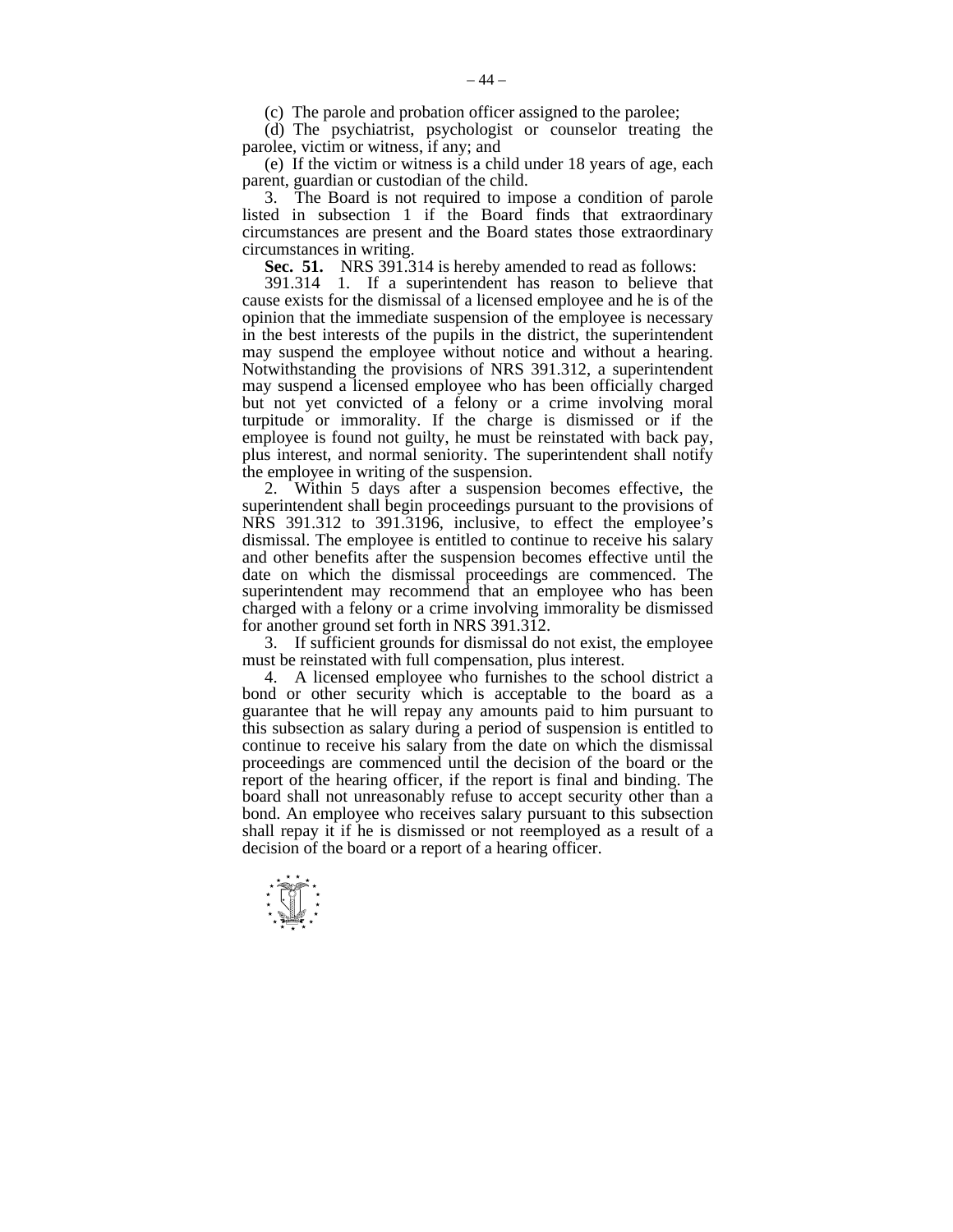5. A licensed employee who is convicted of a crime which requires registration pursuant to NRS **[**179D.200 to 179D.290, inclusive, or 179D.350**]** *179D.010* to 179D.550, inclusive, *and sections 16 to 30, inclusive, of this act,* or is convicted of an act forbidden by NRS 200.508, 201.190, 201.265, 201.540, 201.560 or 207.260 forfeits all rights of employment from the date of his arrest.

 6. A licensed employee who is convicted of any crime and who is sentenced to and serves any sentence of imprisonment forfeits all rights of employment from the date of his arrest or the date on which his employment terminated, whichever is later.

 7. A licensed employee who is charged with a felony or a crime involving immorality or moral turpitude and who waives his right to a speedy trial while suspended may receive no more than 12 months of back pay and seniority upon reinstatement if he is found not guilty or the charges are dismissed, unless proceedings have been begun to dismiss the employee upon one of the other grounds set forth in NRS 391.312.

 8. A superintendent may discipline a licensed employee by suspending the employee with loss of pay at any time after a hearing has been held which affords the due process provided for in this chapter. The grounds for suspension are the same as the grounds contained in NRS 391.312. An employee may be suspended more than once during the employee's contract year, but the total number of days of suspension may not exceed 20 in 1 contract year. Unless circumstances require otherwise, the suspensions must be progressively longer.

**Sec. 52.** NRS 458.300 is hereby amended to read as follows:<br>458.300 Subject to the provisions of NRS 458.290 to 458.35

Subject to the provisions of NRS 458.290 to 458.350, inclusive, an alcoholic or a drug addict who has been convicted of a crime is eligible to elect to be assigned by the court to a program of treatment for the abuse of alcohol or drugs pursuant to NRS 453.580 before he is sentenced unless:

1. The crime is:

 (a) A crime against the person punishable as a felony or gross misdemeanor as provided in chapter 200 of NRS;

 (b) A crime against a child as defined in **[**NRS 179D.210;**]** *section 16 of this act;* 

 (c) A sexual offense as defined in **[**NRS 179D.410;**]** *section 21 of this act;* or

 (d) An act which constitutes domestic violence as set forth in NRS 33.018;

2. The crime is that of trafficking of a controlled substance;

 3. The crime is a violation of NRS 484.379, 484.3795 or 484.37955;

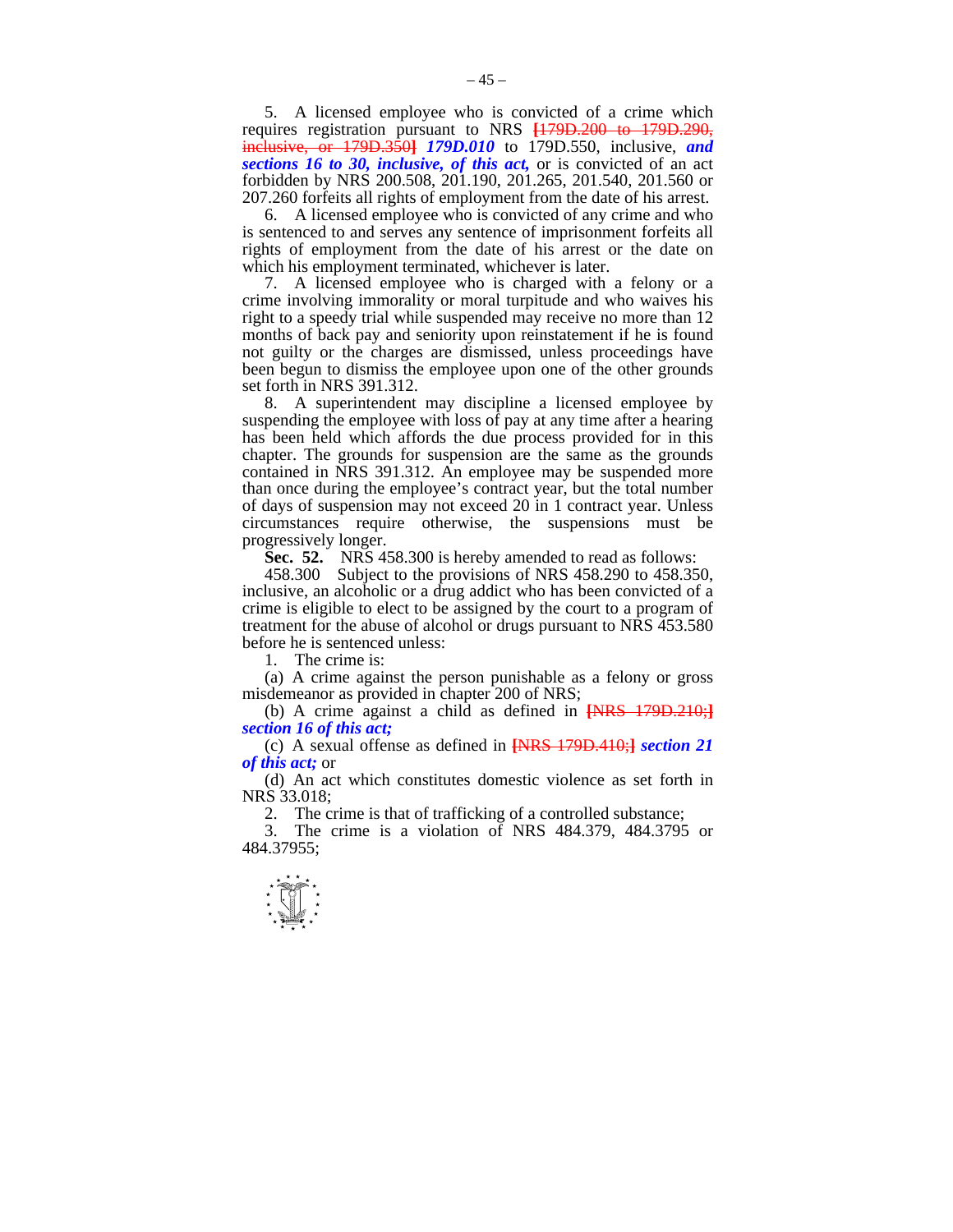4. The alcoholic or drug addict has a record of two or more convictions of a crime described in subsection 1 or 2, a similar crime in violation of the laws of another state, or of three or more convictions of any felony;

 5. Other criminal proceedings alleging commission of a felony are pending against the alcoholic or drug addict;

 6. The alcoholic or drug addict is on probation or parole and the appropriate parole or probation authority does not consent to the election; or

 7. The alcoholic or drug addict elected and was admitted, pursuant to NRS 458.290 to 458.350, inclusive, to a program of treatment not more than twice within the preceding 5 years.

 **Sec. 53.** NRS 483.283 is hereby amended to read as follows:

 483.283 1. The Department shall not issue a driver's license to an offender or renew the driver's license of an offender until the Department has received information submitted by the Central Repository pursuant to NRS 179D.570 or other satisfactory evidence indicating that the offender is in compliance with the provisions of chapter 179D of NRS.

 2. If an offender is not in compliance with the provisions of chapter 179D of NRS, the Department:

 $\lambda$  (a) Shall not issue a driver's license to the offender or renew the driver's license of the offender; and

 (b) Shall advise the offender to contact the Central Repository to determine the actions that the offender must take to be in compliance with the provisions of chapter 179D of NRS.

 3. A driver's license issued to an offender expires on the first anniversary date of the offender's birthday, measured in the case of an original license, or a renewal license and a renewal of an expired license, from the birthday nearest the date of issuance or renewal.

 4. The Department may adopt regulations to carry out the provisions of this section.

5. As used in this section:

 (a) "Central Repository" means the Central Repository for Nevada Records of Criminal History.

 (b) "Offender" includes an "offender convicted of a crime against a child" as defined in **[**NRS 179D.216**]** *section 18 of this act* and a "sex offender" as defined in **[**NRS 179D.400.**]** *section 20 of this act.* 

 **Sec. 54.** NRS 483.861 is hereby amended to read as follows:

 483.861 1. The Department shall not issue an identification card to an offender or renew the identification card of an offender until the Department has received information submitted by the Central Repository pursuant to NRS 179D.570 or other satisfactory

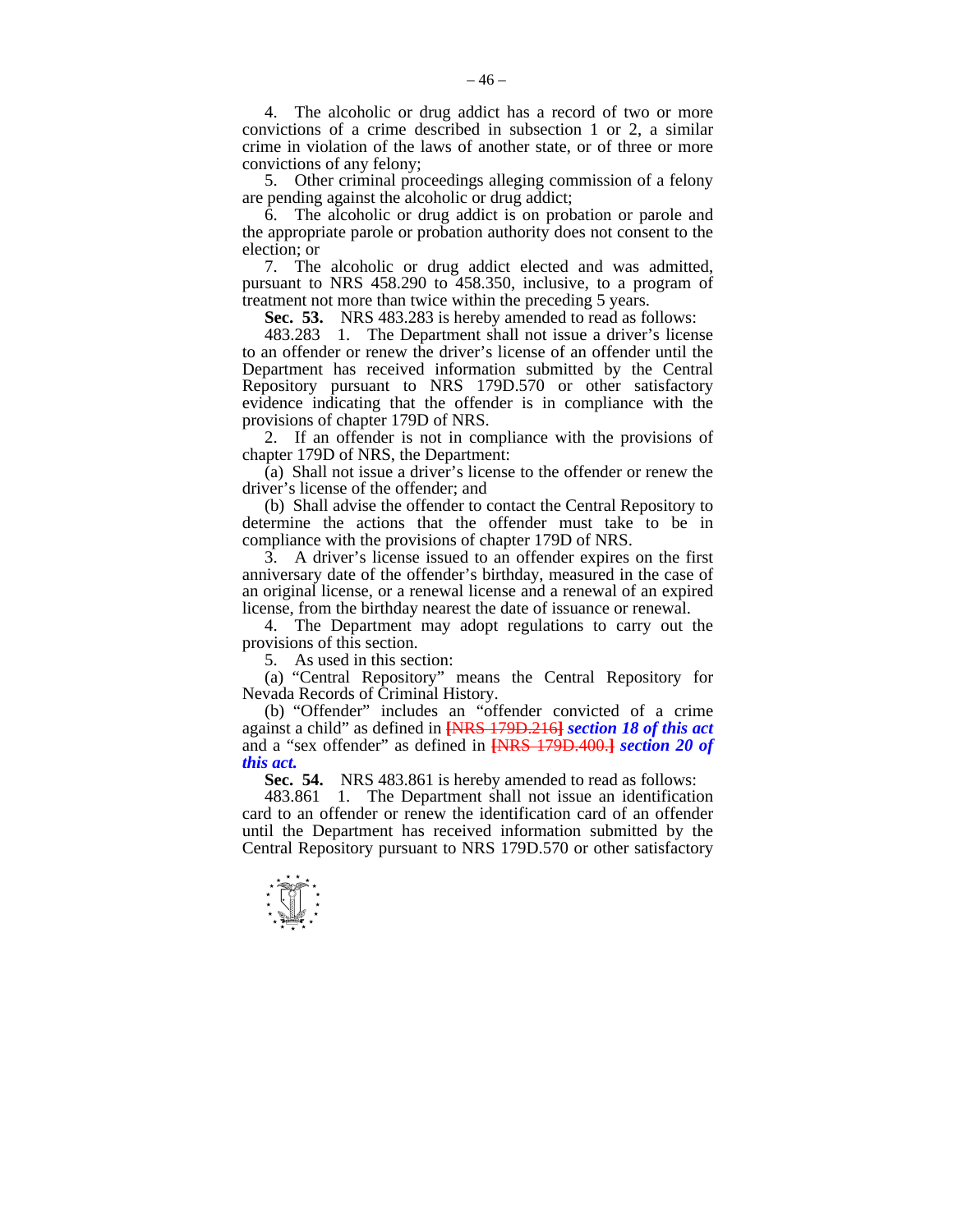evidence indicating that the offender is in compliance with the provisions of chapter 179D of NRS.

 $-47-$ 

 2. If an offender is not in compliance with the provisions of chapter 179D of NRS, the Department:

 $\overline{a}$ ) Shall not issue an identification card to the offender or renew the identification card of the offender; and

 (b) Shall advise the offender to contact the Central Repository to determine the actions that the offender must take to be in compliance with the provisions of chapter 179D of NRS.

 3. An identification card issued to an offender expires on the first anniversary date of the offender's birthday, measured in the case of an original identification card, a renewal identification card and a renewal of an expired identification card, from the birthday nearest the date of issuance or renewal.

 4. The Department may adopt regulations to carry out the provisions of this section.

5. As used in this section:

 (a) "Central Repository" means the Central Repository for Nevada Records of Criminal History.

 (b) "Offender" includes *, without limitation,* an "offender convicted of a crime against a child" as defined in **[**NRS 179D.216**]** *section 18 of this act* and a "sex offender" as defined in **[**NRS 179D.400.**]** *section 20 of this act.* 

 **Sec. 55.** NRS 483.929 is hereby amended to read as follows:

 483.929 1. The Department shall not issue a commercial driver's license to an offender or renew the commercial driver's license of an offender until the Department has received information submitted by the Central Repository pursuant to NRS 179D.570 or other satisfactory evidence indicating that the offender is in compliance with the provisions of chapter 179D of NRS.

 2. If an offender is not in compliance with the provisions of chapter 179D of NRS, the Department:

 (a) Shall not issue a commercial driver's license to the offender or renew the commercial driver's license of the offender; and

 (b) Shall advise the offender to contact the Central Repository to determine the actions that the offender must take to be in compliance with the provisions of chapter 179D of NRS.

 3. A commercial driver's license issued to an offender expires on the first anniversary date of the offender's birthday, measured in the case of an original license, a renewal license and a renewal of an expired license, from the birthday nearest the date of issuance or renewal.

 4. The Department may adopt regulations to carry out the provisions of this section.